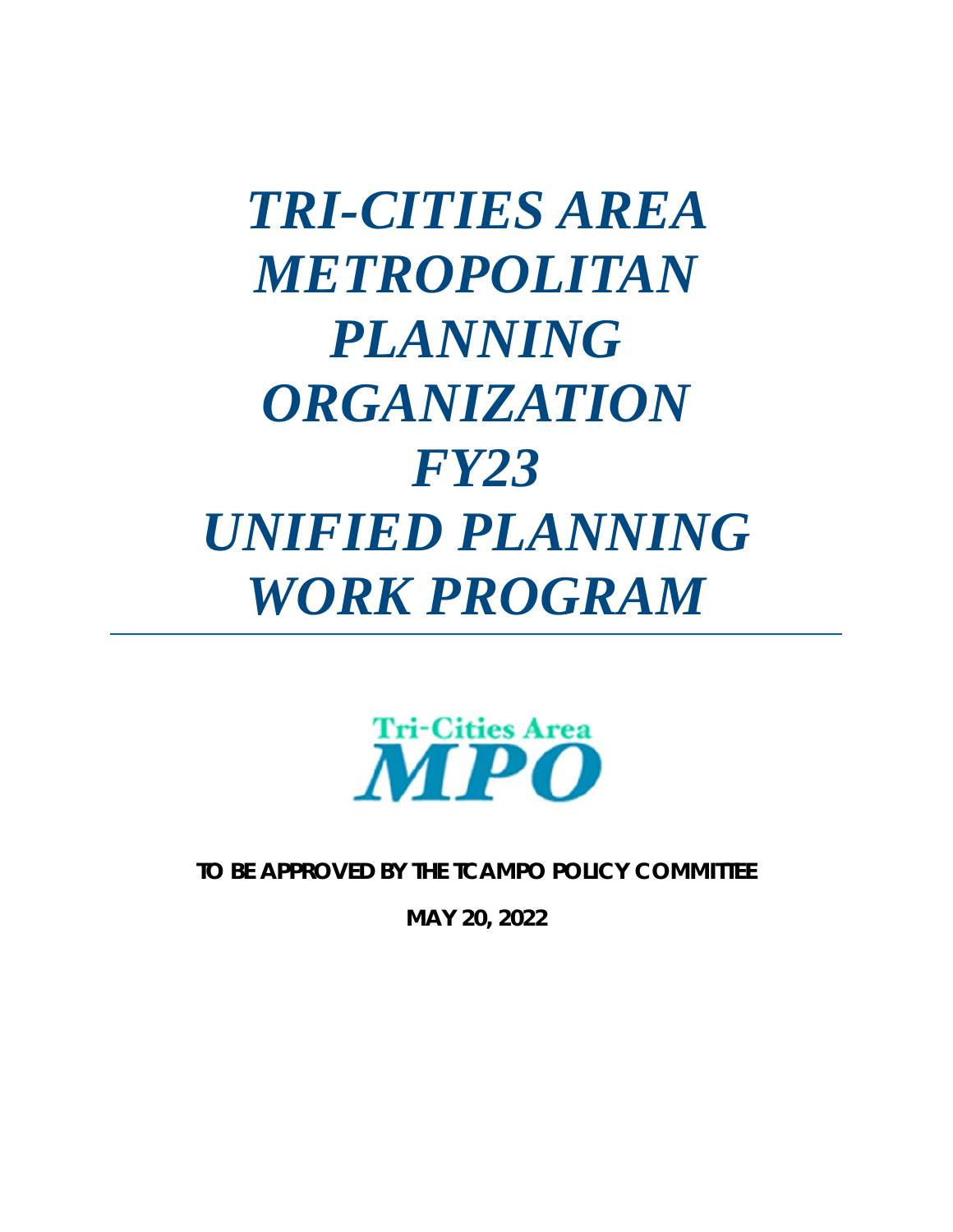## <span id="page-1-0"></span>**Disclaimer**

*This document reflects the views of the Tri-Cities Area Metropolitan Planning Organization. The staff of the Crater Planning District Commission is responsible for the facts and the accuracy of the data presented herein. The contents may not reflect the views or policies of the Federal Highway Administration, the Federal Transit Administration, or the Commonwealth Transportation Board. This report is not a standard, specification, or regulation. Acceptance of this document by the Federal Highway Administration and the Federal Transit Administration, is evidence of fulfillment of the objectives of this planning document, does not constitute approval for the location and design or commitment to fund improvements. Additional environmental assessments and/or studies of alternatives may be necessary.* 

*\_\_\_\_\_\_\_\_\_\_\_\_\_\_\_\_\_\_\_\_\_\_\_\_\_\_\_\_\_\_\_\_\_\_\_\_\_\_\_\_\_\_\_\_\_\_\_\_\_\_\_\_\_\_\_\_\_\_\_\_\_\_\_\_\_\_\_\_\_\_\_\_\_\_\_\_\_\_\_\_\_\_\_\_\_\_\_\_\_\_\_\_\_*

If you would like this document translated to Spanish, please contact the MPO at [rsvejkovsky@craterpdc.org](mailto:rsvejkovsky@craterpdc.org)

*Si desea que este documento se traduzca al español, póngase en contacto con el MPO en rsvejkovsky@craterpdc.org*

## <span id="page-1-1"></span>**Acknowledgement**

The staff of the Crater Planning District Commission prepared this work plan for the Tri-Cities Metropolitan Planning Organization in cooperation with the U. S. Department of Transportation, Federal Highway Administration (FHWA), Federal Transit Administration (FTA), the Virginia Department of Transportation (VDOT) and the Virginia Department of Rail and Public Transportation (DRPT).

#### <span id="page-1-2"></span>Non-Discrimination

The Tri-Cities Metropolitan Planning Organization (MPO) complies with Title VI of the Civil Rights Act of 1964 and related statutes and regulations in all programs and activities. For more information, see [http://www.](http://www/) craterpdc. org/transportation/titlevi. htm

## **Title VI Non-Discrimination**

#### NO DISCRIMINACIÓN

La Organización Tri-Cities Area Metropolitana de Planificación (TCAMPO) Cumple totalmente con el Título VI de la Ley de Derechos Civiles de 196\$y los estatutos y los reglamentos relacionados con toda programas y actividades. El TCAMPO se esforzará para proporcionar ajustes razonables y servicios para personas que requieran asistencia especial para participar en este público oportunidad de participación. Para obtener más información sobre el cumplimiento de la accesibilidad, o para obtener una Formulario de Queja Título VI, ver **[http://www. craterpdc.](http://www.craterpdc.org/transportation/title_vi.htm)  [org/transportation/title\\_vi. htm](http://www.craterpdc.org/transportation/title_vi.htm)** o llame al Título VI Coordinador en el 804-861-1666.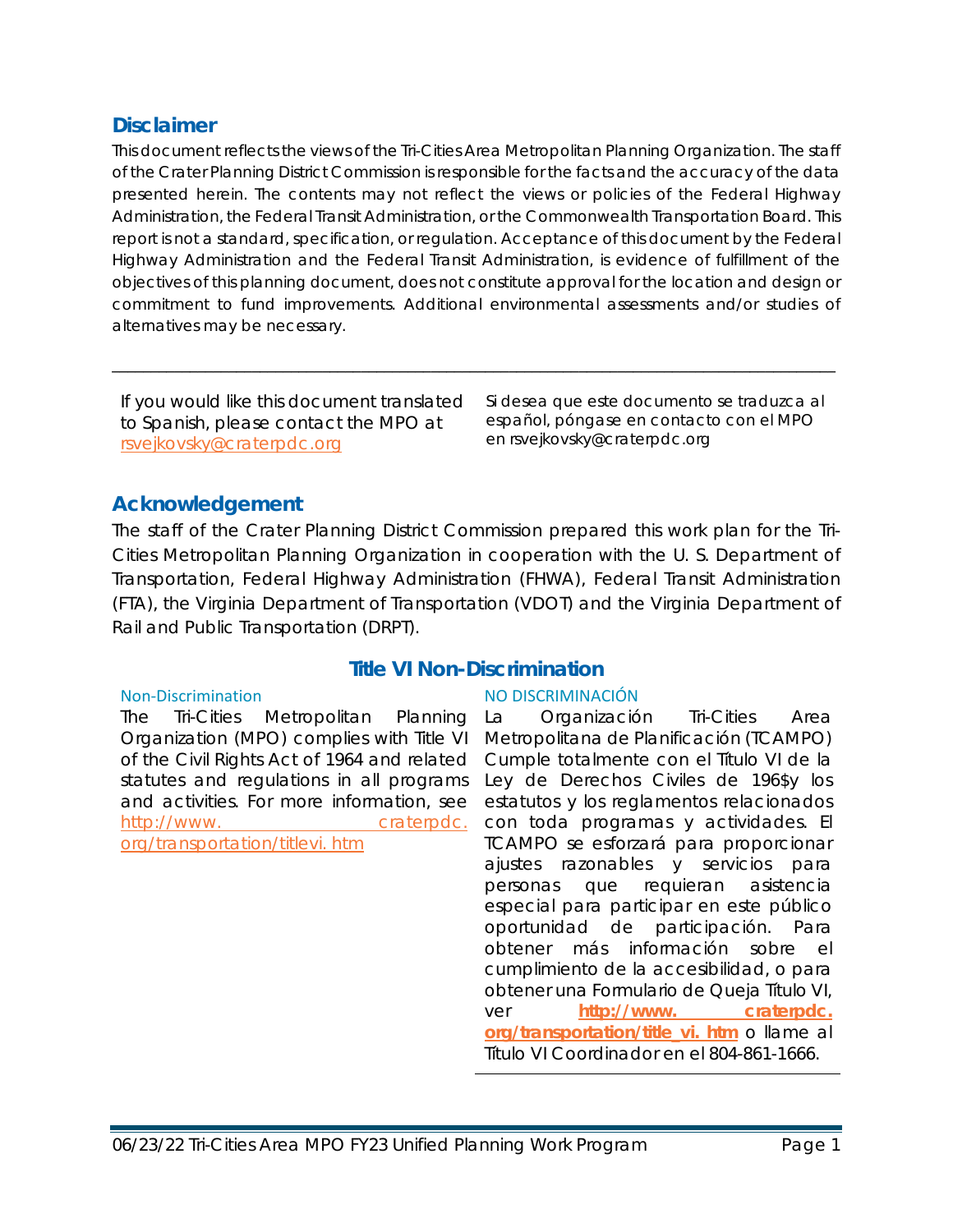## <span id="page-2-0"></span>**Table 1: Tri-Cities Area MPO Policy Committee Members**

| <b>Jurisdiction</b>                                                         | Representative |  |
|-----------------------------------------------------------------------------|----------------|--|
| <b>Chesterfield County</b><br>Mr. Kevin Carroll<br>Voting                   |                |  |
| <b>Colonial Heights</b><br>Mr. John Wood<br>Voting                          |                |  |
| <b>Crater Planning District</b><br>Commission<br>Mr. Alec Brebner<br>Voting |                |  |
| <b>Dinwiddie County</b><br>Mr. William Chavis<br>Voting (Chair)             |                |  |
| <b>City of Hopewell</b><br>Ms. Patience Bennett<br>Voting (Vice Chair)      |                |  |
| <b>City of Petersburg</b><br>Mr. Samuel Parham<br>Voting                    |                |  |
| Petersburg Area Transit<br>Mr. Charles Koonce<br>Voting                     |                |  |
| <b>Prince George County</b><br>Mr. T. J. Webb<br>Voting                     |                |  |
| For the Secretary of Transportation<br>Mr. Shane Mann, P. E.<br>Voting      |                |  |
| MPO Secretary - Non-voting<br>Mr. Ron Svejkovsky                            |                |  |

06/23/22 Tri-Cities Area MPO FY23 Unified Planning Work Program Page 2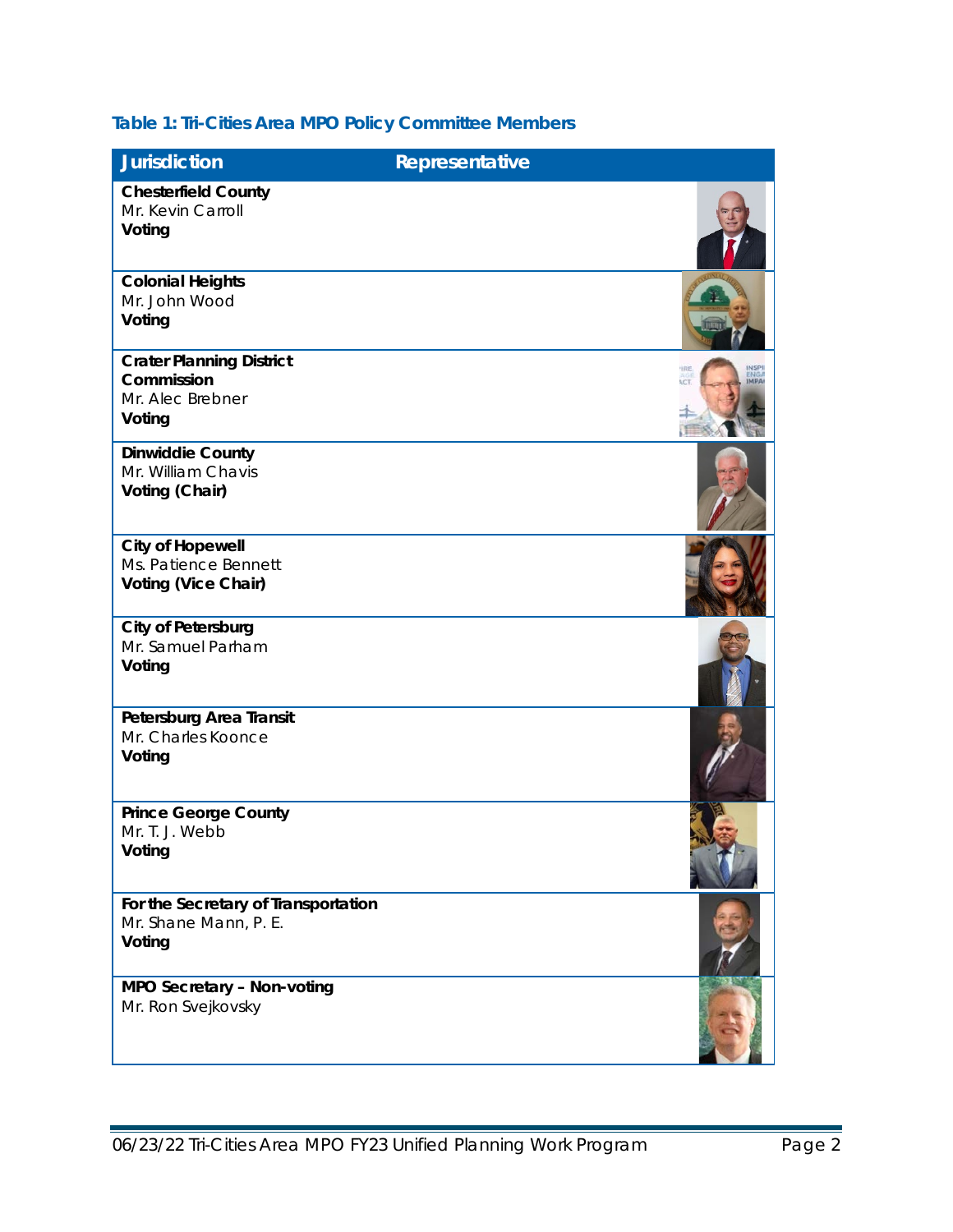<span id="page-3-0"></span>

| <b>Federal Title/Requirement</b>                                                                           | <b>Summary</b>                                                                                                                              | Compliance<br><b>Status</b> |
|------------------------------------------------------------------------------------------------------------|---------------------------------------------------------------------------------------------------------------------------------------------|-----------------------------|
| 23 U.S.C. 134                                                                                              | Encourages safe, efficient, surface<br>transportation systems.                                                                              | Complies                    |
| 49 U.S.C. 5303                                                                                             | Encourages safe, efficient<br>transportation systems to meet<br>mobility needs in urbanized areas.                                          | Complies                    |
| 42 U.S. C. 7504, 7506(c), 7506(d); 40 CFR<br>$\sqrt{5}$ 93                                                 | General Conformity and<br><b>Transportation Conformity</b>                                                                                  | Complies                    |
| Title VI of the Civil Rights Act of 1965 as<br>Amended) (42 U.S. C 2000d 01) (49CFR §<br>(21)              | Prohibits discrimination based on<br>race, color, or national origin in<br>programs receiving federal financial<br>assistance               | Complies                    |
| 49 U.S.C. 5332                                                                                             | Prohibits discrimination based upon<br>race, color creed, national origin, sex,<br>or age in employment or business<br>opportunity.         | Complies                    |
| Section 1101(b) of the FAST Act (Pub. L.<br>114-357) and 49 CFR part 26                                    | Regarding the involvement of<br>disadvantaged business enterprises in<br>DOT funded projects                                                | Complies                    |
| 23 CFR part 230                                                                                            | Regarding the implementation of<br>an equal employment opportunity<br>program on Federal and Federal-<br>aid highway construction contracts | Complies                    |
| The Americans with Disabilities Act of<br>1990 (42 U.S.C. 12101et seq.) and 49 CFR<br>parts 27, 37, and 38 |                                                                                                                                             | Complies                    |
| The Older Americans Act, as amended<br>(42 U.S.C. 6101)                                                    | Prohibiting discrimination on the basis<br>of age in programs or activities<br>receiving Federal financial assistance                       | Complies                    |
| Section 324 of title 23 U.S.C                                                                              | Prohibits Discrimination based on<br>gender                                                                                                 | Complies                    |
| ) Section 504 of the Rehabilitation Act of<br>1973 (29 U.S.C. 794) and 49 CFR part 27 r                    | regarding discrimination against<br>individuals with disabilities                                                                           |                             |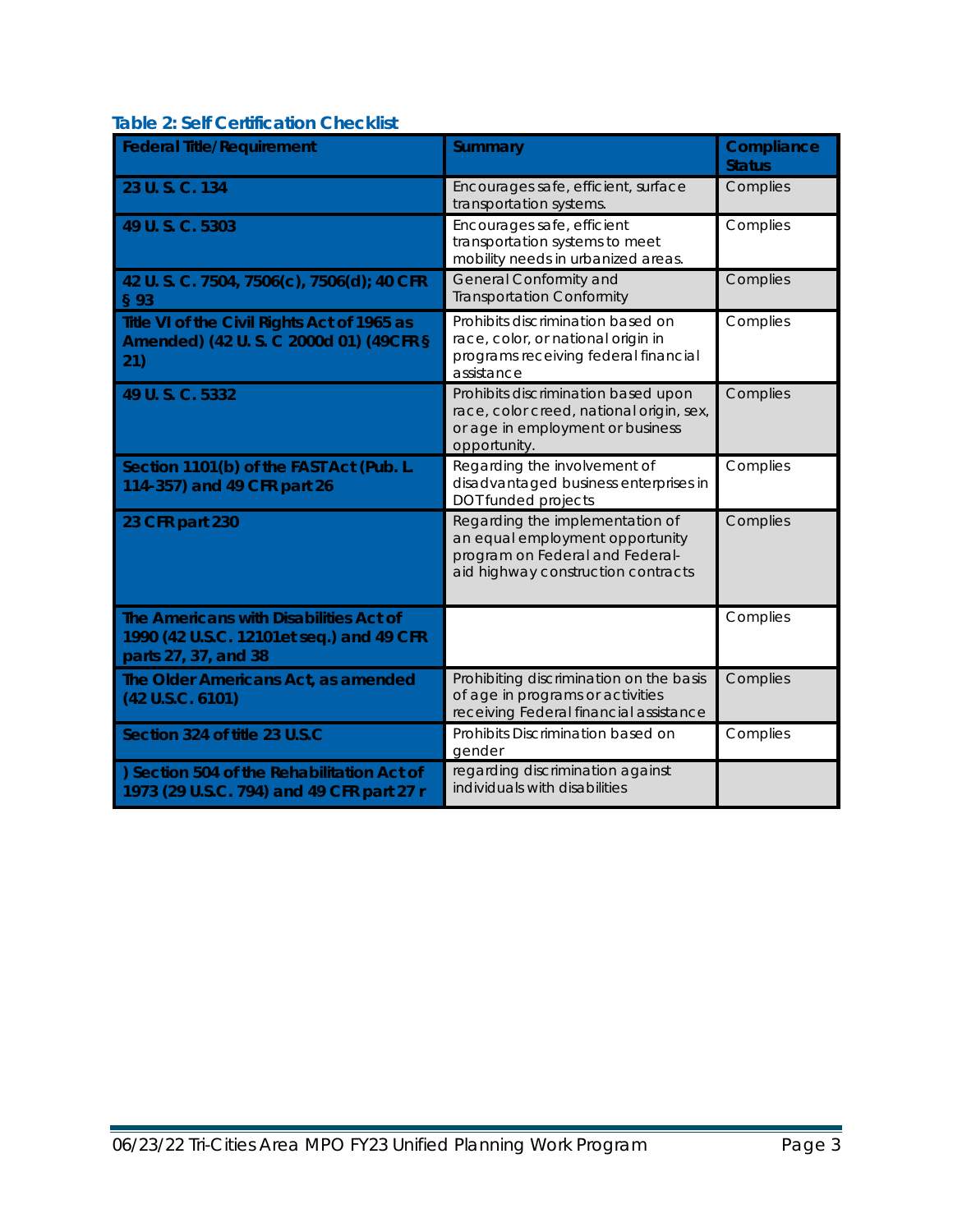# <span id="page-4-0"></span>**Adoption Resolution**

<span id="page-4-1"></span>**USDOT Approval**

 $\bar{\mathbf{X}}$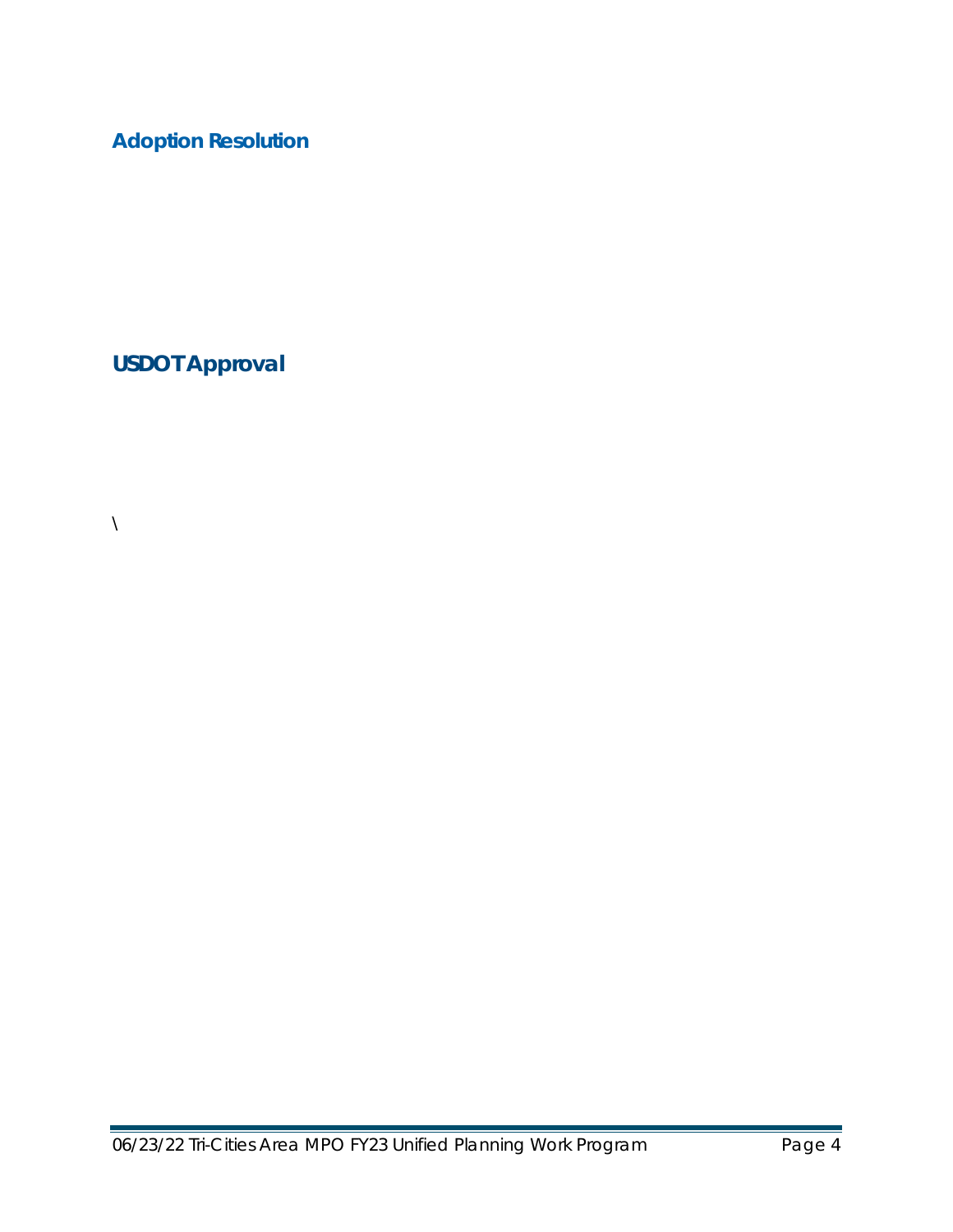# <span id="page-5-0"></span>**Table of Contents**

| Unified Planning Work Program, Invoicing, Progress Reporting and Certification.16 |  |
|-----------------------------------------------------------------------------------|--|
|                                                                                   |  |
|                                                                                   |  |
| 2020 Census and Metropolitan Planning Area Boundary Update18                      |  |
|                                                                                   |  |
|                                                                                   |  |
|                                                                                   |  |
|                                                                                   |  |
|                                                                                   |  |
|                                                                                   |  |
|                                                                                   |  |
|                                                                                   |  |
|                                                                                   |  |
|                                                                                   |  |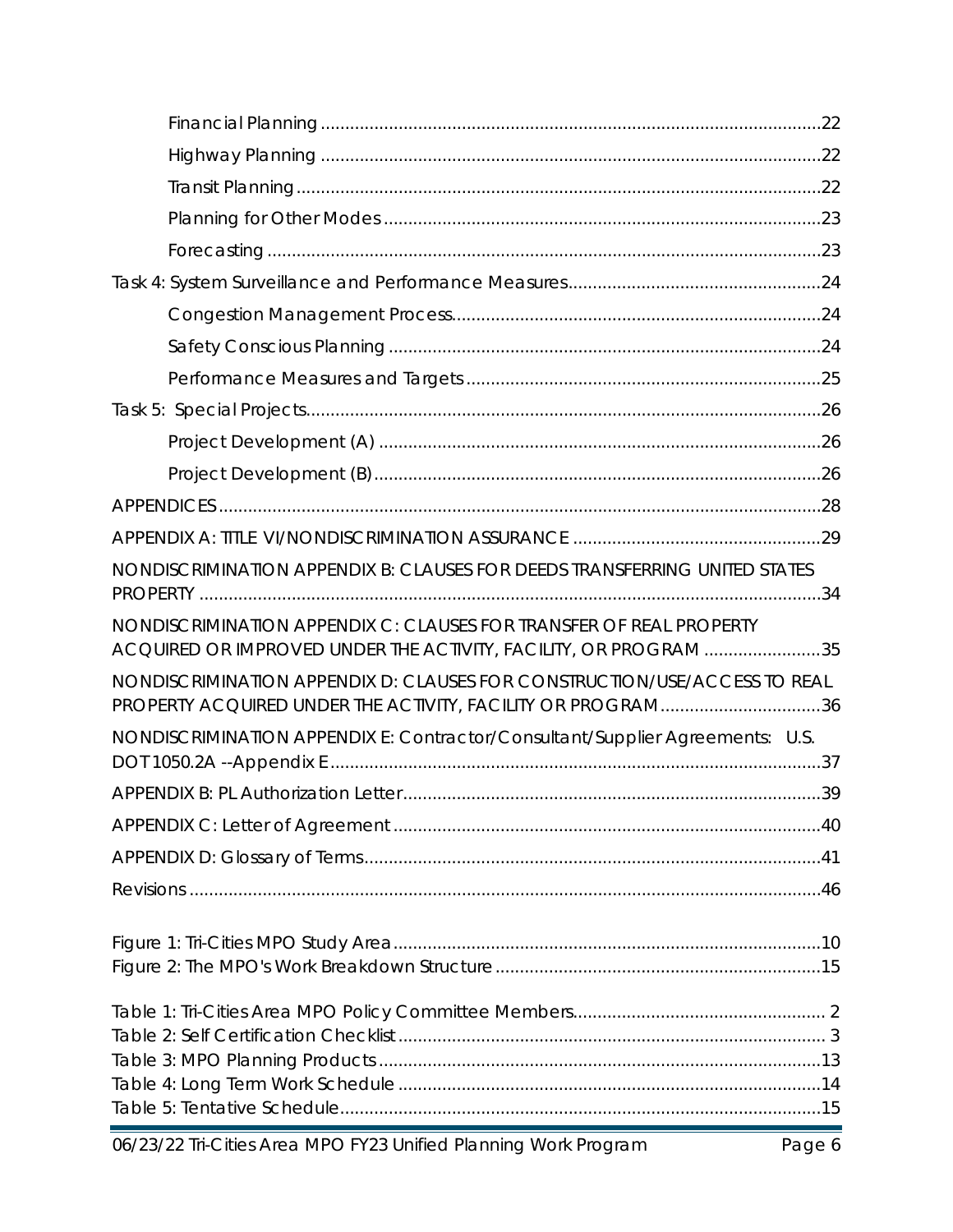| Table 9: Task 4 System Surveillance and Performance Measures Budget24      |  |
|----------------------------------------------------------------------------|--|
|                                                                            |  |
|                                                                            |  |
| Table 12: FY23 PL and Sec 5303 Allocations and FY21/FY22 Carryover Funds27 |  |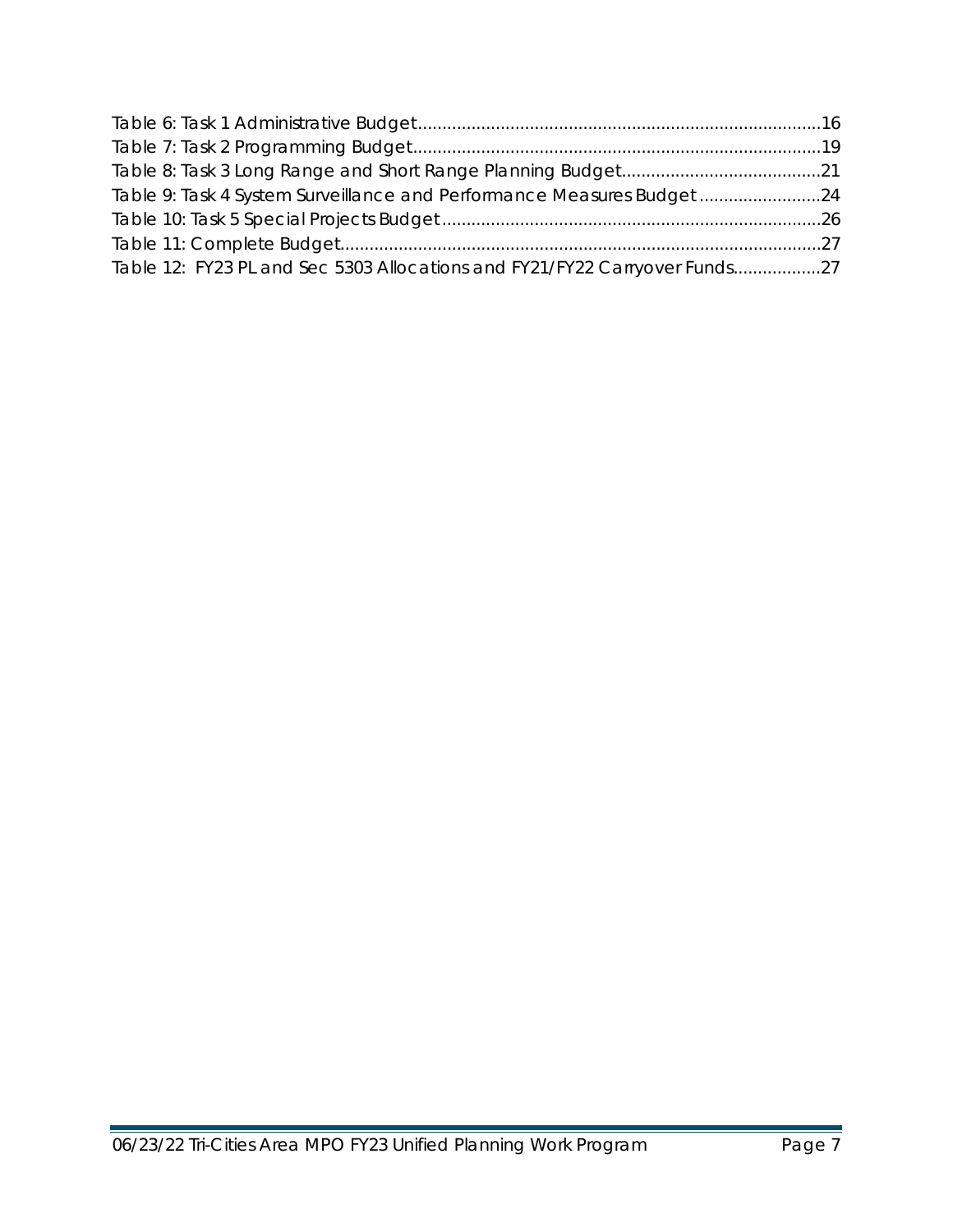## <span id="page-8-0"></span>**Introduction**

Congress intends that the Metropolitan Planning Process be:

- Continuous,
- Cooperative,
- Comprehensive
- Performance Based and
- Multimodal (USDOT, 2016).

The Tri-Cities Metropolitan Planning Organization was created on March 21, 1974, under Title 23 of the United States Code, by cooperative agreement between the Crater Planning District Commission and the Virginia Department of Highways. The Cities of Colonial Heights, Hopewell, Petersburg and the Counties of Chesterfield, Dinwiddie and Prince George entered into subsequent agreements in support of a continuing transportation planning process for the metropolitan area. On November 7, 1979 Virginia's Secretary of Transportation designated the Tri-Cities Area Policy Committee as the Metropolitan Planning Organization for the Tri-Cities Area. [Figure 1](#page-10-1) is a map showing the study area and the member jurisdictions.

## <span id="page-8-1"></span>**Organization and Structure**

The MPO consists of a Policy Committee and a Technical Committee. The Policy Committee is responsible for transportation planning for the region including:

- the Unified Planning Work Program (UPWP);
- the Metropolitan Transportation Plan (MTP);
- the Metropolitan Transportation Improvement Program (MTIP);
- the Congestion Management Process (CMP);
- the Public Participation Plan;
- the Title VI Compliance Plan; and
- Ensuring that plans meet federal requirements.

Elected representatives from the six study area jurisdictions, appointed representatives from the Office of the Virginia Secretary of Transportation, the Crater Planning District Commission (CPDC) and Petersburg Area Transit (PAT) are the voting members of the MPO – Policy Committee. Representatives from the Federal Transit Administration, the Federal Highway Administration and the Virginia Department of Rail and Public Transportation (VDR&PT) also participate on the MPO – Policy Committee as nonvoting members. Table 1 lists the current members of the MPO's Policy Committee and the agency or jurisdiction that they represent.

The Technical Advisory Committee is composed of representatives from public works, engineering, planning, or traffic engineering staffs of the six local jurisdictions, VDRPT, VDOT, PAT and the CPDC. It gives technical support to the Policy Committee. Representatives of Fort Lee, RideFinders, and the National Park Service at Petersburg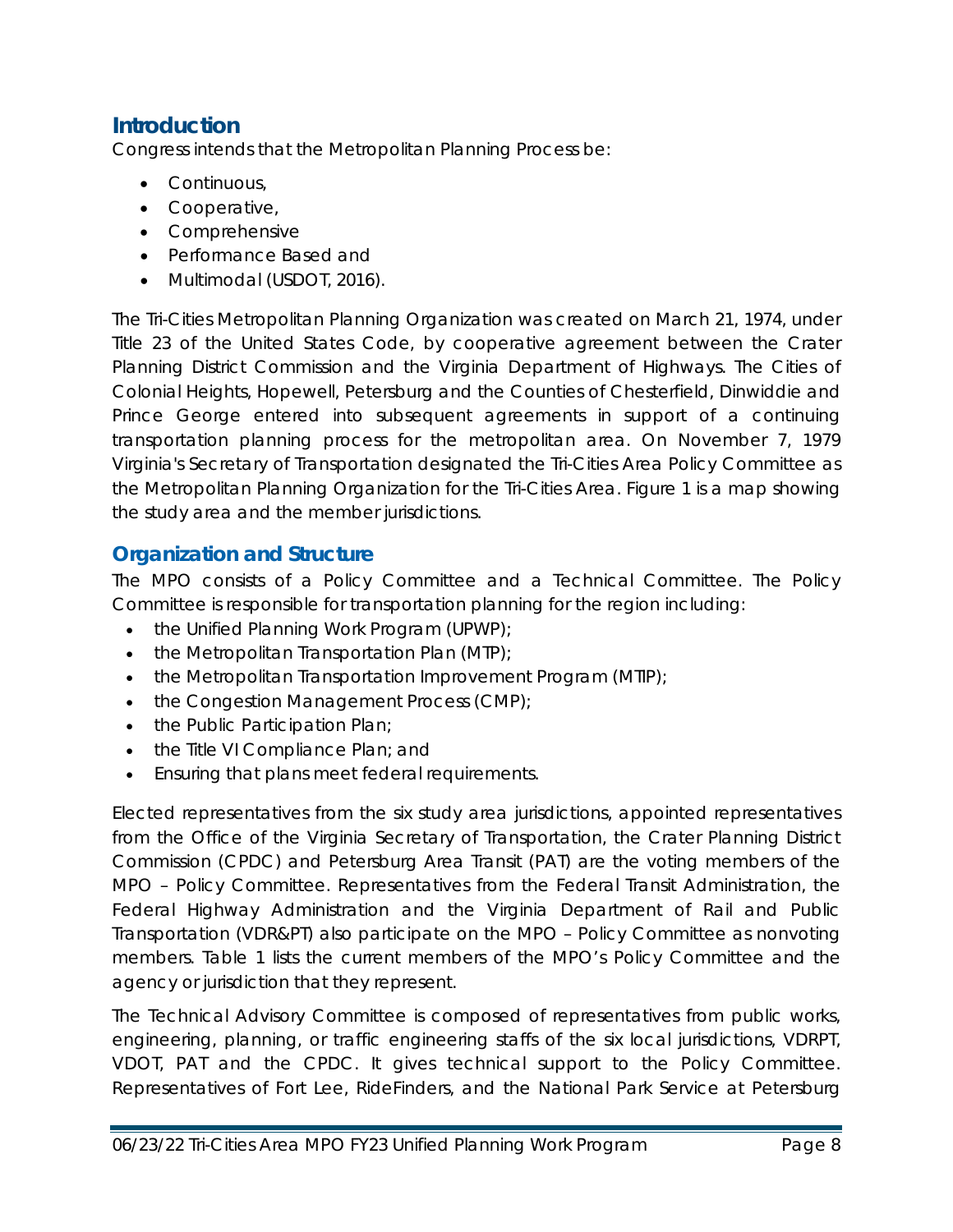National Battlefield serve on the Technical Committee as advisory members because of their importance to the Tri-Cities area.

The Tri-Cities Area Unified Planning Work Program includes an MPO management section, a work program section, and appendices. The management section describes the overall metropolitan transportation planning process. The work program section describes each work element, estimated cost, funding sources, and identifies the responsible agency or agencies. The appendices section includes the Title VI/Non Discrimination Assurance (DOT Order No.1050.2A), PL authorization letter, etc. *The purpose of the UPWP is to ensure that the MPO successfully produces all its required products and complies with Federal and Commonwealth requirements.* 

Memoranda of Agreement for the planning process in the Tri-Cities Area have been executed between regional and State transportation and air quality planning agencies pursuant to 23 CFR Part 450.310. These agreements define the roles and responsibilities of each participating agency. The agreements and consultation procedures for transportation and air quality planning have been developed to comply with metropolitan transportation and air quality planning requirements. These planning agreements were updated during FY19 under Task 1.0 to reflect changes in Federal and State transportation planning regulations since January 2009.

The job of the Metropolitan Planning Organization includes:

- 1) establish policy for the continuing, cooperative, and comprehensive transportation planning process;
- 2) determine when a re-evaluation of metropolitan plans and programs are needed;
- 3) review the results of the re-evaluation;
- 4) determine the influence of current data upon the metropolitan plans and programs in relation to previous data and projected trends;
- 5) cooperate in forecasting travel demand;
- 6) cooperate in the analysis of alternate transportation facilities;
- 7) cooperate on other work on the metropolitan transportation study;
- 8) review the design and location of projects and programs;
- 9) monitor the development of the State Implementation Plan, including the mobile source emission budget for the metropolitan area;
- 10) monitor development of any transportation control measures that may be required for the metropolitan area;
- 11) approve conformity findings required for the long-range plan and the transportation improvement program for the metropolitan area;
- 12) Approve those transportation plans and programs required by the U. S. Department of Transportation.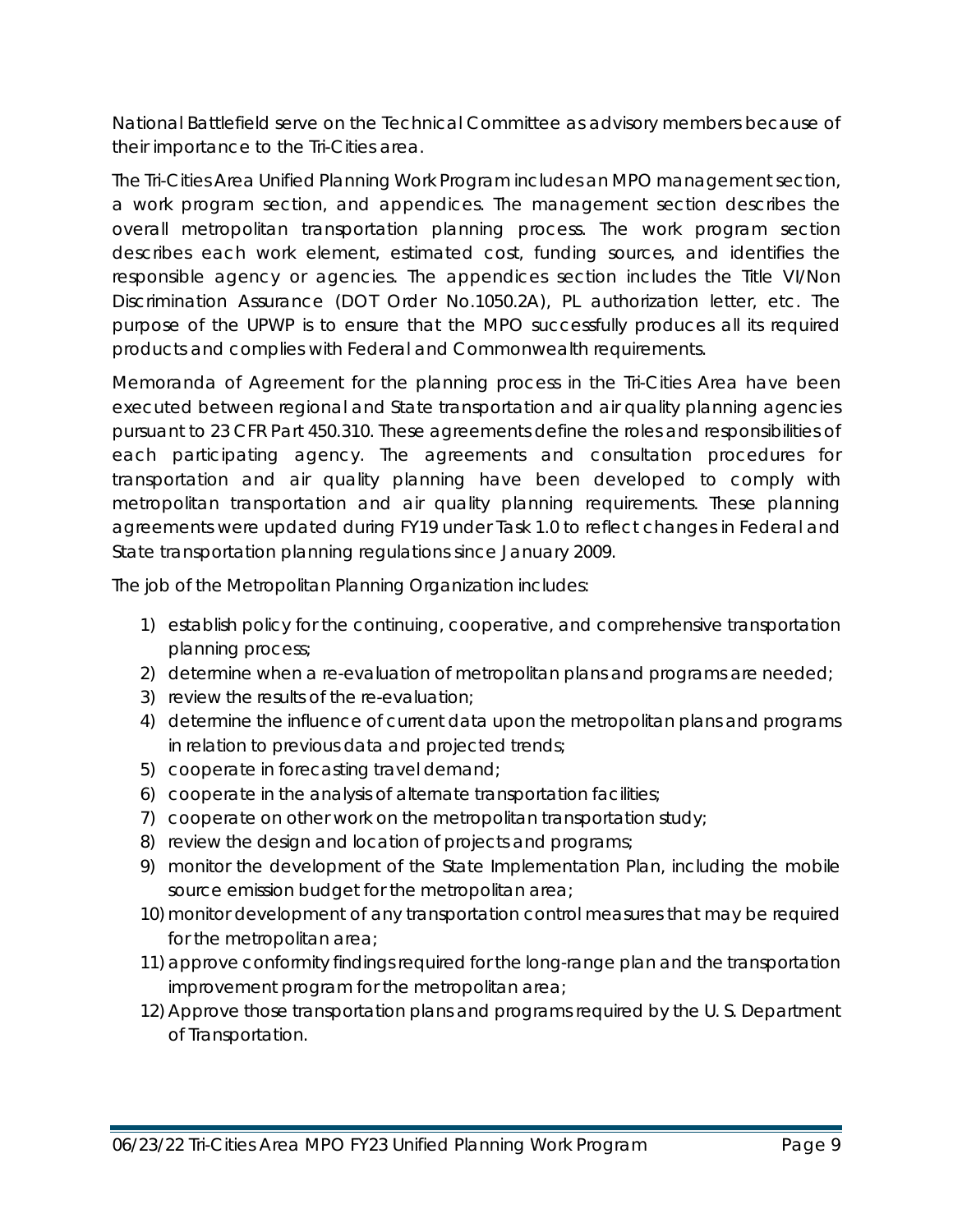

## <span id="page-10-1"></span>**Figure 1: Tri-Cities MPO Study Area**

## <span id="page-10-0"></span>**FY22 UPWP Accomplishments**

- Completed *Plan2045* in June 2022
	- o FFY 21-24 MTIP/Plan2045 Conformity Report approved by FHWA/FTA
- Adopted Performance Based Planning and Programming Processes with assistance from OIPI's GAP consultant
- Federal certification of MPO (Fall of 2021) coordinated with RRTPO
- Complete update of Public Participation and Title VI Policies (likely needed as result of federal certification; if not completed in FY22, will complete in early FY23)
- Transit Strategic Plan (TSP) completed
- Adopted MPO 2022 Safety Targets and adjusted mid-term Asset Management **Targets**
- Completed the RSTP/CMAQ Procedures Update (performance-based planning process) with the GAP consultant assistance
- Allocated RSTP/CMAQ funds to projects for the FY21-26 and FY22-27 SYIPs
- Approved the *FY23 UPWP*
- Submitted SMART SCALE Pre-applications
- Submitted 2021 RAISE Construction grant application for the Fall Line Trail Phase 1A and Planning grant applications for Multimodal Planning and I-85 NB to I-95 SB design concepts
- I-85 NB to I-95 SB further analyses of design options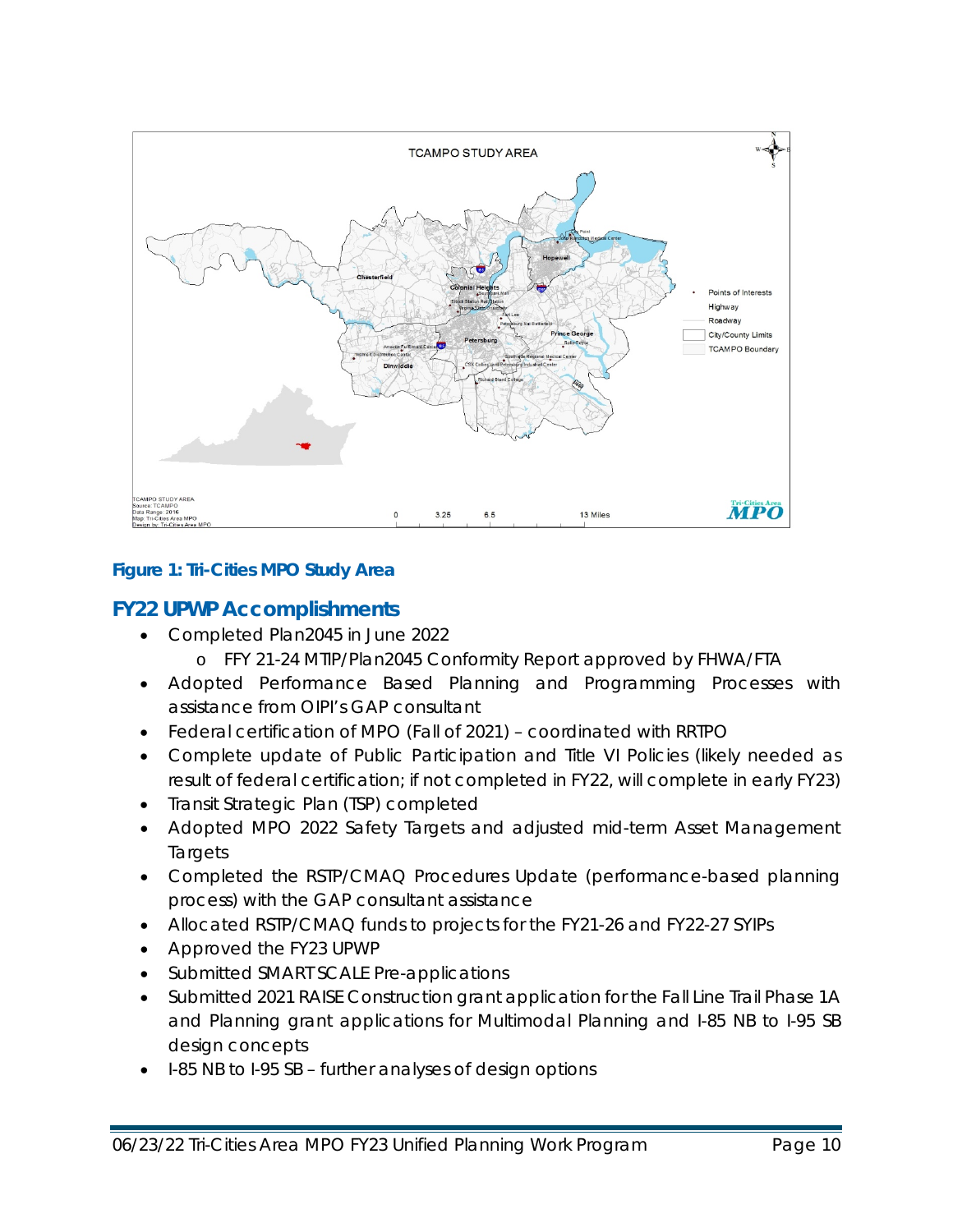- Submitted Congressionally Designated Spending requests for the Fall Line Trail Phase 1A, Petersburg to Colonial Heights Connector (Trail)
- Purchased new laptop
- Began Boundary update with Census Bureau release of Urban Areas in Spring/ Summer 2022
- Participated in various study groups and planning groups, including PHOPS Active Transportation Group, RRTPO's *ConnectRVA 2045* MTP, DRPT's *Transit Equity and Modernization Study*, etc.

## <span id="page-11-0"></span>**Priorities for FY23 UPWP**

- Census 2020 Census Urban Area amended (Census Bureau to release in Spring/Summer 2022), update smoothed urbanized (urban/rural) boundary and MPO Planning Area boundary (coordinated with RRTPO and VDOT)
- Begin federal functional classification update (complete in F24)
- Begin Socioeconomic data for *Plan2050*
- Amend the *FFY 2021-24 Metropolitan Transportation Improvement Program* as needed
- Adopt *FFY 24-27 Metropolitan Transportation Improvement Program (June 2023)*
- *Begin statewide revised PL and Section 5303 allocation methods with VDOT, DRPT, and other MPOs in Virginia*
- Complete submission of SMART SCALE Applications
- Adopt MPO 2023 Safety Performance Targets
- Tri-Cities Area Safety Plan
- Complete *RSTP/CMAQ Procedures* update (performance-based process)
- Begin Multimodal Plan (bicycle/pedestrian/transit), particularly for equity
- RSTP/CMAQ new applications and allocations for FY23-28 SYIP
- Complete update of Public Participation and Title VI Policies (likely needed as result of federal certification, if not done in FY22)
- Complete applications assistance etc. for Round 5 of SMART SCALE (applications due August 1, 2022)
- Complete and approve the *FY24 UPWP*
- Request studies/assistance (studies not yet funded/committed to):
	- o Rives Road Corridor, Crater Rd to Rt 460, including I-95/Rives Rd Interchange (with proposed development) – future RAISE Planning Grant application?
	- o Conduct a study to determine the feasibility of potential improvements to convert Washington and Wythe Streets from a one-way pair to two twoway streets with multimodal improvements - future RAISE Planning grant application?
	- o VDOT Study for the Prince George section of the Appomattox River Trail. (FOLAR request, on-road versus trail options)
	- o Rt 460 Safety study (was requested during Relocated 460 scope downgrade)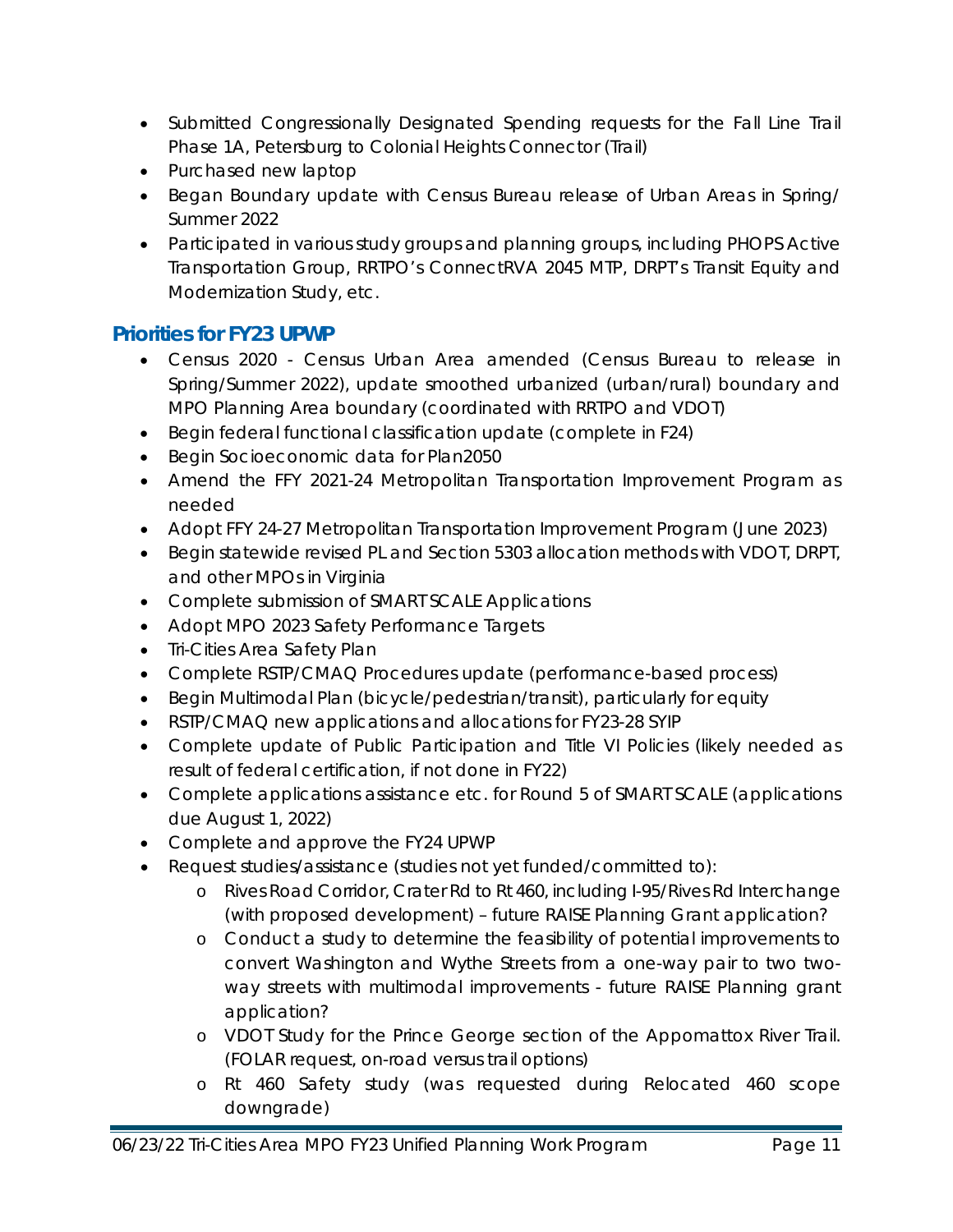- o Recommended studies from *I-95 Interim Corridor Improvement Plan and I-95 RSA*
	- **I-95/Roslyn (Southpark) interchange**
	- Wagner Road interchange remove weaving so Route 460 can be officially placed

## <span id="page-12-0"></span>**Major Transportation Planning Products**

Table 3 shows the products the MPO must produce and the status of each product. All our required products are expected to be up to date.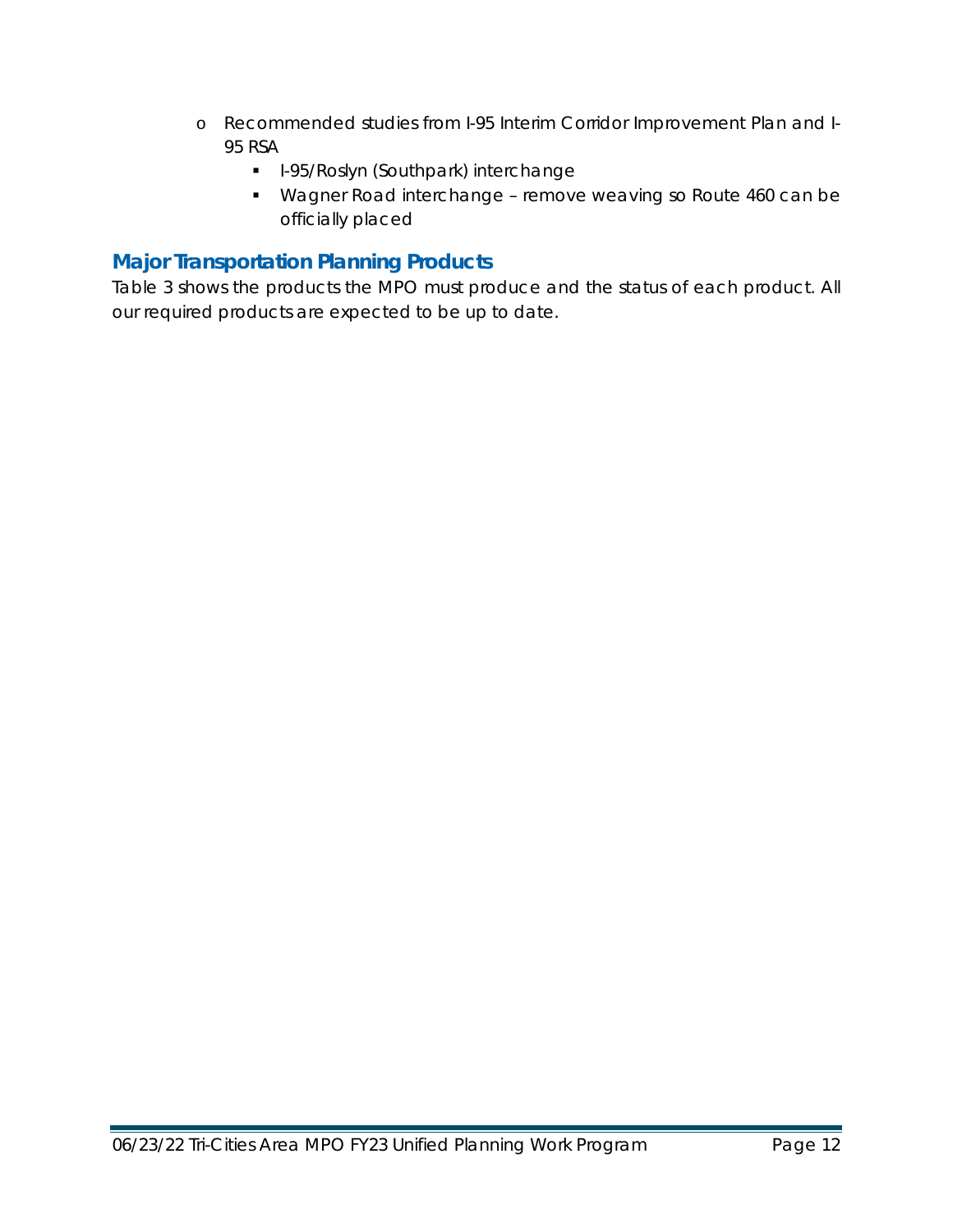## <span id="page-13-1"></span>**Table 3: MPO Planning Products**

| <b>Planning Product</b>                                          | <b>Status</b> | <b>Comments or Notes</b>                                                                                                                                                                                                                     |  |  |  |  |  |  |
|------------------------------------------------------------------|---------------|----------------------------------------------------------------------------------------------------------------------------------------------------------------------------------------------------------------------------------------------|--|--|--|--|--|--|
| <b>Boundary Review</b>                                           | Current       | Performed after each decennial census -                                                                                                                                                                                                      |  |  |  |  |  |  |
|                                                                  |               | will begin in FY23                                                                                                                                                                                                                           |  |  |  |  |  |  |
| <b>Congestion Management Process (CMP)</b>                       | Current       | The MPO revised its CMP in 2016 using a                                                                                                                                                                                                      |  |  |  |  |  |  |
|                                                                  |               | consulting engineer to perform the work.                                                                                                                                                                                                     |  |  |  |  |  |  |
| <b>Metropolitan Transportation Plan (MTP)</b>                    |               | Current Adopted by the MPO on June 23, 2022                                                                                                                                                                                                  |  |  |  |  |  |  |
| <b>Metropolitan Transportation</b><br>Improvement Program (MTIP) | Current       | The MPO adopted the FFY 2021-24 MTIP in<br>the Spring of 2020 and amends various<br>projects during the year to maintain<br>consistency with Commonwealth of VA<br>programs. The new FFY 2024-27 MTIP will<br>be created and adopted in FY23 |  |  |  |  |  |  |
| <b>Obligation Report</b>                                         |               | Current FFY 2021 Report is online                                                                                                                                                                                                            |  |  |  |  |  |  |
|                                                                  |               | • 2020 Bridge, Pavement, and System<br>Performance - revised February 25,<br>2021                                                                                                                                                            |  |  |  |  |  |  |
| <b>Performance Measures</b>                                      | Current       | • 2021 Safety - February 24, 2022                                                                                                                                                                                                            |  |  |  |  |  |  |
|                                                                  |               | • 2020 Transit Asset Management -<br>April 9, 2020<br>· Transit Agency Safety Plan-<br>September 10, 2020                                                                                                                                    |  |  |  |  |  |  |
| <b>Quadrennial Certification Review</b>                          | Current       | Underway in FY22. The MPO received<br>USDOT's report and will address any<br>corrective actions identified. (See below).<br>The next certification review will occur in<br>early FY26.                                                       |  |  |  |  |  |  |
| <b>Special Projects</b>                                          |               |                                                                                                                                                                                                                                              |  |  |  |  |  |  |
| <b>Transit Development Plan</b>                                  |               | Completed in 2019. We intend to amend<br>the long-range transportation plan to<br>Current reflect the TDP. A Transit Strategic Plan<br>was underway in FY21 and will be<br>completed in FY22.                                                |  |  |  |  |  |  |
| <b>Stakeholder Participation Plan</b>                            |               | Current Adopted by the MPO September 10, 2015                                                                                                                                                                                                |  |  |  |  |  |  |
| Title VI Compliance Plan                                         |               | Current Adopted by the MPO February 25, 2016                                                                                                                                                                                                 |  |  |  |  |  |  |
| Unified Planning Work Program (UPWP)                             | Current       | This UPWP replaces the UPWP adopted in<br>June 2021                                                                                                                                                                                          |  |  |  |  |  |  |
| VA Six Year Improvement Program                                  | Current       | Revised each Year under CTB Guidance                                                                                                                                                                                                         |  |  |  |  |  |  |
| <b>Bylaws</b>                                                    | Current       | The Updated Bylaws were adopted in<br>FY20.                                                                                                                                                                                                  |  |  |  |  |  |  |

## <span id="page-13-0"></span>**Overall Transportation Planning Priorities**

[Table 4](#page-14-2) shows the MPO's plan for meeting the federal transportation planning requirements, covering eight fiscal years, beginning in fiscal 2021 and the planning products that need to be completed each year. Solid boxes  $(\Box)$  show recently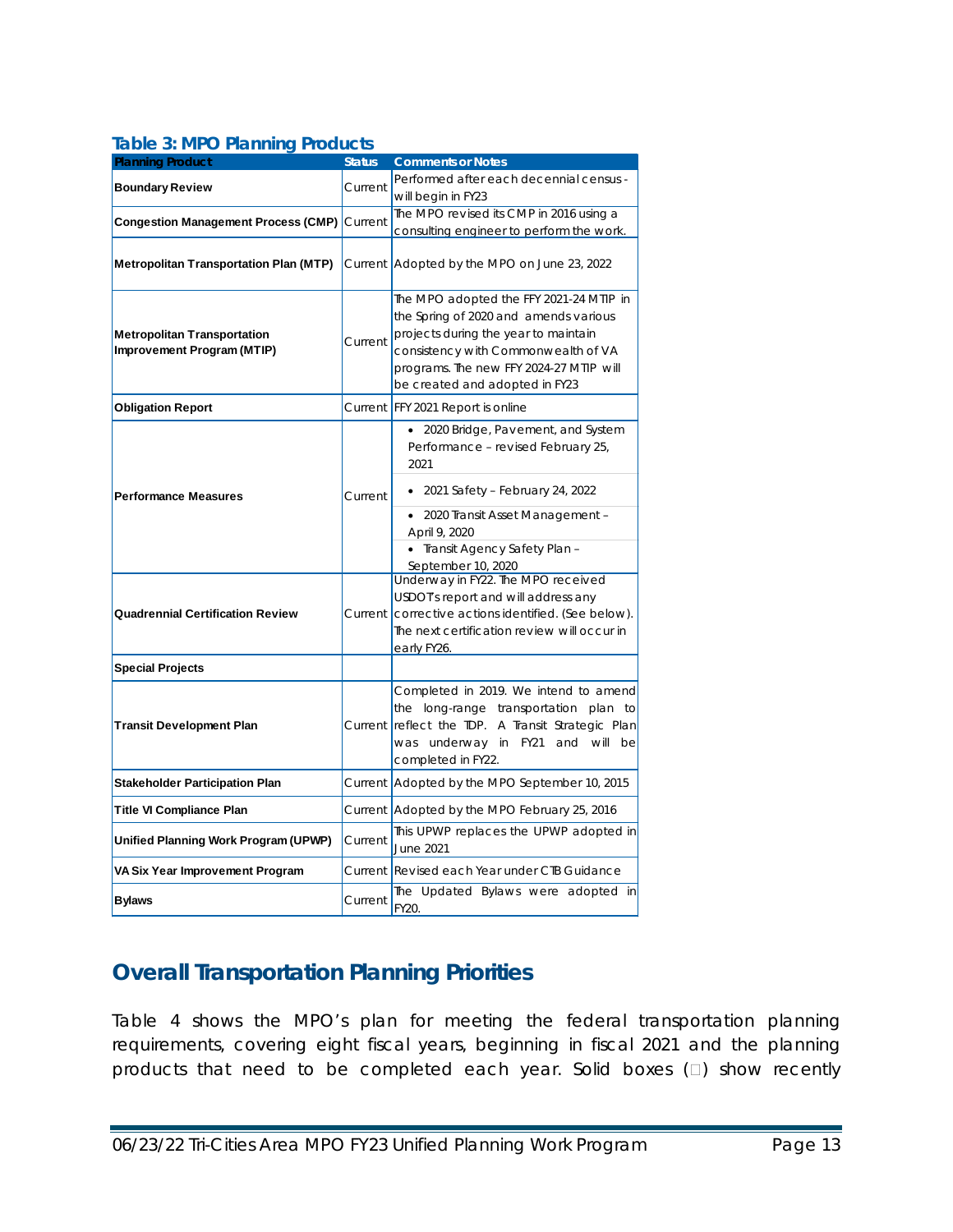completed products. Empty boxes  $(\Box)$  show work that needs to be done in a year. Red empty boxes  $(\square)$  shows lapsed products.

The product schedules are based upon the timelines set out in the Federal Register or agency policy.

| <b>READY TO EVITY TO THE VEHICLE OCTIVISHING</b><br>Product/Task | <b>FY21</b> | <b>FY22</b> | <b>FY23</b>              | <b>FY24</b> | <b>FY25</b> |        | FY26 FY 27 FY28 |        |
|------------------------------------------------------------------|-------------|-------------|--------------------------|-------------|-------------|--------|-----------------|--------|
| <b>Boundary Review</b>                                           |             | □           | $\Box$                   |             |             |        |                 |        |
| <b>Congestion Management Process</b>                             | $\Box$      |             | □                        |             | □           |        | □               |        |
| Metropolitan Transportation Improvement<br>Program               |             |             | $\overline{\mathcal{L}}$ |             |             |        |                 |        |
| Metropolitan Transportation Plan                                 | □           |             |                          |             |             |        | п               | $\Box$ |
| <b>Obligation Report</b>                                         | ■           | ٠           | □                        | П           | □           | П      | П               | П      |
| Performance Report/Goals/Targets                                 | П           | П           | □                        | п           | п           | □      | П               | П      |
| Self-Certification                                               | ■           | ■           | □                        | □           | □           | □      | П               | $\Box$ |
| <b>Quadrennial Certification Review</b>                          |             | ■           |                          |             |             | □      |                 |        |
| <b>Special Projects</b>                                          | ◻           | п           | □                        | ◻           | п           | п      | п               | П      |
| <b>VDOT Planning Master Agreements</b>                           |             |             |                          |             |             |        |                 |        |
| <b>DRPT Planning Master Agreements</b>                           |             |             |                          |             |             |        |                 |        |
| <b>Coordinated Human Services</b><br><b>Transportation Plan</b>  |             |             |                          |             |             |        |                 |        |
| <b>Update Functional Classification</b>                          |             |             | □                        |             |             |        |                 |        |
| Update Public Participation Plan                                 |             | □           |                          |             |             | □      |                 |        |
| Update Title VI Compliance Plan                                  |             | □           |                          |             |             | □      |                 |        |
| <b>Transit Development Plan</b>                                  | ■           |             |                          |             |             |        |                 |        |
| <b>Transit Strategic Plan</b>                                    | □           | ■           |                          | □           |             |        | П               |        |
| <b>UPWP</b>                                                      | ▬           | ■           | □                        | $\Box$      | □           | $\Box$ | П               |        |
| Virginia Six Year Improvement Program                            | П           | П           | □                        | □           | □           | □      | □               |        |
| <b>MPO Adoption</b>                                              |             |             |                          |             |             |        |                 |        |

## <span id="page-14-2"></span><span id="page-14-1"></span>**Table 4: Long Term Work Schedule**

## <span id="page-14-0"></span>**FY 23 Work Program**

As noted above, Table 4 sets out a long-term schedule for the MPO including the upcoming year. The intent of the work program is to deliver the products in Table 4 on time. The work program is the key element of the Unified Planning Work Program. It describes the work the MPO staff intends to perform during the upcoming year and the products that the MPO will produce as evidence that the work has been completed.

**The work of the MPO will be performed by the full time MPO Director with a full-time planner and other members of the Crater PDC staff allocating parts of their time to MPO.** Figure 2 gives the MPO's work breakdown structure.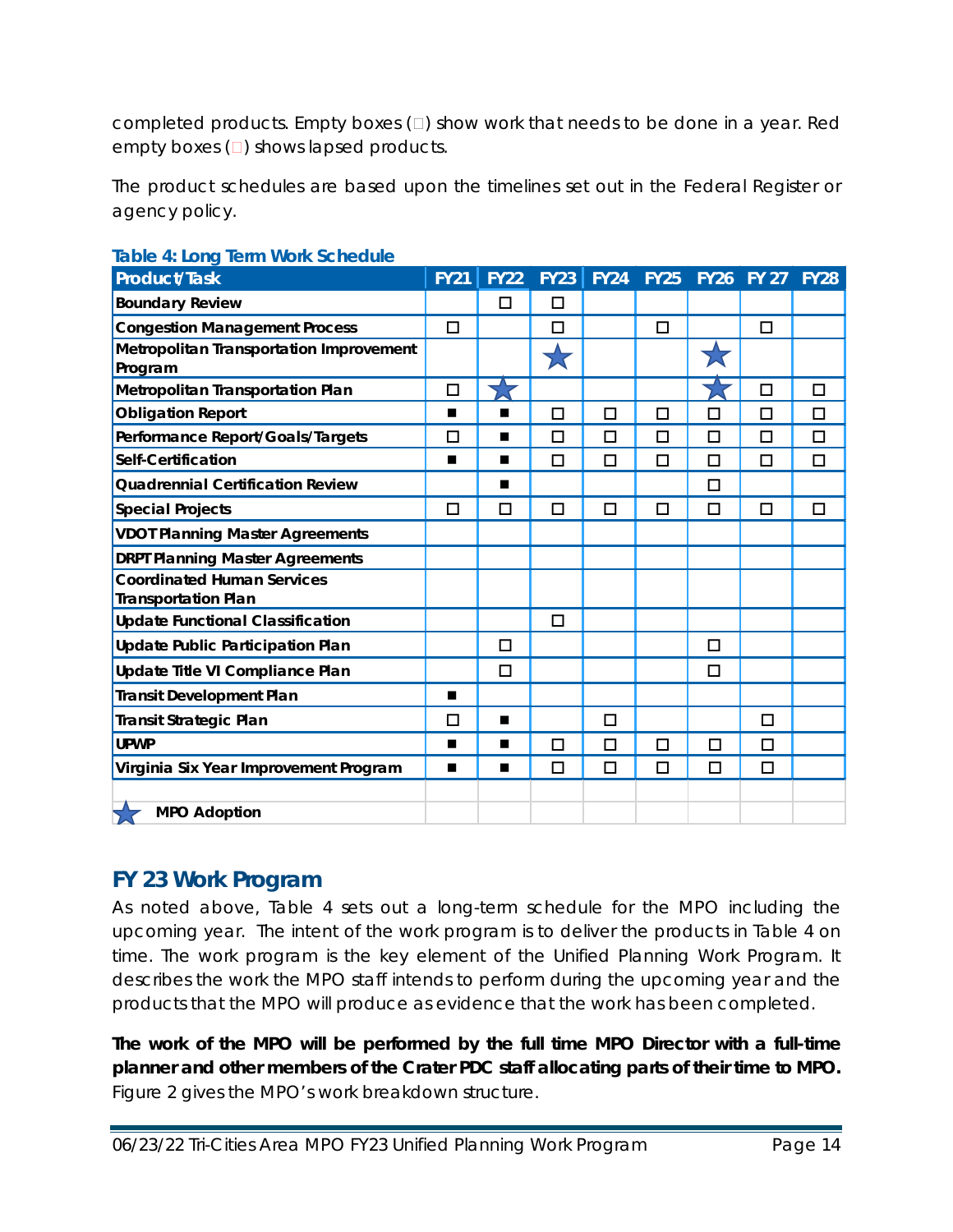[Table](#page-15-2) 5 shows the coming year's planned work by task and month. The four columns on the far right of indicate the responsible organization. An 'A' indicates that the organization has the main responsibility for the task. A 'B' indicates a secondary role for the organization.



## <span id="page-15-2"></span><span id="page-15-0"></span>**Figure 2: The MPO's Work Breakdown Structure**

### <span id="page-15-1"></span>**Table 5: Tentative Schedule**

| <b>WBS and Task</b><br><b>Description</b>                     | Schedule |          |           |          |          |          |          |          |          | <b>Task Owner</b> |          |             |            |              |      |              |            |
|---------------------------------------------------------------|----------|----------|-----------|----------|----------|----------|----------|----------|----------|-------------------|----------|-------------|------------|--------------|------|--------------|------------|
| 1.0 Administration                                            | $\Omega$ | $\Omega$ | $\Omega$  | $\Omega$ | $\Omega$ | $\Omega$ | $\Omega$ | $\Omega$ | $\Omega$ | $\Omega$          | $\Omega$ | $\Omega$    | А          | <sub>B</sub> | B    | <sub>B</sub> |            |
| 2.0 Programming                                               | $\Omega$ | $\Omega$ | $\Omega$  | $\Omega$ | $\Omega$ | $\Omega$ | $\Omega$ | $\Omega$ | $\Omega$ | $\Omega$          | $\Omega$ | $\Omega$    | A          | B            | B    | B            |            |
| 3.0 Long- and Short-Range<br>Planning                         | $\Omega$ | $\Omega$ | $\Omega$  | $\Omega$ | $\Omega$ | $\circ$  | $\Omega$ | $\Omega$ | $\Omega$ | $\Omega$          | $\Omega$ | $\Omega$    | A          | B            | B    | B            |            |
| 4.0 System Surveillance<br>and Performance<br><b>Measures</b> | $\Omega$ | $\Omega$ | $\Omega$  | $\Omega$ | $\Omega$ | $\Omega$ | $\Omega$ | $\Omega$ |          |                   |          |             | Α          | B            | B    | B            | B          |
| 5.0 Special Projects                                          |          |          |           |          |          |          |          |          |          |                   |          |             |            |              |      |              |            |
|                                                               | ਤ੍ਰੋ     | August   | September | October  | November | December | Vienuary | Phruary  | March    | April             | VeM      | <b>Sunc</b> | <b>OdM</b> | PAT          | ypot | VDRPT        | Consultant |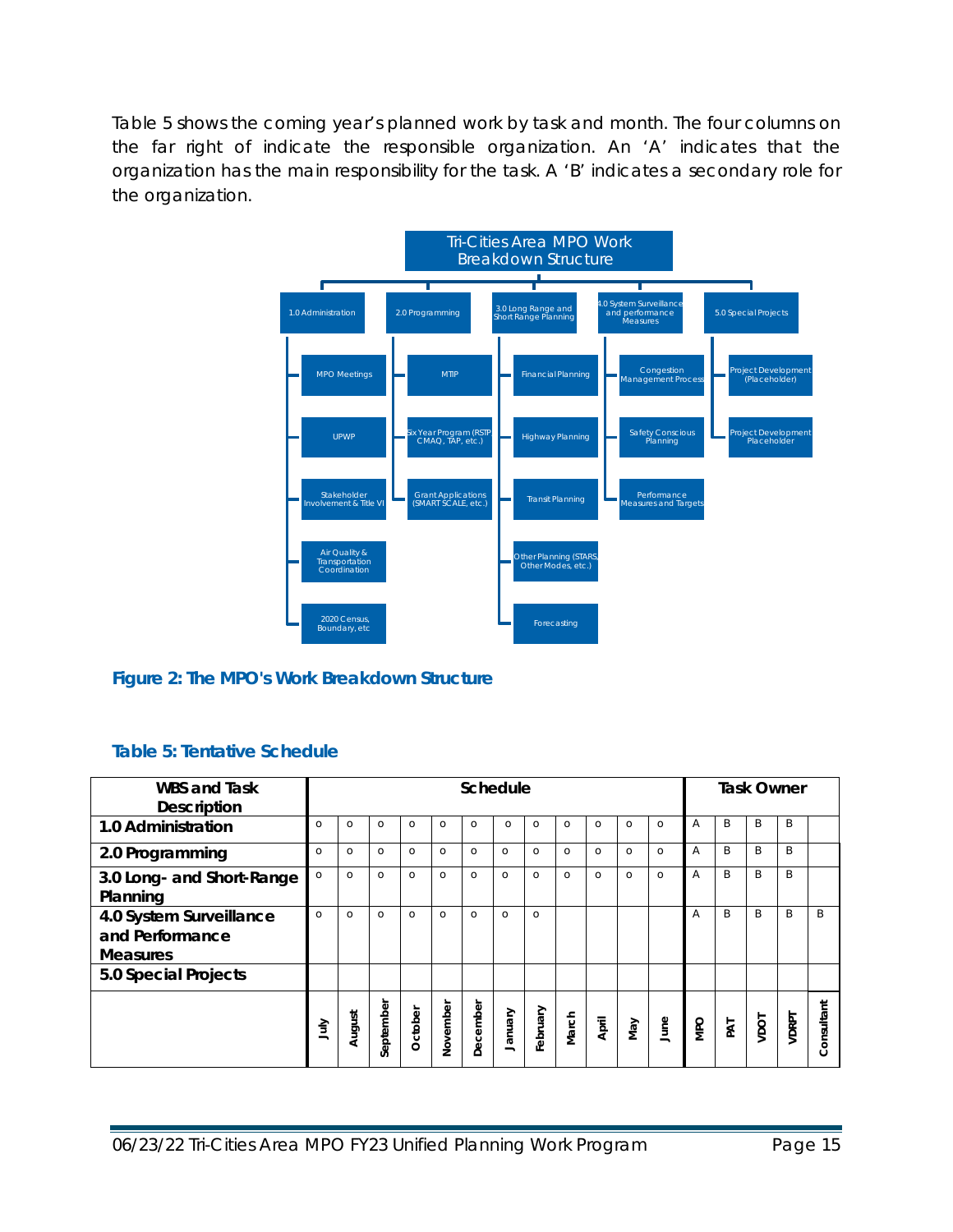## **Task 1: Administration of the Transportation Planning Process**

<span id="page-16-0"></span>Task 1 - Administration is broken down into four subtasks as described below. The MPO has allocated **\$195,459** from all sources to administration as shown in [Table 6.](#page-16-3) (N*ote: an additional \$30,000 in support is provided by VDOT staff each year and is noted in the complete budget section for information only).* Being a small MPO, this task is a large percentage of the MPO staff time. This task is pretty consistent throughout the years.

|                        | <b>Task 1 - Administration</b> |              |          |              |  |  |  |  |
|------------------------|--------------------------------|--------------|----------|--------------|--|--|--|--|
| <b>UPWP FUND</b>       | Fed                            | <b>State</b> | Local    | <b>Total</b> |  |  |  |  |
| <b>PL 104</b>          | \$120,000                      | \$15,500     | \$15,500 | \$160,459    |  |  |  |  |
| <b>FTA Sec 5303</b>    | \$28,000                       | \$3,500      | \$3,500  | \$35,000     |  |  |  |  |
| <b>RSTP Supplement</b> |                                |              |          |              |  |  |  |  |
| <b>TOTAL</b>           | \$152,000                      | \$19,000     | \$19,000 | \$195,459    |  |  |  |  |

### <span id="page-16-3"></span>**Table 6: Task 1 Administrative Budget**

### <span id="page-16-1"></span>**MPO Meetings**

This subtask includes the time needed to prepare for, and attend, Policy Committee Meetings and Technical Advisory Committee Meetings including preparation of agendas, draft and final meeting minutes, and attending the meetings. Typically, the MPO schedules monthly meetings for both committees (except for July and December). The MPO expects to produce the following products from this task:

- Attending ten Policy Committee meetings and nine Technical Advisory Committee meetings;
- Ten agendas for Policy Committee Meetings;
- Ten agendas for Technical Advisory Committee Meetings;
- Ten draft minutes and nine final minutes for Policy Committee Meetings;
- Ten draft minutes and nine final minutes for Technical Advisory Committee Meetings; and
- Distributing the products listed above by email and the internet to members and stakeholders, and placing advertisements for the meetings, agendas, and minutes on the MPO's webpage and Facebook page.

### <span id="page-16-2"></span>**Unified Planning Work Program, Invoicing, Progress Reporting and Certification**

This subtask includes developing the Unified Planning Work Program (UPWP), monitoring completion of the tasks in the UPWP, reporting progress to the Policy Committee, VDOT, VDRPT, FHWA and FTA reviewing PL, RSTP, and Section 5310 invoices and submitting those invoices and progress reports to the listed agencies. It also covers certification that the planning process meets federal requirements. All MPOs self-certify their compliance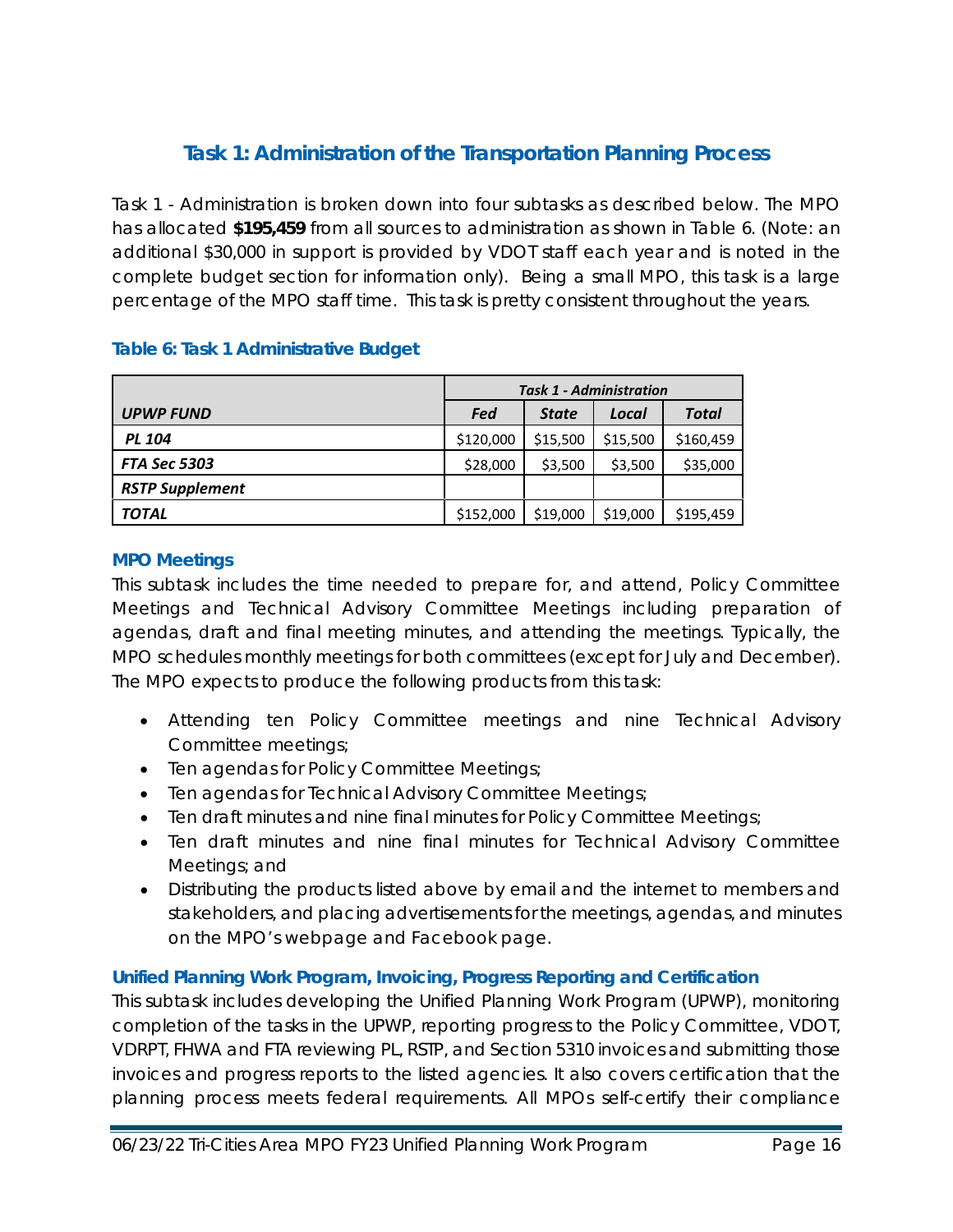annually. Our compliance with each federal requirement is included as Table 2. A copy of the most recent self-certification resolution is included on page 3 of the UPWP.

Key tasks for the Subtask are:

- Developing, monitoring and amending each year's UPWP;
- Reviewing and submitting four invoices to DRPT and VDOT each year;
- Preparing four progress reports and a final report (combined with the fourth quarterly report) to DRPT and VDOT each year, and
- Monitoring compliance with the federal requirements.

In FY22, the quadrennial USDOT Planning Certification Process for TCAMPO was held in the Summer/Fall of 2021. As a Transportation Management Area (TMA), the Tri-Cities MPO is subject to a certification audit every four years. USDOT previously performed an audit in September of 2017.

## <span id="page-17-0"></span>**Stakeholder Involvement and Title VI Compliance**

Because the MPO is allocating public money, 23 CFR Part 450.316 requires that MPOs consult with interested parties. As a recipient of federal funds, we are subject to the requirements of Title VI of the Civil Rights Act of 1964. Our Public Participation Plan and Title VI plan were updated in 2016. The MPO is allocating FTA 5303, PL, and local money to public participation and Title VI compliance.

Beginning in 2018, the MPO has been including a bi-lingual statement on the cover sheets of its Metropolitan Transportation Plan, Metropolitan Transportation Improvement Program and Unified Planning Work Program. The statement follows:

- If you would like this document translated to Spanish, please contact the MPO at [rsvejkovsky@craterpdc.org](file://crater-pdc/common%20files/Ron/UPWP/FY21%20UPWP/rsvejkovsky@craterpdc.org%20) and
- *Si desea que este documento se traduzca al español, póngase en contacto con el MPO en* [rsvejkovsky@craterpdc.org](file://crater-pdc/common%20files/Ron/UPWP/FY21%20UPWP/rsvejkovsky@craterpdc.org%20)

It was anticipated that based upon the federal certification process, the MPO will be asked to update the Public Participation and Title VI Policies. This was expected to begin in FY22 and be completed in FY23.

## <span id="page-17-1"></span>**Air Quality and Transportation Planning Coordination**

The MPO is in attainment for the National Ambient Air Quality Standards. On February 16, 2018, the DC Circuit Court of appeals reinstated transportation conformity for the 1997 eight-hour ozone standard. During FY22, the MPO completed a transportation conformity determination, as an orphan nonattainment/maintenance area, under the 1997 eight-hour ozone standard for its Long-Range Transportation Plan and Metropolitan Transportation Improvement Program. The MPO adopted (and FHWA/FTA approved) a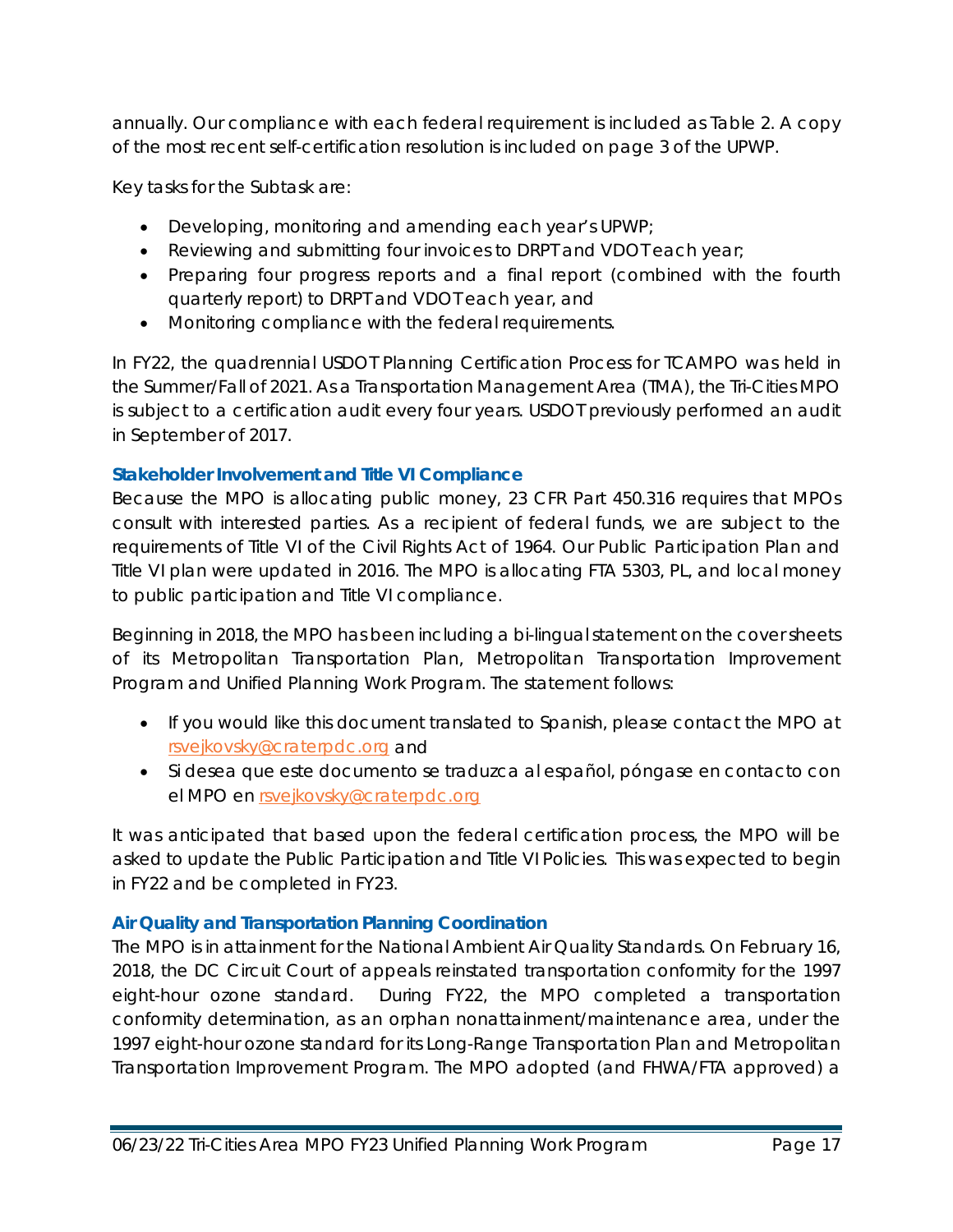new *Conformity Report* during FY22 as part of *Plan2045* and the latest edition of the *FFY 2021-2024 MTIP*.

### <span id="page-18-0"></span>**2020 Census and Metropolitan Planning Area Boundary Update**

The Census Bureau released the redistricting data in August 2021. It is expected that in late FY22/early FY23 the 2020 Census Urban Areas will be released. Starting in FY23 and into FY24, the Metropolitan Planning Boundary will be updated (the boundary with RRTPO is expected to remain the same). The urban/rural boundaries will also be updated.

#### <span id="page-18-1"></span>**Functional Classification Update**

Once the urban/rural boundaries are established (likely in late FY23), the MPO will work with VDOT and localities to update the federal functional classifications of the roadways in the TCAMPO Planning Area.

#### <span id="page-18-2"></span>**Webpage Development: Corrective Action**

This subtask in this UPWP reflects a prioritized need to update and better manage the MPO's website for the public consumption of information. The new Crater PDC and TCAMPO website was created in early 2021 and steps are being taken to improve the website since then. This is a Corrective Action, which the Federal Team will review the progress periodically throughout the next Federal fiscal year.

#### <span id="page-18-3"></span>**Other Administration items**

MPO staff will attend additional meetings with local planning commissions and elected boards to maintain a constant stream of information with local officials. Other administrative items include:

- VAMPO membership dues;
- advertising/promotion;
- GIS software support;
- and other administration-related items.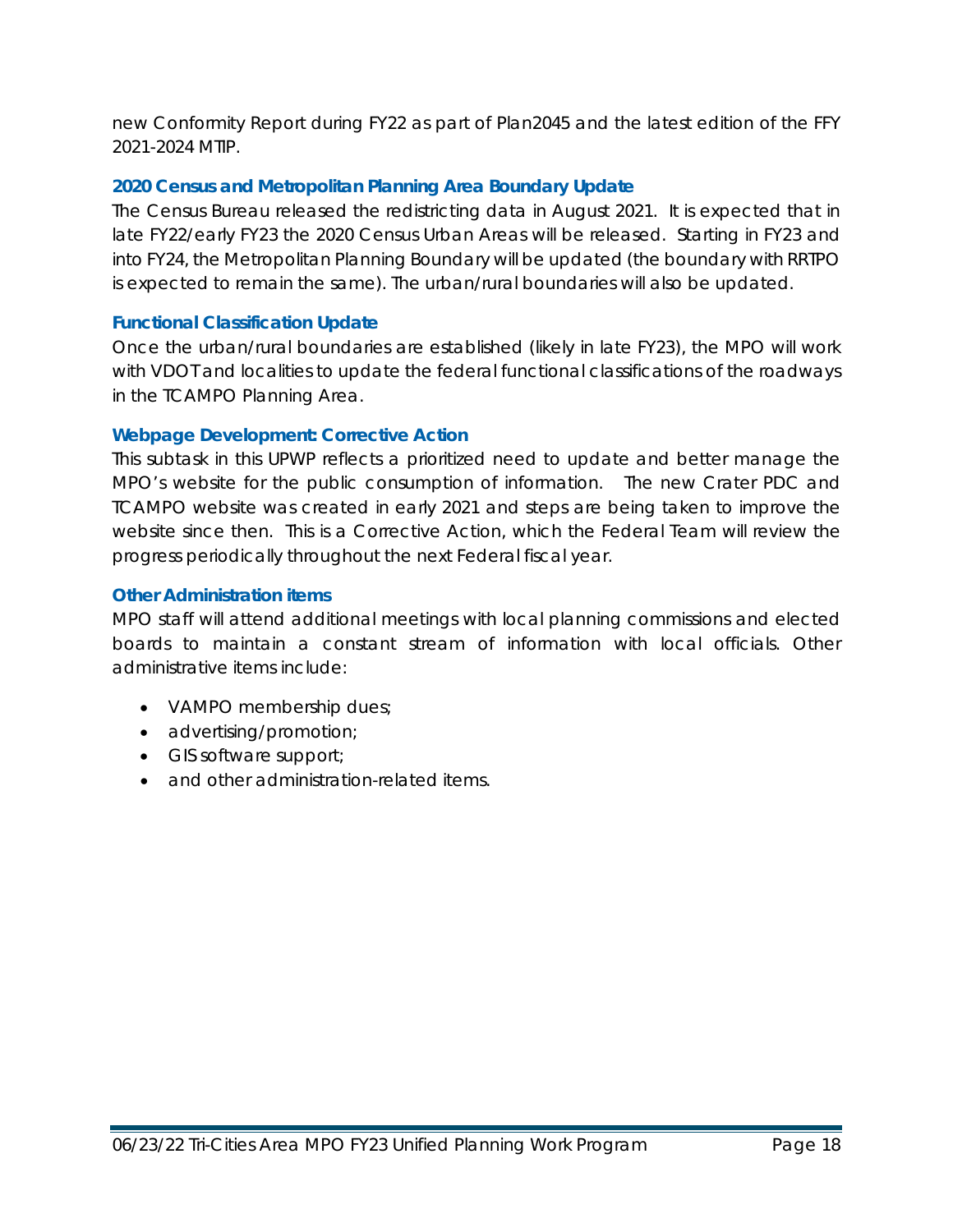## **Task 2: Programming**

<span id="page-19-0"></span>Programming is the process of prioritizing, selecting, funding, and scheduling projects. Programming is divided into three subtasks discussed below and shown in [Table 7.](#page-19-4) This task also includes applying for and assisting member with competitive grants. The MPO is devoting **\$60,481** to programming for the upcoming year.

|                        | Task 2 - Programming |              |         |              |  |  |  |
|------------------------|----------------------|--------------|---------|--------------|--|--|--|
| <b>UPWP FUND</b>       | Fed                  | <b>State</b> | Local   | <b>Total</b> |  |  |  |
| <b>PL 104</b>          | \$40,000             | \$5,000      | \$5,000 | \$50,000     |  |  |  |
| <b>FTA Sec 5303</b>    | \$8,673              | \$1,084      | \$1,084 | \$10,841     |  |  |  |
| <b>RSTP Supplement</b> |                      |              |         |              |  |  |  |
| TOTAL                  | \$48,673             | \$6,084      | \$6,084 | \$60,841     |  |  |  |

#### <span id="page-19-4"></span>**Table 7: Task 2 Programming Budget**

#### <span id="page-19-1"></span>**The Metropolitan Transportation Improvement Program**

The MPO adopted its *FFY 2021 to 2024 Metropolitan Transportation Improvement Program* on April 9th, 2020. Revising the MTIP is common, and we are allocating staff time and funds to keeping the MTIP consistent with the STIP and Six-Year Improvement Program.

*FY23 Major Task:* In FY23, it is expected that the FFY 2024 to 2027 Metropolitan Transportation Improvement Program will be developed and adopted.

### <span id="page-19-2"></span>**The Six Year Improvement Program (SYIP)**

The MPO staff will coordinate with VDOT and local agencies administering CMAQ, RSTP and MPO-allocated TAP prioritized projects regarding the scheduling and the allocation of funding for the next Six-Year improvement Program update. Typically, this update takes place in the winter and spring quarters and involves updating schedules and estimates although it may also include recommending new projects for the Six-Year Improvement Program.

### <span id="page-19-3"></span>**Prioritization and Grant Applications**

Each year there are opportunities to submit requests for competitive grants. Some of these funding sources are controlled by the MPO. Others are controlled by the Commonwealth of Virginia or the Federal Government. These grants include RAISE, RSTP, CMAQ, TAP, and SMART SCALE.

In addition, the latest round of SMART SCALE pre-applications opened in March of 2022 (FY22) and extended in early FY23 with final approval by the Commonwealth Board of Transportation in June 2023. The next round will begin in FY24 and be completed in FY25. The MPO is including funding in this UPWP Task to work cooperatively with our member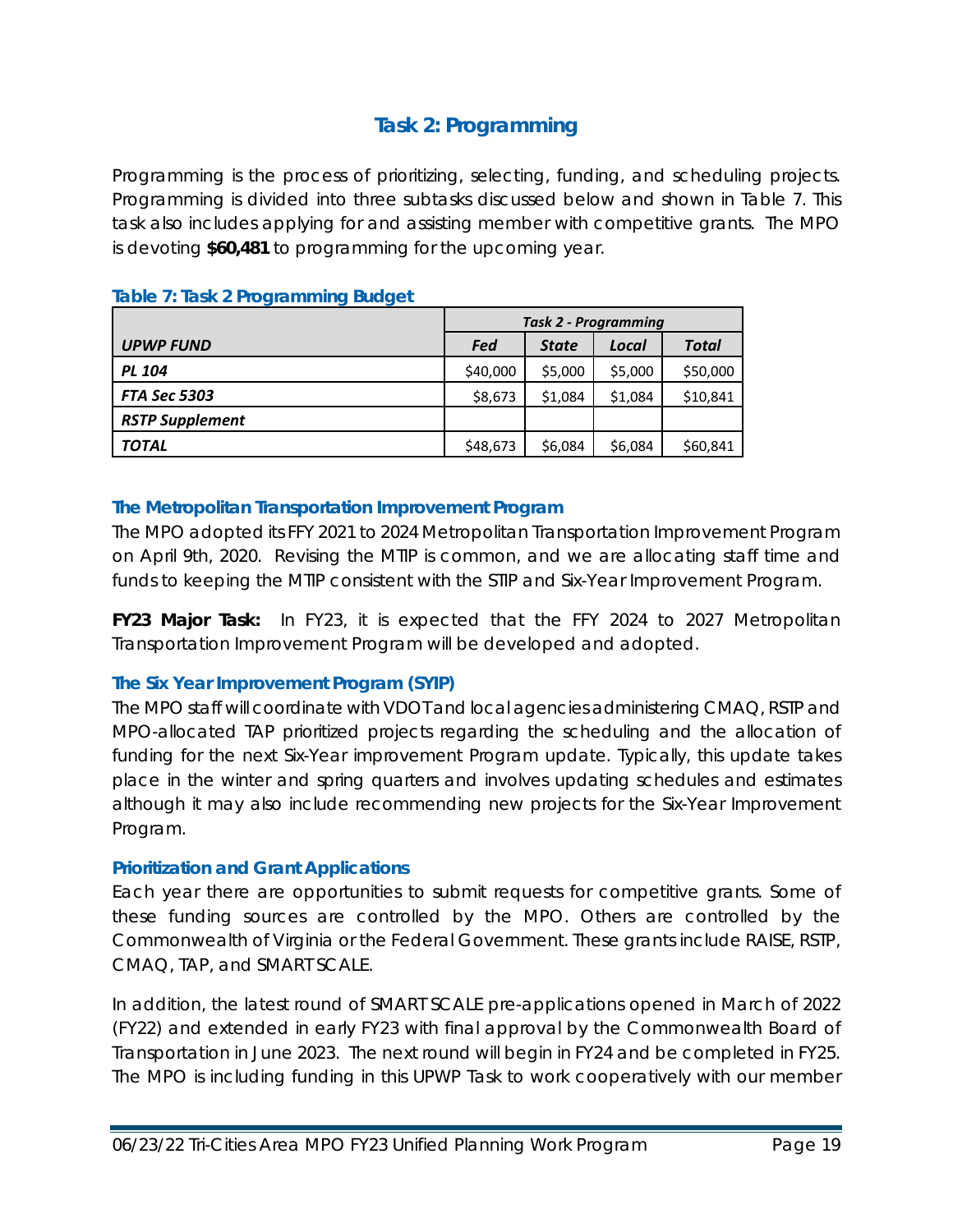jurisdictions to develop SMART SCALE applications and to develop up to four TCAMPO applications and support Crater PDC with their applications

## <span id="page-20-0"></span>**FY22 Annual Obligation Report**

The FY22 Annual Obligation Report for federal funds, required by 23 CFR Part 450.33, is also included in this task.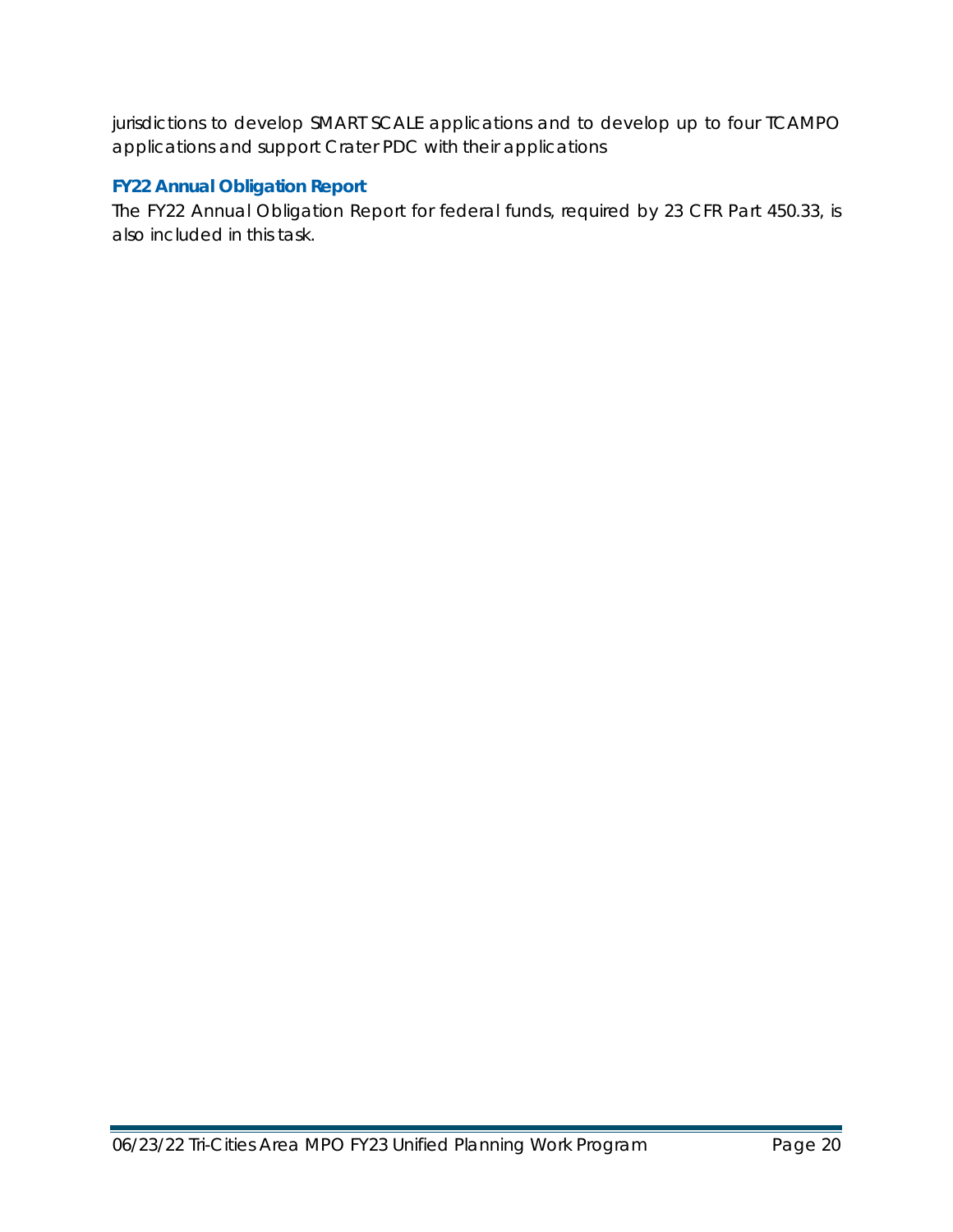## **Task 3: Long-Range and Short-Range Planning**

<span id="page-21-0"></span>This task includes the tasks needed to develop and maintain the Metropolitan Transportation Plan (MTP) required in 23 CFR Part 450.324. This was the major task of the MPO in FY22, and the MPO is allocating **\$172,944** for this task, including \$25,000 of RSTP Supplement for the 2050 MTP.

|                        | Task 3 - Long and Short Range Planning       |          |          |           |  |  |  |  |
|------------------------|----------------------------------------------|----------|----------|-----------|--|--|--|--|
| <b>UPWP FUND</b>       | <b>Total</b><br>Fed<br><b>State</b><br>Local |          |          |           |  |  |  |  |
| <b>PL 104</b>          | \$132,762                                    | \$16,595 | \$16,595 | \$165,953 |  |  |  |  |
| <b>FTA Sec 5303</b>    | \$42,341                                     | \$5,293  | \$5,293  | \$52,926  |  |  |  |  |
| <b>RSTP Supplement</b> | \$36,000                                     | \$9,000  | \$0      | \$45,000  |  |  |  |  |
| <b>TOTAL</b>           | \$211,103                                    | \$30,888 | \$21,888 | \$263,879 |  |  |  |  |

## <span id="page-21-2"></span>**Table 8: Task 3 Long Range and Short Range Planning Budget**

#### <span id="page-21-1"></span>**Metropolitan Transportation Plan (MTP)**

Under §450.306 (scope of the metropolitan transportation planning process), the metropolitan transportation planning process shall be continuous, cooperative, and comprehensive, and provide for consideration and implementation of projects, strategies, and services that will address the following factors:

- 1) Support the economic vitality of the metropolitan area, especially by enabling global competitiveness, productivity, and efficiency;
- 2) Increase the safety of the transportation system for motorized and non-motorized users;
- 3) Increase the security of the transportation system for motorized and non-motorized users;
- 4) Increase accessibility and mobility of people and freight;
- 5) Protect and enhance the environment, promote energy conservation, improve the quality of life, and promote consistency between transportation improvements and State and local planned growth and economic development patterns;
- 6) Enhance the integration and connectivity of the transportation system, across and between modes, for people and freight;
- 7) Promote efficient system management and operation;
- 8) Emphasize the preservation of the existing transportation system;
- 9) Improve the resiliency and reliability of the transportation system and reduce or mitigate stormwater impacts of surface transportation; (new) and
- 10) Enhance travel and tourism (new).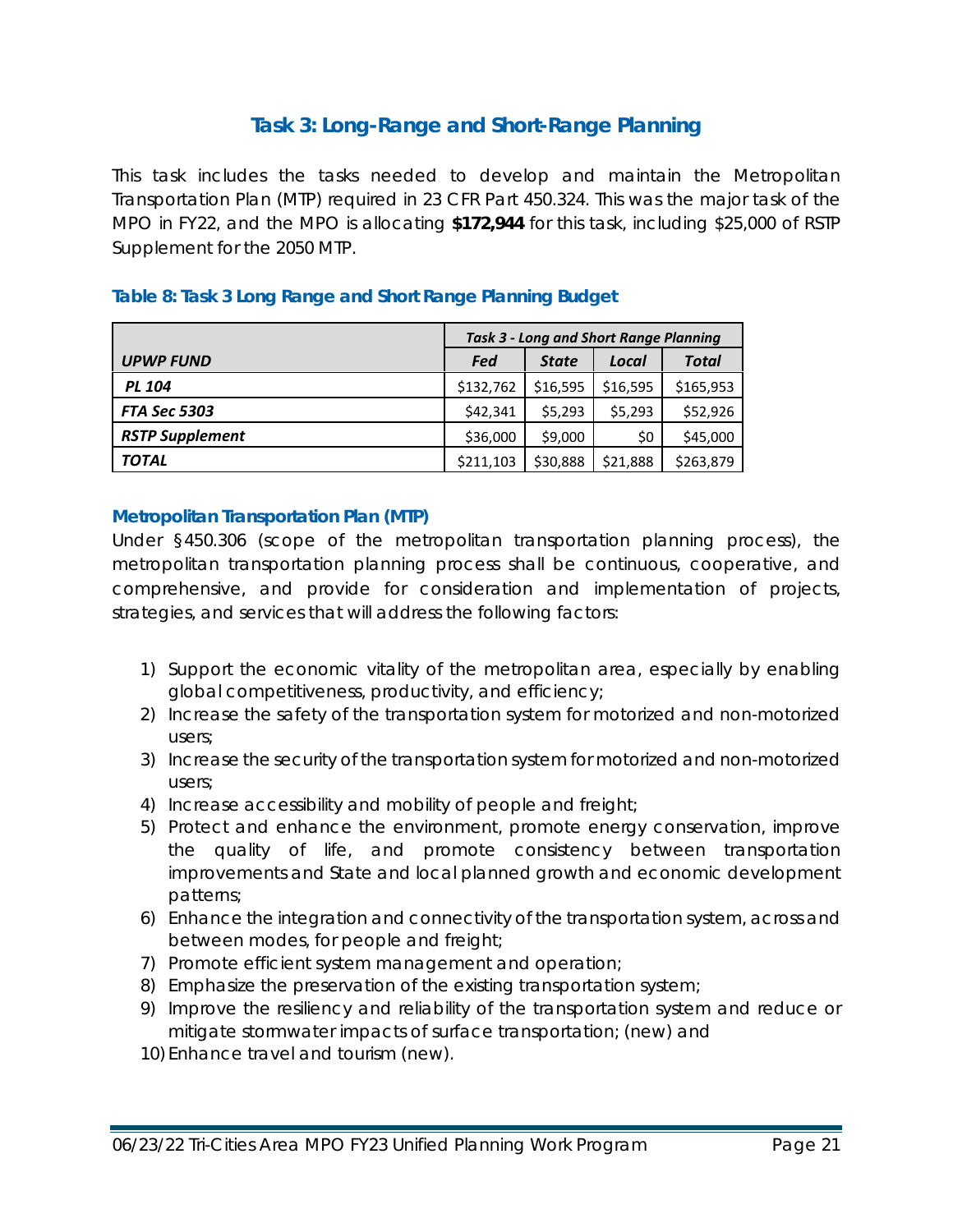The Tri-Cities Area MPO formally began its *Plan2045* LRTP/MTP in Late Spring/Early Summer 2020 (completed June 2022) which first included the development of the MPO's vision, goals, and policies. This task included an intensive public participation outreach (similar to the I-81, I-95, and ATP public outreach efforts). Due to an extremely limited staff (one full time and a little assistance from the PDC), the Tri-Cities Area MPO secured the assistance from VDOT and MetroQuest to engage the public in its LRTP/MTP efforts.

In order to develop a quality performance -based planning and programming process and to guide us in the *Plan2045* development process, the Office of Intermodal Planning and Investment (OIPI), (under its Growth and Accessibility Planning Technical Assistance Program (GAP)) engaged its on-call consultant who has experience in performancebased planning and programming. The effort began in the summer of 2021 and ended in mid-2022.

*As noted above, Plan2045 MTP was completed in June 2022.* 

The MPO plans on accelerating its *Plan2050* schedule to match with RRTPO's *ConnectRVA 2050* schedule, with *Plan2050* completion in the summer of 2026. The *Plan2050* Socioeconomic data update process will begin in FY23.

## <span id="page-22-0"></span>**Comprehensive Safety Action Plan-Compliant Safety Plan**

*FY23 Major Subtask:* With the assistance of VDOT and DRPT, the TCAMPO hopes to conduct a Safe Streets and Roads for All (SS4A) Comprehensive Safety Action Plancompliant Safety Plan for the Tri-Cities area. This plan will cover the highway, bicycle, pedestrian, transit modes. This plan will be coordinated with the Multimodal Plan.

## <span id="page-22-1"></span>**Financial Planning**

The previous financial plan was completed as part of the 2045 Update of the Metropolitan Transportation Plan. In February 2021, VDOT provided their annual revenue forecast (which extends to the year 2050.) Staff expects this task to occur mainly in FY26.

## <span id="page-22-2"></span>**Highway Planning**

The highway element of the Metropolitan Transportation Plan was completed as part of the 2045 Update of the Metropolitan Transportation Plan.

## <span id="page-22-3"></span>**Transit Planning**

As discussed above, the Transit Development Plan was completed in 2019. This product was jointly developed by the MPO and the transit provider (PAT). Staff worked with DRPT and PAT to develop the Transit Strategic Plan (TSP). This work was completed in late 2021.

MPO staff also participated in DRPT's *Transit Equity and Modernization Study* in FY22. It is likely the report will yield follow-up tasks in FY23.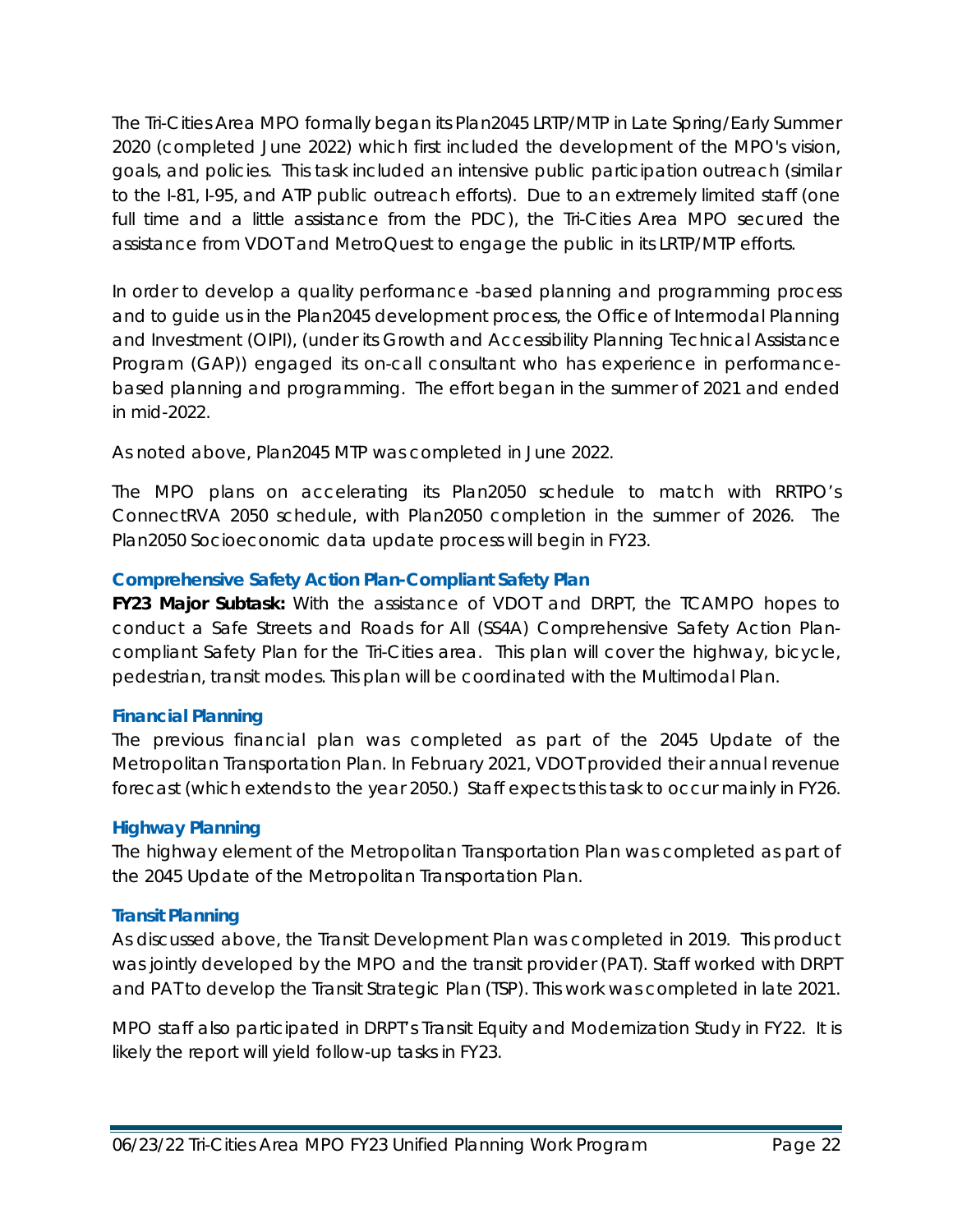The updated Tier II Transit Asset Management Plan for Petersburg Area Transit is expected to be completed by DRPT in fall 2022.

## <span id="page-23-0"></span>**Planning for Other Modes**

Other planning includes all planning not included under financial planning, highway planning, transit planning or forecasting. This includes planning for freight, ports, bicycles and pedestrians, and systems level environmental planning.

Two bicycle and pedestrian planning efforts were recently completed in the Tri-Cities region, in FY21 and FY22, where the MPO devoted staff time to support (not conduct) these efforts. The MPO included the results of these efforts in *Plan2045*. Moving from north to south the other modes efforts are:

- VDOT's Ashland to Petersburg Trail Study that began in 2019 and was completed in early 2020 with the intent of defining a bicycle and pedestrian corridor beginning in Ashland going south to Richmond and crossing the Appomattox River and ending at Patton Park and the Appomattox Regional Trailhead in Petersburg;
- The Bike-Walk Petersburg element of updating Petersburg's Comprehensive Plan, a cooperative effort of SportsBackers, the Cameron Foundation, the City of Petersburg, the Friends of the Lower Appomattox River (FOLAR), and the MPO

The results of these projects were included in *Plan2045,* the *Metropolitan Transportation Improvement Program* and SMART SCALE applications.

*FY23 Major SubTask:* The MPO plans on beginning its Tri-Cities Area Multimodal Plan (bicycle, pedestrian, transit) in FY23, with completion in FY24. This will also include \$45,000 of the FY23 RSTP Planning Supplement. This plan is expected to help address needs of disadvantaged communities. This plan will be coordinated with the Safety Plan.

### <span id="page-23-1"></span>**Forecasting**

Forecasting is an important part of transportation planning. By law the MPO's transportation plan must have at least a twenty-year time horizon when the policy board approves it. The MPO collaborated with the Richmond Regional TPO to develop the socioeconomic data needed for the travel demand model update and *Plan2045* and will begin the socioeconomic data needed for *Plan2050* in late FY23.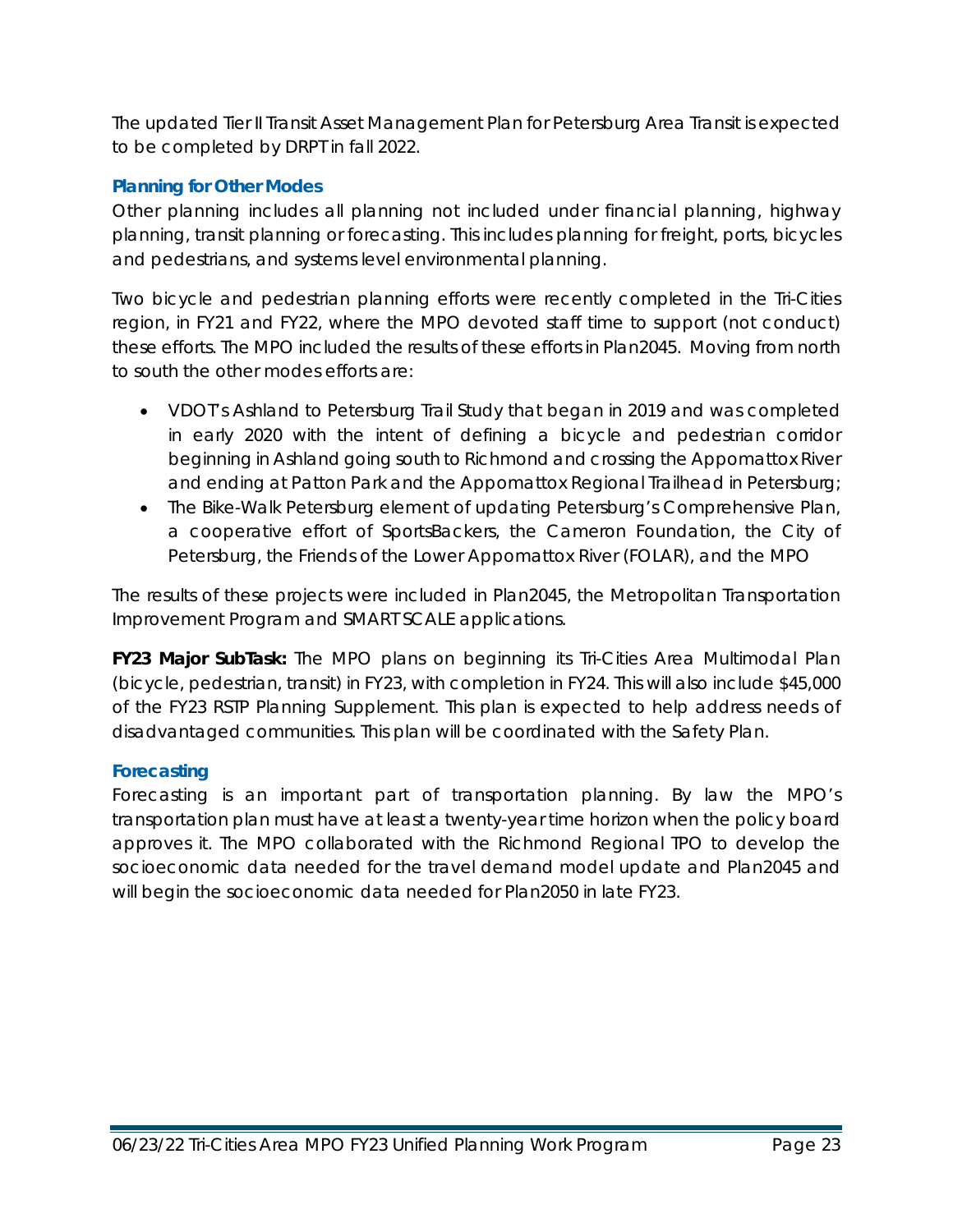## **Task 4: System Surveillance and Performance Measures**

<span id="page-24-0"></span>System surveillance, (monitoring the system) helps the MPO monitor trends in the physical condition of the system, the demand on the system, and the safety of the system. It provides vital feedback to let us know if the policies, programs, and projects we are implementing are having the desired impact. The MPO is allocating \$9,000 to system surveillance and performance measures this year.

As noted in Task 3, OIPI provided on-call GAP consultant services to assist the MPO in developing its performance-based planning and programming. This task was also a major part of the MPO in the development of *Plan2045* (and also funded under Task 3) and is needed to develop the federally mandated performance measures and targets.

Performance measures under the FAST ACT include:

- Safety;
- Bridge Condition;
- Pavement Condition,
- Highway System Performance,
- Transit Asset Management, and
- Public Transportation Safety

These performance measures and targets will be key portions of the text of *Plan2045.*

#### <span id="page-24-3"></span>**Table 9: Task 4 System Surveillance and Performance Measures Budget**

|                     | <b>Task 4 - Surveillance and Performance</b> |              |       |              |  |  |
|---------------------|----------------------------------------------|--------------|-------|--------------|--|--|
|                     | <b>Measures</b>                              |              |       |              |  |  |
| <b>UPWP FUND</b>    | Fed                                          | <b>State</b> | Local | <b>Total</b> |  |  |
| <b>PL 104</b>       | \$5,600                                      | \$700        | \$700 | \$7,000      |  |  |
| <b>FTA Sec 5303</b> | \$1,600                                      | \$200        | \$200 | \$2,000      |  |  |
| <b>TOTAL</b>        | \$7,200                                      | \$900        | \$900 | \$9,000      |  |  |

#### <span id="page-24-1"></span>**Congestion Management Process**

The MPO updated its congestion management process in 2016. The report of that study is available on the MPO's website. In addition, information from that study was included in the 2040 Metropolitan Transportation Plan. The MPO plans on presenting a CMS status report in FY23.

### <span id="page-24-2"></span>**Safety Conscious Planning**

The product of this task will include a review of available information on hazardous traffic locations and accident information within the transportation study area. This information will be profiled and reviewed by the MPO committees and considered as a factor in evaluating RSTP candidate projects and for the prioritization of candidate projects for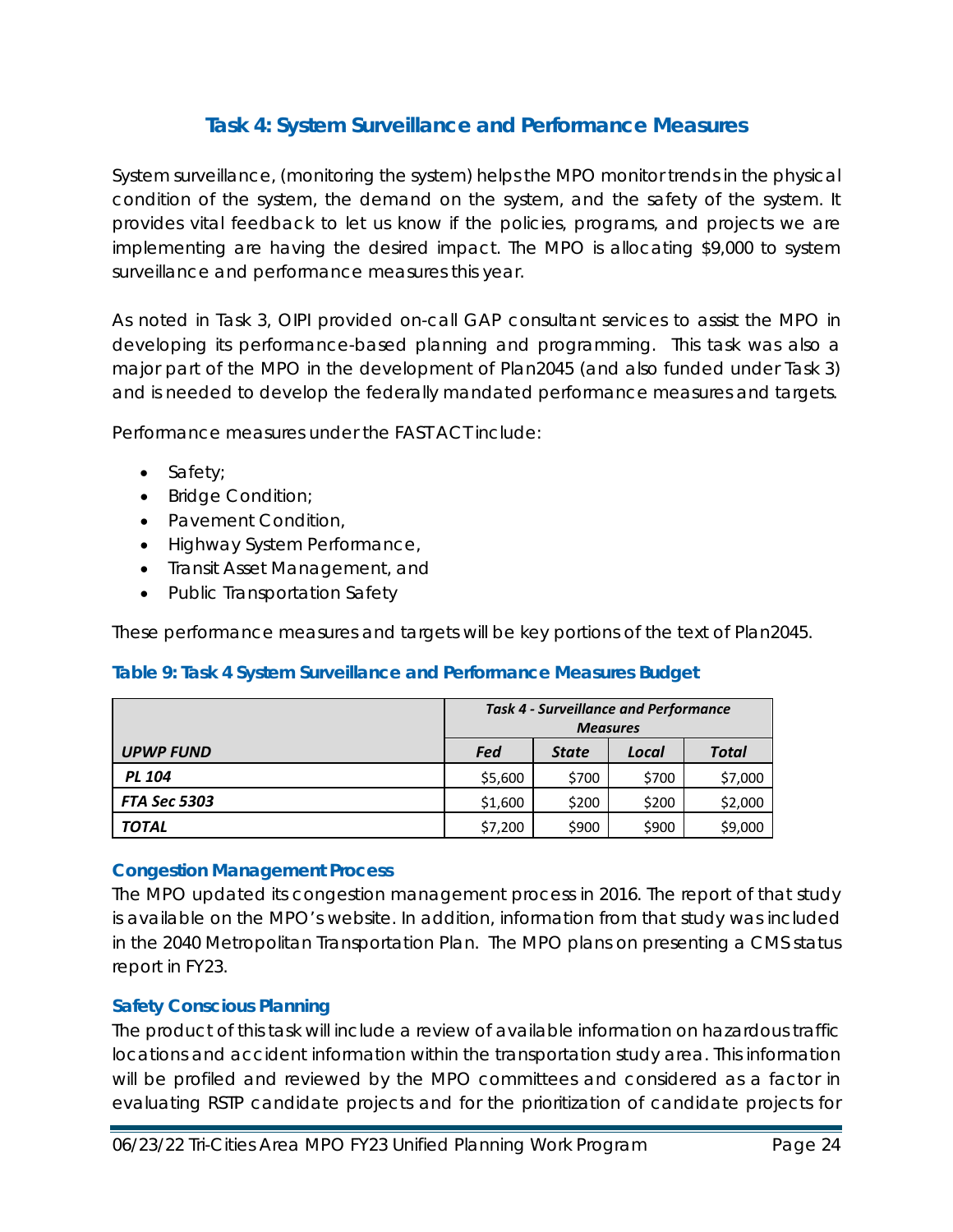the Metropolitan Transportation Improvement Programs and Metropolitan Transportation Plans. VDOT will be conducting a Tri-Cities Area Safety Plan with the MPO and local stakeholders in FY23.

## <span id="page-25-0"></span>**Performance Measures and Targets**

The MPO is required by federal and state law to maintain and report performance measures each year. The MPO tracks approximately thirty performance measures now and uses them to refine its goals and objectives and inform its maintenance and construction priorities. As noted earlier, the adopted performance measures categories include:

- Safety (updated annually)
- System Performance
- Asset Condition (Bridges and Pavement; updated every 4 years)
- Transit Asset Management
- Public Transit Agency Safety Plan

The TCAMPO has carried out some portions of performance-based planning (with assistance by OIPI, VDOT, and DRPT). As noted earlier, The Tri-Cities Area MPO was selected by OIPI to utilize OIPI's Growth and Accessibility Planning (GAP) on-call resources to provide needed technical assistance and developed a full performance-based planning process which includes:

- Identification, validation, calibration, and selection of performance measures and associated thresholds for a performance-based planning process
- Development of a detailed performance-based planning process template
- Identification and assignment of roles and responsibilities of all stakeholders for a performance-based planning process
- Development of data structure and document templates for a performancebased planning process

These GAP efforts related to these MPO efforts and processes:

- The *Plan2045* process and future MTPs (*Plan2050*)
- The update to the RSTP/CMAQ prioritization process, which began in the fall of 2019 and was completed in late FY22. In particular, the MPO developed a datadriven, performance-based process. It will be used for the FY23-28 SYIP round of the RSTP/CMAQ allocation process.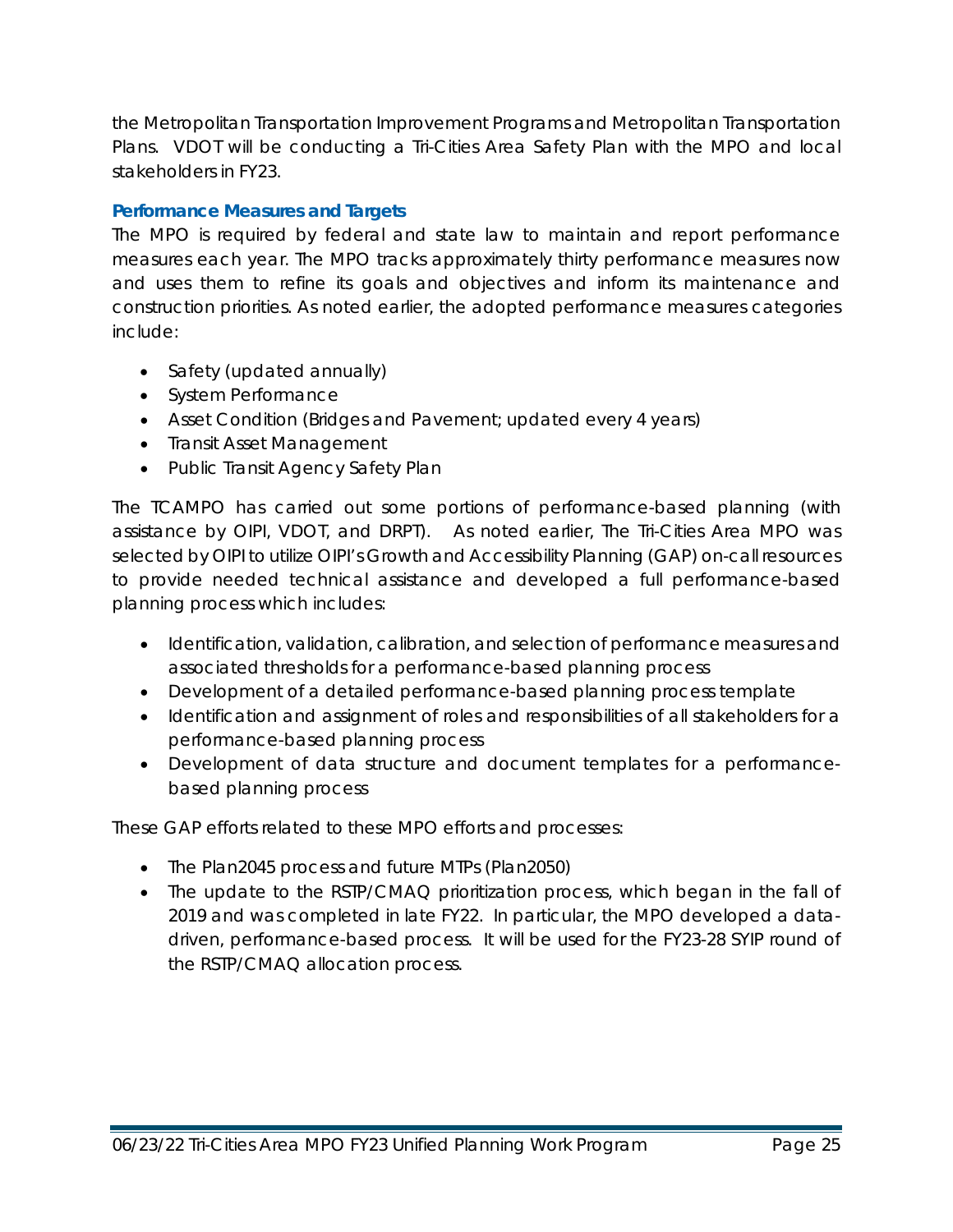## **Task 5: Special Projects**

<span id="page-26-0"></span>The MPO feels that it is useful to maintain a separate task item for special projects. These projects are outside the normal scope of the MPO's work but are important for advancing projects to funding or construction. These projects are hard to integrate into the MPO's routine work because of complexity, staff availability or schedule conflicts. Special projects are often managed by the MPO, funded by others, and performed by contractors.

## <span id="page-26-3"></span>**Table 10: Task 5 Special Projects Budget**

|                        | <b>Task 5 - Special Studies</b> |              |       |              |  |
|------------------------|---------------------------------|--------------|-------|--------------|--|
| <b>UPWP FUND</b>       | Fed                             | <b>State</b> | Local | <b>Total</b> |  |
| <b>PL 104</b>          |                                 |              |       |              |  |
| <b>FTA Sec 5303</b>    |                                 |              |       |              |  |
| <b>RSTP Supplement</b> |                                 |              |       |              |  |
| <b>TOTAL</b>           |                                 |              |       |              |  |

The MPO has chosen to include placeholders for up to two special projects in the UPWP. The placeholders are included to ensure flexibility going forward.

For example, in previous years, Task 5 covered staff time devoted the developing the Environmental Assessment for the Tri-Cities Multi-Modal Rail Station and covered costs associated with Bicycle Crossing Feasibility Study for the Lower Appomattox River and the Benjamin Harrison Bridge.

<span id="page-26-1"></span>**Project Development (A)**

<span id="page-26-2"></span>**Project Development (B)**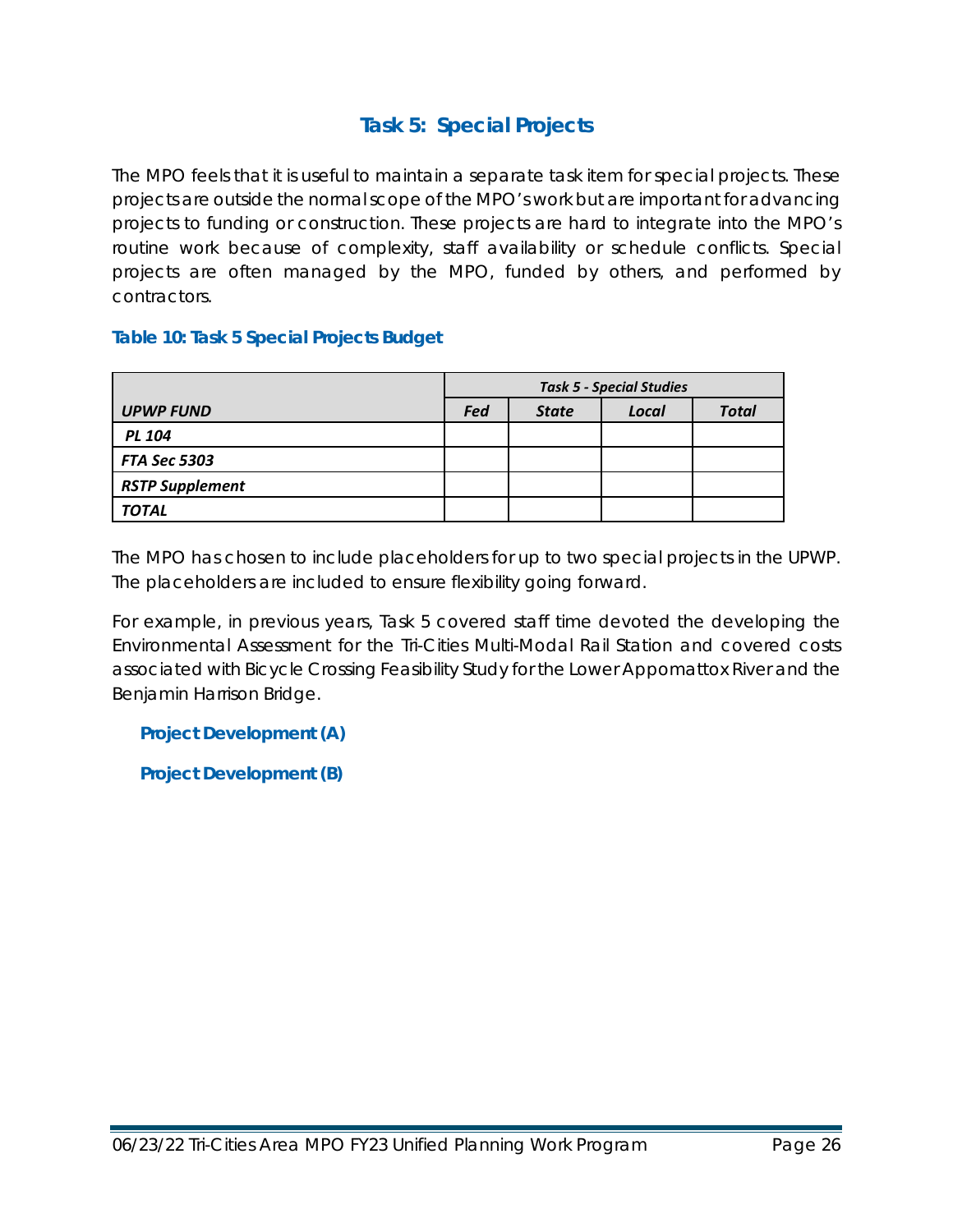|  |  | <b>Table 11: Complete Budget</b> |
|--|--|----------------------------------|
|  |  |                                  |

|                                |           | PL 104       |          |                      |          | <b>RSTP Supplement</b><br><b>FTA Sec 5303</b> |         | <b>TOTAL</b>       |          |              |       |              |                    |              |          |              |
|--------------------------------|-----------|--------------|----------|----------------------|----------|-----------------------------------------------|---------|--------------------|----------|--------------|-------|--------------|--------------------|--------------|----------|--------------|
| <b>UPWP TASK</b>               | Fed       | <b>State</b> | Local    | <b>Total</b>         | Fed      | <b>State</b>                                  | Local   | <b>Total</b>       | Fed      | <b>State</b> | Local | <b>Total</b> | Fed                | <b>State</b> | Local    | <b>Total</b> |
|                                |           |              |          |                      |          |                                               |         |                    |          |              |       |              |                    |              |          |              |
| <b>Task 1 - Administration</b> | \$128,367 | \$16,046     | \$16,046 | \$160,459            | \$28,000 | \$3,500                                       | \$3,500 | \$35,000           |          |              |       |              | \$156,367          | \$19,546     | \$19,546 | \$195,459    |
|                                |           |              |          |                      |          |                                               |         |                    |          |              |       |              |                    |              |          |              |
| Task 2 - Programming           | \$40,000  | \$5,000      | \$5,000  | \$50,000             | \$8,673  | \$1,084                                       | \$1,084 | \$10,841           |          |              |       |              | \$48,673           | \$6,084      | \$6,084  | \$60,841     |
| Task 3 - Long and Short        |           |              |          |                      |          |                                               |         |                    |          |              |       |              |                    |              |          |              |
| <b>Range Planning</b>          | \$132,762 | \$16,595     |          | $$16,595$ $$165,953$ | \$42,341 | \$5,293                                       | \$5,293 | \$52,926           | \$36,000 | \$9,000      | \$0   | \$45,000     | \$211,103          | \$30,888     | \$21,888 | \$263,879    |
| Task 4 - Surveillance          |           |              |          |                      |          |                                               |         |                    |          |              |       |              |                    |              |          |              |
| and Performance                |           |              |          |                      |          |                                               |         |                    |          |              |       |              |                    |              |          |              |
| <b>Measures</b>                | \$5,600   | \$700        | \$700    | \$7,000              | \$1,600  | \$200                                         | \$200   | \$2,000            |          |              |       |              | \$7,200            | \$900        | \$900    | \$9,000      |
| Task 5 - Special               |           |              |          |                      |          |                                               |         |                    |          |              |       |              |                    |              |          |              |
| <b>Projects</b>                |           |              |          |                      |          |                                               |         |                    |          |              |       |              |                    |              |          |              |
|                                |           |              |          |                      |          |                                               |         |                    |          |              |       |              |                    |              |          |              |
| <b>GRAND TOTAL</b>             | \$306,730 | \$38,341     | \$38,341 | \$383,412            | \$80,614 | \$10,077                                      |         | \$10,077 \$100,767 | \$36,000 | \$9,000      | \$0   |              | \$45,000 \$423,343 | \$57,418     | \$48,418 | \$529,179    |

<span id="page-27-0"></span>*Note: An additional \$30,000 in support is provided by VDOT staff each year and is noted for information only.*

Table 12 Shows the FY23 PL and Sec 5303 funding and funding carryover from earlier fiscal years. The Tri-Cities MPO typically has not had a carryover balance for several years from either FHWA's PL 104 or FTA's Section 5303 funds. The MPO has a small amount of carryover FY20 PL funds available to program.

#### **Table 12: FY23 PL and Sec 5303 Allocations and FY21/FY22 Carryover Funds**

<span id="page-27-1"></span>

|                             | Federal   | <b>State</b> | Local    | Total     |
|-----------------------------|-----------|--------------|----------|-----------|
| FY21 Carryover Highway (PL) | \$25,161  | \$3,145      | \$3,145  | \$31,451  |
| FY22 Direct Carryover (PL)  | \$56,000  | \$7,000      | \$7,000  | \$70,000  |
| FY 23 Highway (PL)          | \$225,569 | \$28,196     | \$28,196 | \$281,961 |
|                             |           |              |          |           |
| Carryover FTA               | \$-       | \$-          | \$-      | \$-       |
| FY 23 FTA (5303)            | \$80,613  | \$10,077     | \$10,077 | \$100,767 |
|                             |           |              |          |           |
| Total for FY23              | \$387,343 | \$48,418     | \$48,418 | \$484,179 |
|                             |           |              |          |           |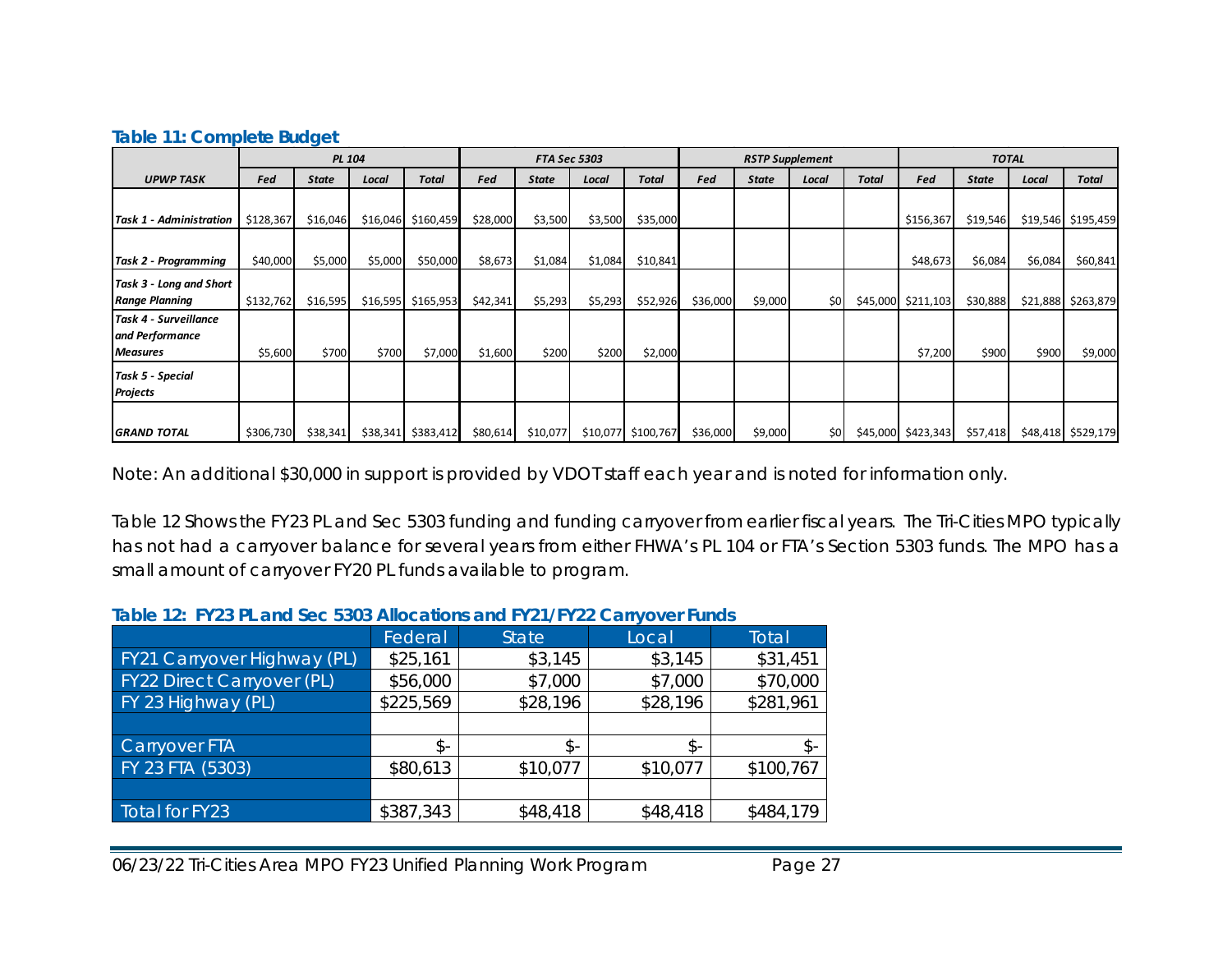# <span id="page-28-0"></span>**APPENDICES**

.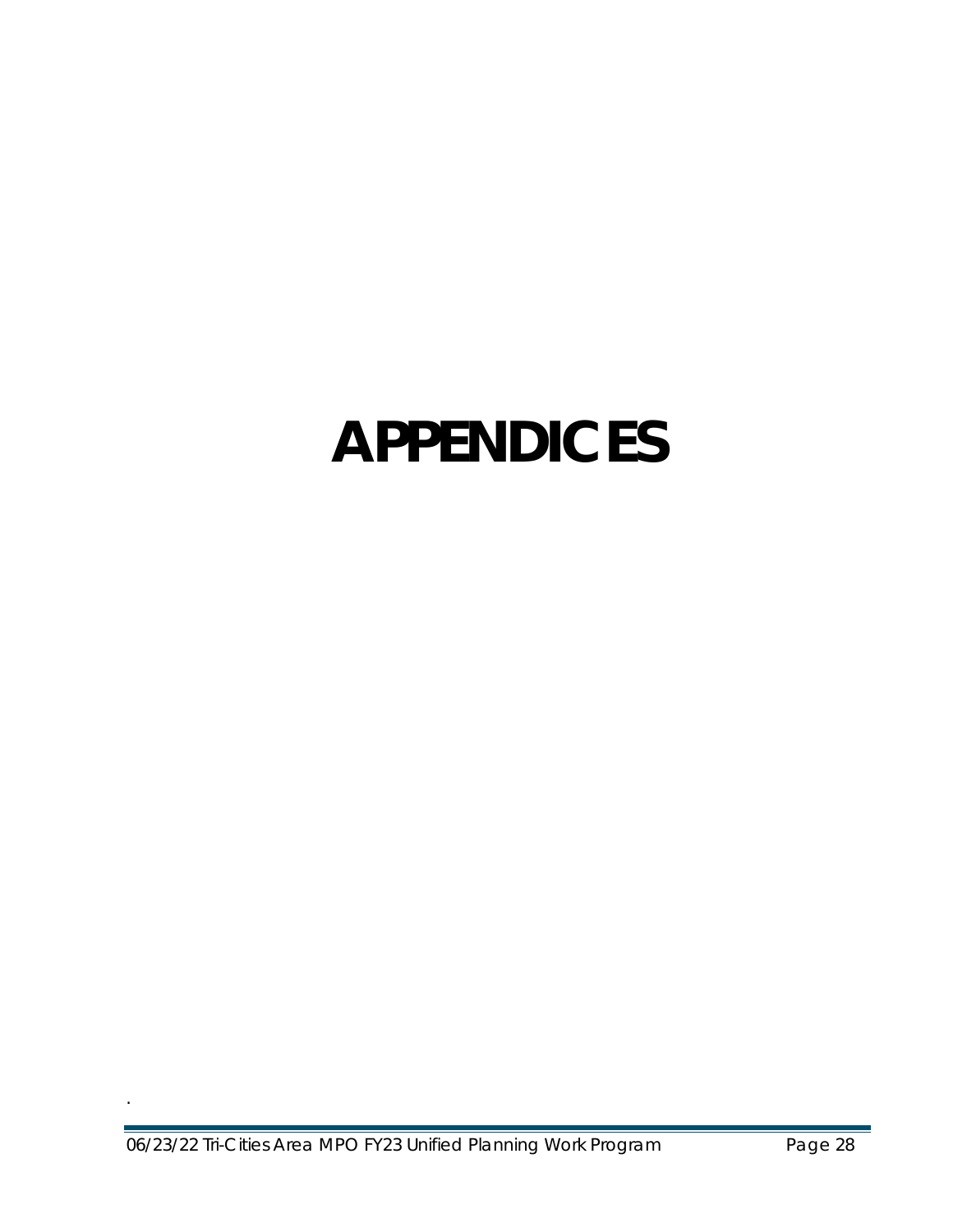## **APPENDIX A: TITLE VI/NONDISCRIMINATION ASSURANCE**

(DOT Order No.1050.2A)

<span id="page-29-0"></span>The Crater Planning District Commission/ Tri-Cities Area Metropolitan Planning Organization (herein referred to as the "Recipient"), HEREBY AGREES THAT, as a condition to receiving any Federal financial assistance from the U.S. Department of Transportation (DOT), through the *Federal Highway Administration (FHWA),* is subject to and will comply with the following:

### Statutory/Regulatory Authorities

• Title VI of the Civil Rights Act of 196\$(42 U.S.C2 § 2000d et *seq., 78* stat 2 252), (prohibits discrimination based on race, color, national origin);

• 49 C.F.R. Part 21 (entitled Nondiscrimination *in Federally-Assisted Programs of The Department of Transportation- Effectuation of Title VI of The Civil Rights Act of I 964);*

• 28 C.F.R. section 50.3 (U. S2 Department of Justice Guidelines for Enforcement of Title VI of the Civil Rights Act of 1964);

The preceding statutory and regulatory cites hereinafter are referred to as the "Acts" and "Regulations," respectively.

#### General Assurance

In accordance with the Acts, the Regulations, and other pertinent directives, circulars, policy, memoranda, and/or guidance, the Recipient hereby gives assurance that it will promptly take any measures necessary to ensure that:

*"No person in the United States shall, on the grounds of race, color, or national origin, be excluded from participation in, be denied the benefits of, or be otherwise subjected to discrimination under any program or activity, "for which the Recipient receives Federal financial assistance from DOT, including the Federal Highway Administration.*

The Civil Rights Restoration Act of 1987 clarified the original intent of Congress, with respect to Title VI and other Nondiscrimination requirements (The Age Discrimination Act of 1975, and Section 50\$of the Rehabilitation Act of 1973), by restoring the broad, institutional-wide scope and coverage of these nondiscrimination statutes and requirements to include all programs and activities of the Recipient, so long as any portion of the program is Federally assisted.

#### Specific Assurances

More specifically, and without limiting the above general Assurance, the Recipient agrees with and gives the following Assurances with respect to its federally assisted Highway Program:

1. The Recipient agrees that each "activity," "facility," or "program," as defined in §§ 21.23 (b) and 21.23 (e) of 49 C.F.R. § 21 will be (with regard to an "activity") facilitated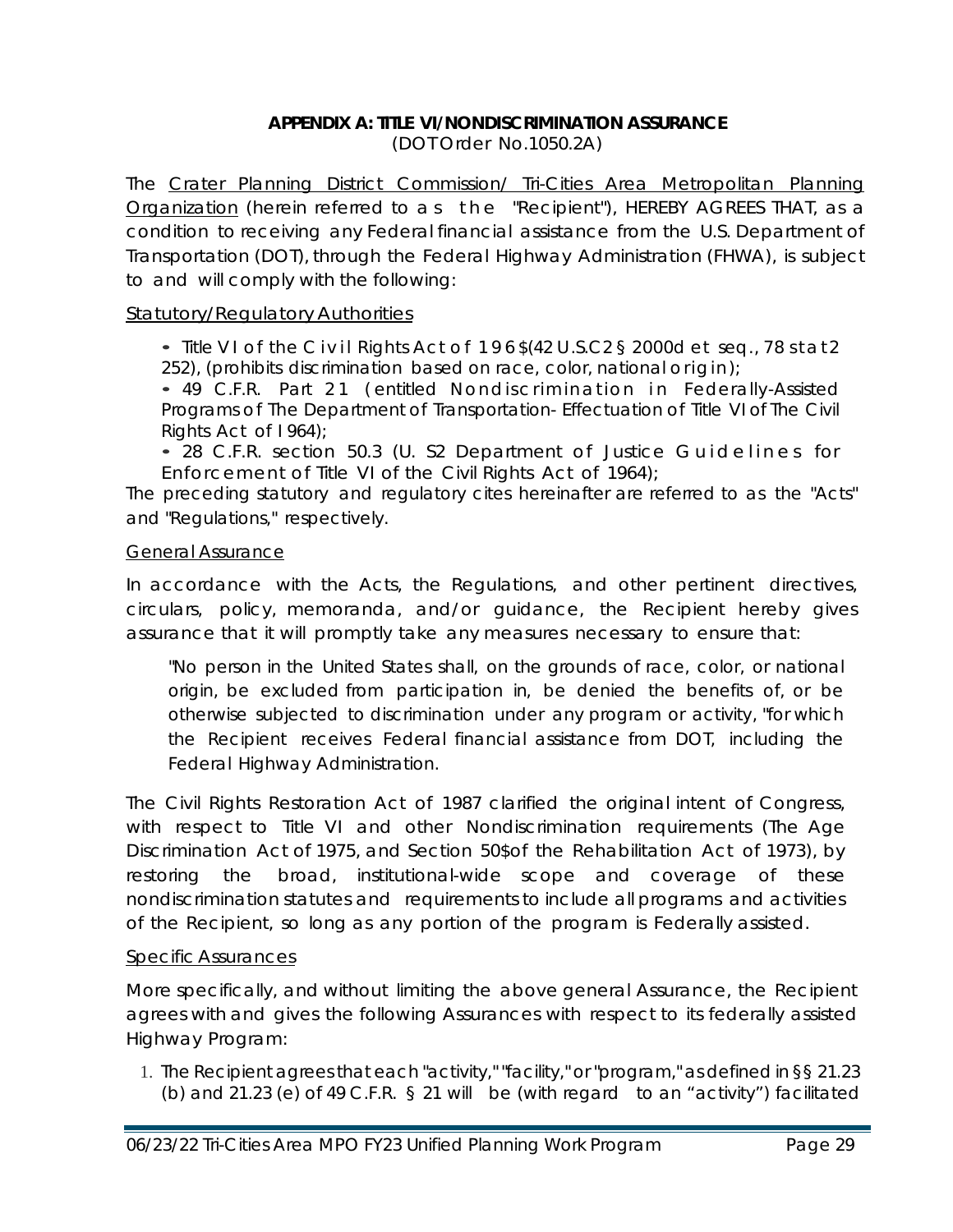or will be (about a "facility") operated or will be (about a "program") conducted in compliance with all requirements imposed by, or pursuant to the Acts and the Regulations.

2. The Recipient will insert the following notification in all solicitations for bids, Requests for Proposals for work, or material subject to the Acts and the Regulations made in connection with all Federal-Aid Highway Program and, in adapted form, in all proposals for negotiated agreements regardless of funding source:

*"The Crater Planning District Commission/Tri-Cities Area Metropolitan Planning Organization in accordance with the provisions of Title VI of the Civil Rights Act of 196\$(78 Stat. 252, 42 US.C.§§ 2000d to 2000d-4) and the Regulations, hereby notifies all bidders that it will affirmatively ensure that any contract entered into pursuant to this advertisement, disadvantaged business enterprises*  will be afforded full and fair opportunity to submit bids in response to this *invitation and will not be discriminated against on the grounds of race, color, or national origin in consideration for an award. "*

- 3. The Recipient will insert the clauses of Appendix A and E of this Assurance in every contract or agreement subject to the Acts and the Regulations.
- 4. The Recipient will insert the clauses of Appendix B of this Assurance, as a covenant running with the land, in any deed from the United States effecting or recording a transfer of real property, structures, use, or improvements thereon or interest therein to a Recipient.
- 5. That where the Recipient receives Federal financial assistance to construct a facility, or part of a facility, the Assurance will extend to the entire facility and facilities operated in connection therewith.
- 6. That where the Recipient receives Federal financial assistance in the form, or for the acquisition of real property or an interest in real property, the Assurance will extend to rights to space on, over, or under such property.
- 7. That the Recipient will include the clauses set forth in Appendix C and Appendix D of this Assurance, as a covenant running with the land, in any future deeds, leases, licenses, permits, or similar instruments entered by the Recipient with other parties:
	- a. for the subsequent transfer of real property acquired or improved under the applicable activity, project, or program; and
	- b. for the construction or use of, or access to, space on, over, or under real property acquired or improved under the applicable activity, project, or program.
- 8. That this Assurance obligates the Recipient for the period during which Federal financial assistance is extended to the program , except where the Federal financial assistance is to provide, or is in the form of, personal property, or real property, or interest therein , or structures or improvements thereon, in which case the Assurance obligates the Recipient, or any transferee for the longer of the following periods:
	- a. the period during which the property is used for a purpose for which the Federal financial assistance is extended, or for another purpose involving the provision of similar services or benefits; or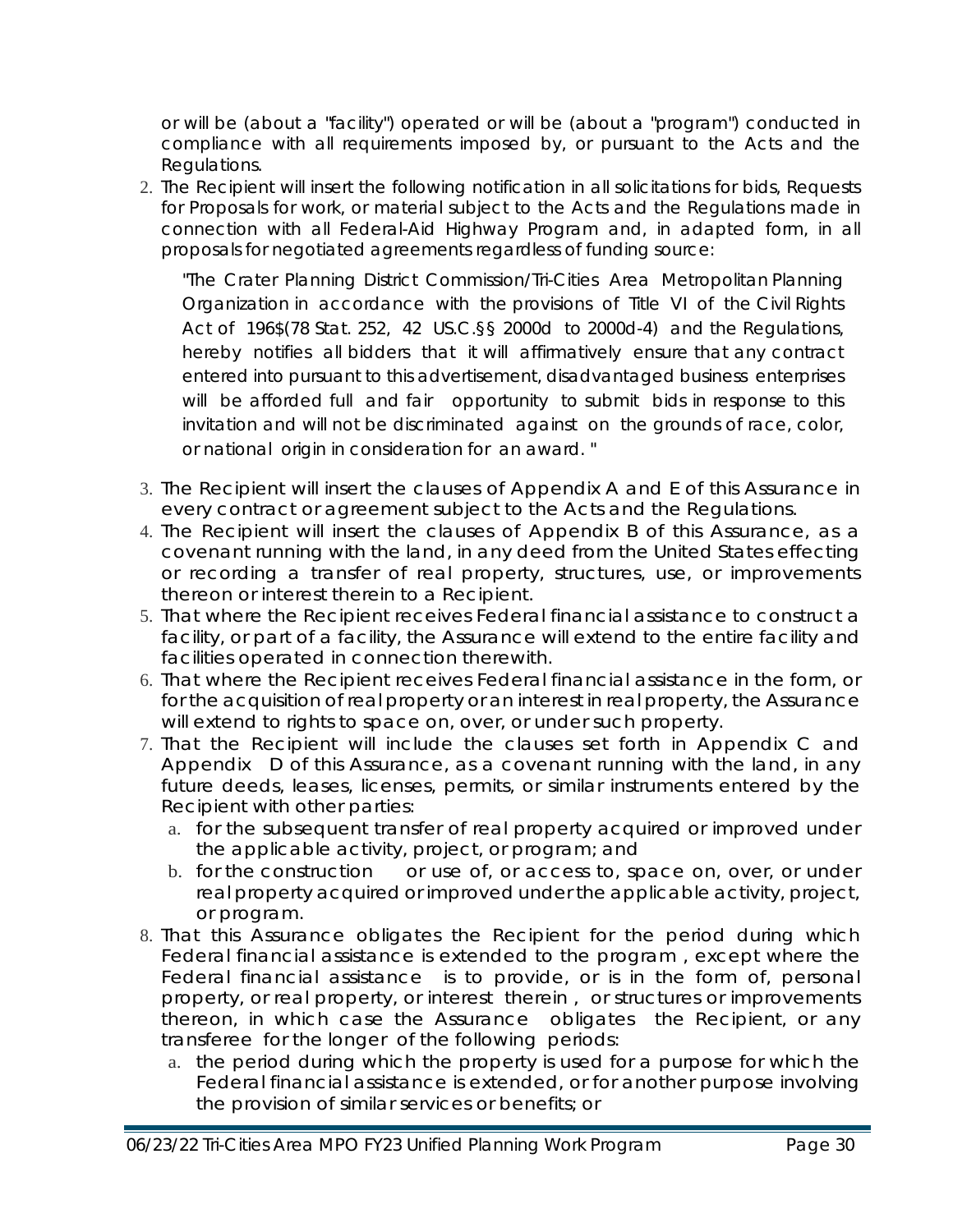- b. The period during which the Recipient retains ownership or possession of the property.
- 9. The Recipient will provide for such methods of administration for the program as are found by the Secretary of Transportation or the official to whom he/she delegates specific authority to give reasonable guarantee that it, other recipients, sub-recipients, sub- grantees, contractors, subcontractors, consultants, transferees , successors in interest , and other participants of Federal financial assistance under such program will comply with all requirements imposed or pursuant to the Acts, the Regulations, and this Assurance.
- 10. The Recipient agrees that the United States has a right to seek judicial enforcement about any matter arising under the Acts, the Regulations, and this Assurance.

By signing this ASSURANCE, the Crater Planning District Commission/ Tri-Cities Metropolitan Planning Organization also agrees to comply (and require any subrecipients, sub- grantees, contractors, successors, transferees, and/or assignees to comply) with all applicable provisions governing the *FHWA or the Virginia Department of Transportation (VDOT)* access to records, accounts, documents, information, facilities, and staff. You also recognize that you must comply with any program or compliance reviews, and/or complaint investigations conducted by *FHWAIVDOT* You must keep records, reports, and submit the material for review upon request to *FHWAIVDOT,* or its designee in a timely, complete, and accurate way2 Additionally, you must comply with all other reporting, data collection, and evaluation requirements, as prescribed by law or detailed in program guidance.

The Crater Planning District Commission/ Tri-Cities Metropolitan Planning Organization gives this ASSURANCE in consideration of and for obtaining any Federal grants, loans, contracts, agreements, property, and/or discounts, or other Federal-aid and Federal financial assistance extended after the date hereof to the recipients by the U.S. Department of Transportation under the *Federal-Aid Highway Program .* This ASSURANCE is binding on the Commonwealth *of Virginia*, other recipients, subrecipients, sub-grantees, contractors, subcontractors and their subcontractors, transferees, successors in interest, and any other participants in the Federal-Aid *Highway Program.*

Crater Planning District Commission/ Tri-Cities Metropolitan Planning Organization

by Dan I Nide

David W. Hyder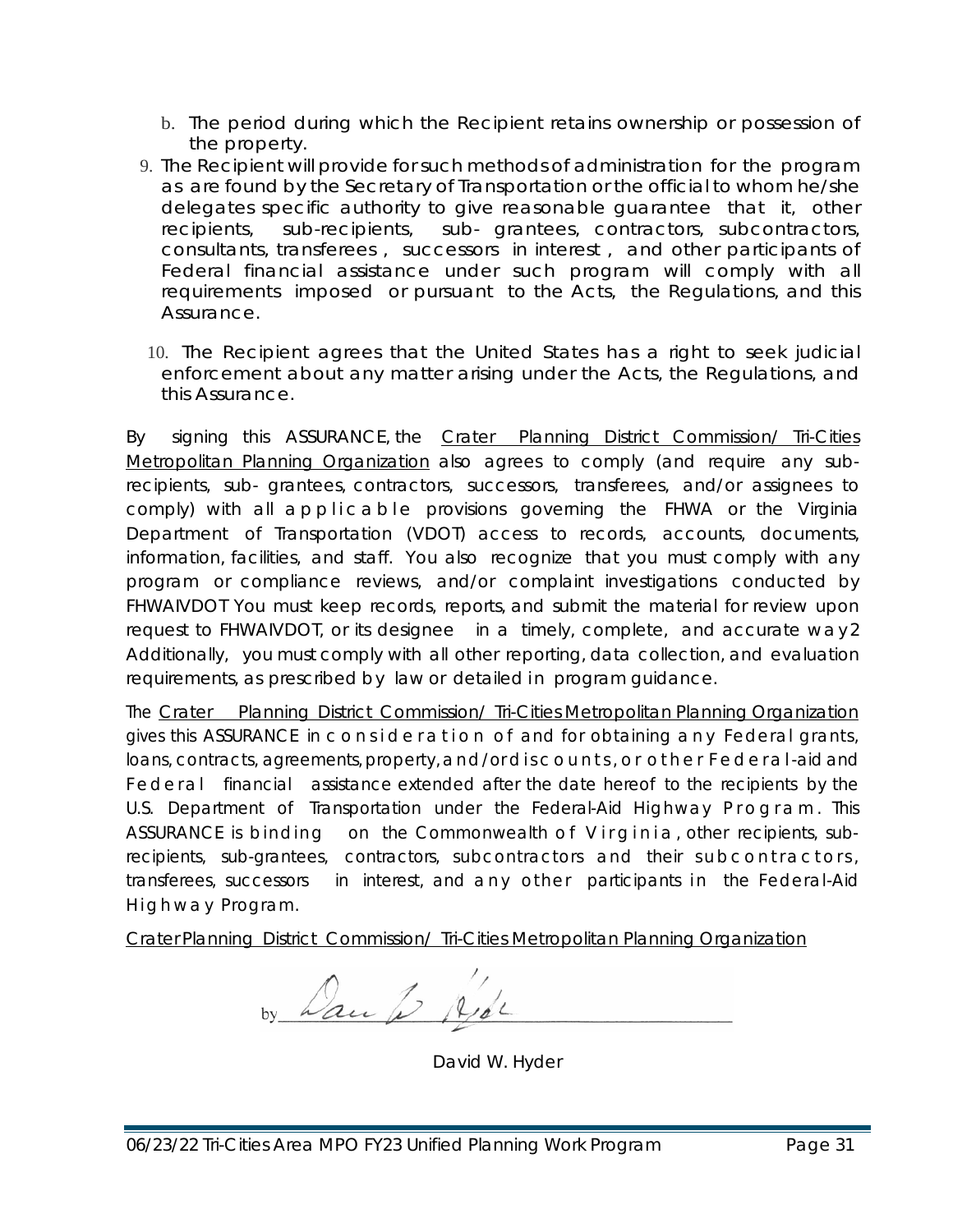DATED Placember 6, 2019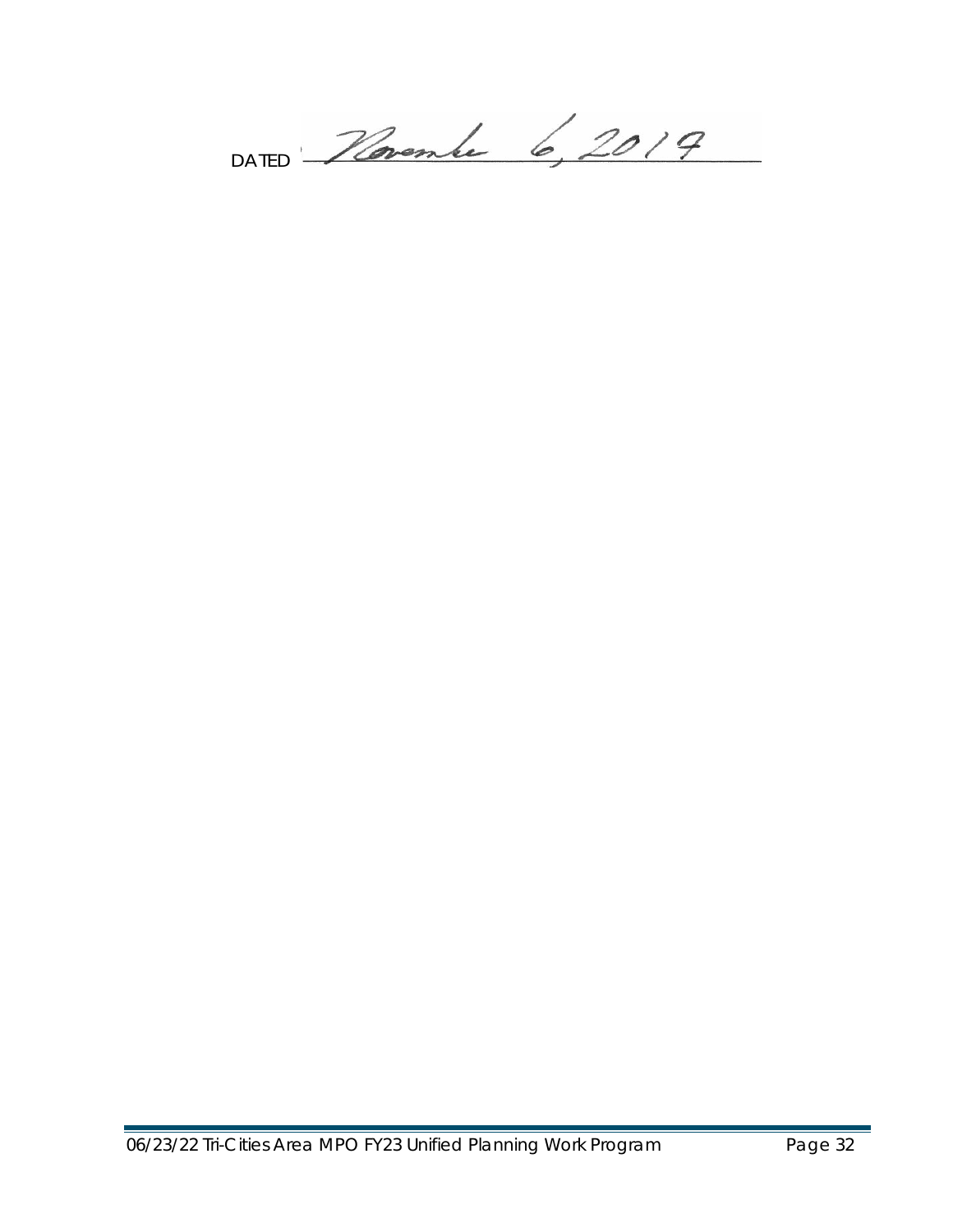**NONDISCRIMINATION APPENDIX A:** Contractor/ Consultant/Supplier Agreement: U.S. DOT 1050.2A --Appendix A

During the performance of this contract, the contractor, for itself, its assignees, and successors in interest (hereinafter referred to as the "contractor") agrees as follows:

1. Compliance with Regulations: The contractor (hereinafter includes consultants) will comply with the Acts and the Regulations relative to Nondiscrimination in Federally assisted programs of the U.S. Department of Transportation, the Federal Highway Administration, as they may be amended from time to time, which are herein incorporated by reference and made a part of this contract.

2. Nondiscrimination: The contractor, about the work performed by it during the contract, will not discriminate on the grounds of race, color, or national origin in the selection and retention of subcontractors, including procurements of materials and leases of equipment. The contractor will not participate directly or indirectly in the discrimination prohibited by the Acts and the Regulations, including employment practices when the contract covers any activity, project, or program set forth in Appendix B of 49 CFR Part 21.

3. Solicitations for Subcontracts, Including Procurements of Materials and Equipment: In all solicitations , either by competitive bidding , or negotiation made by the contractor for work to be performed under a subcontract, including procurements of materials, or leases of equipment , each potential subcontractor or supplier will be notified by the contractor of the contractor's obligations under this contract and the Acts and the Regulations relative to Nondiscrimination on the grounds of race, color, or national origin.

4. Information and Reports: The contractor will provide all information and reports required by the Acts, the Regulations, and directives issued pursuant thereto and will permit access to its books, records, accounts, other sources of information, and its facilities as may be determined by the Recipient or the Federal Highway Administration to be pertinent to ascertain compliance with such Acts, Regulations, and instructions. Where any information required of a contractor is in the exclusive possession of another who fails or refuses to furnish the information, the contractor will so certify to the Recipient or the Federal Highway Administration, as appropriate, and will set forth what efforts it has made to obtain the information.

5. Sanctions for Noncompliance: In the event of a contractor's noncompliance with the Non-discrimination provisions of this contract, the Recipient will impose such contract sanctions as it or the Federal Highway Administration may determine to be appropriate, including, but not limited to:

a) withholding payments to the contractor under the contract until the contractor complies; and/or

b) cancelling, terminating, or suspending a contract, in whole or in part.

6. Incorporation of Provisions: The contractor will include the provisions of paragraphs one through six in every subcontract, including procurements of materials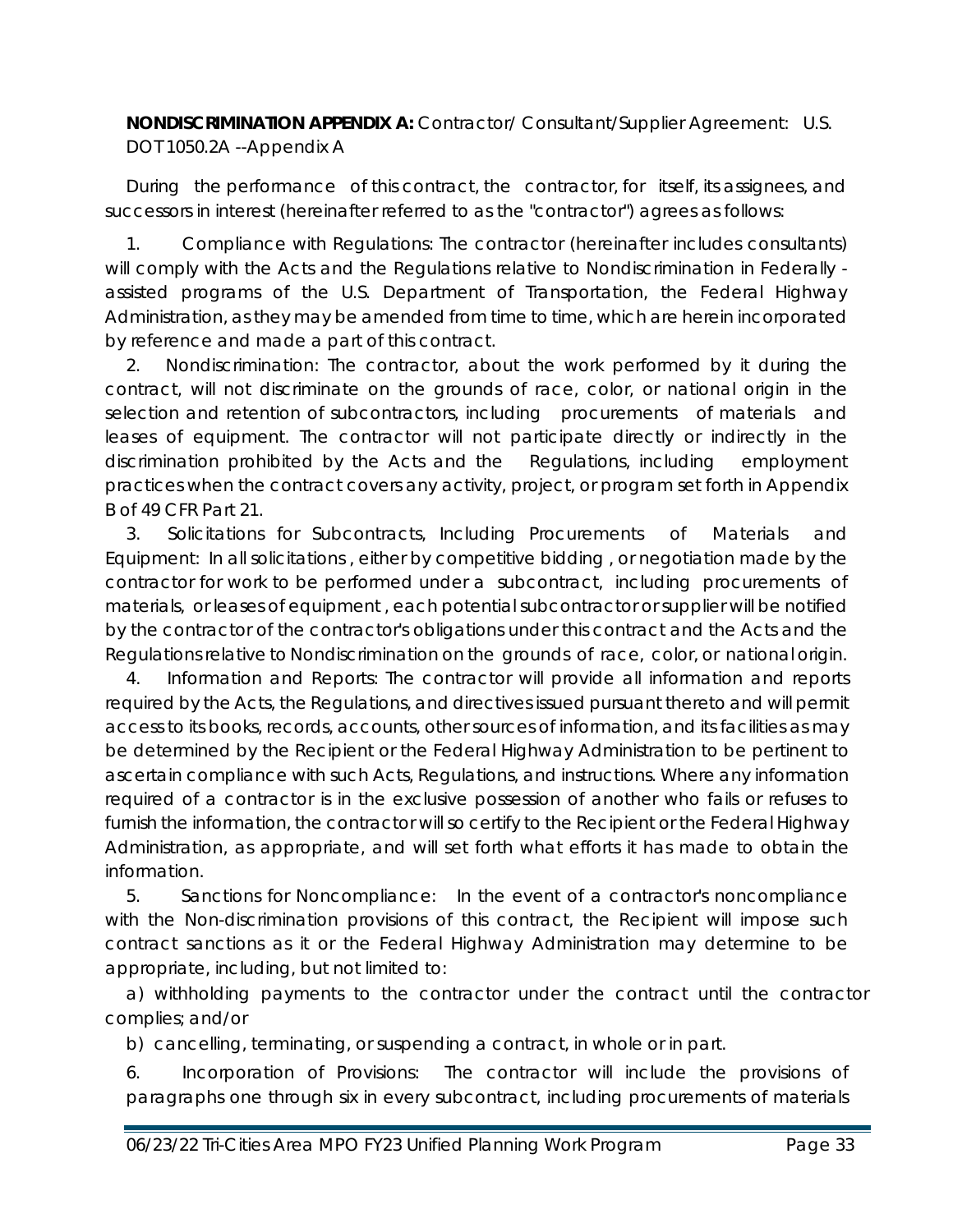and leases of equipment, unless exempt by the Acts, the Regulations and directives issued pursuant thereto. The contractor will take action with respect to any subcontract or procurement as the Recipient or the Federal Highway Administration may direct as a means of enforcing such provisions including sanctions for noncompliance2 Provided, that if the contractor becomes involved in, or is threatened with litigation by a subcontractor, or supplier because of such direction, the contractor may request the Recipient to enter into any litigation to protect the interests of the Recipient2 In addition, the contractor may request the United States to enter into the litigation to protect the interests of the United States.

## <span id="page-34-0"></span>**NONDISCRIMINATION APPENDIX B: CLAUSES FOR DEEDS TRANSFERRING UNITED STATES PROPERTY**

The following clauses will be included in deeds effecting or recording the transfer of real property, structures, or improvements thereon, or granting interest therein from the United States pursuant to the provisions of Assurance 4:

NOW , THEREFORE, the U.S. Department of Transportation as authorized by law and upon the condition that the Crater Planning District Commission/Tri-Cities Area Metropolitan Planning Organization will accept title to the lands and maintain the project constructed thereon in accordance with the Virginia General Assembly, the Regulations for the Administration of the Federal-Aid Highway Program and the policies and procedures prescribed by the *Federal Highway Administration* of the U.S. Department of Transportation in accordance and in compliance with all requirements imposed by Title 49, Code of Federal Regulations, U.S. Department of Transportation, Subtitle A, Office of the Secretary, Part 21, Nondiscrimination in Federally-assisted programs of the U.S Department of Transportation pertaining to and effectuating the provisions of Title VI of the Civil Rights Act of 196\$(78 Stat. 252; 42 U.S.C. § 2000d to 2000d -4), does hereby remise, release, quitclaim and convey unto the Crater Planning District Commission/Tri-Cities Area Metropolitan Planning Organization all the right, title and interest of the U.S. Department of Transportation in and to said lands described in Exhibit A attached hereto and made a part hereof.

## (HABENDUM CLAUSE)

TO HAVE AND TO HOLD said lands and interests therein unto the Crater Planning District Commission/Tri-Cities Area Metropolitan Planning Organization and its successors forever, subject, however, to the covenants, conditions, restrictions and reservations herein contained as follows, which will remain in effect for the period during which the real property or structures are used for a purpose for which Federal financial assistance is extended or for another purpose involving the provision of similar services or benefits and will be binding on the Crater Planning District Commission/Tri-Cities Area Metropolitan Planning Organization its successors and assigns.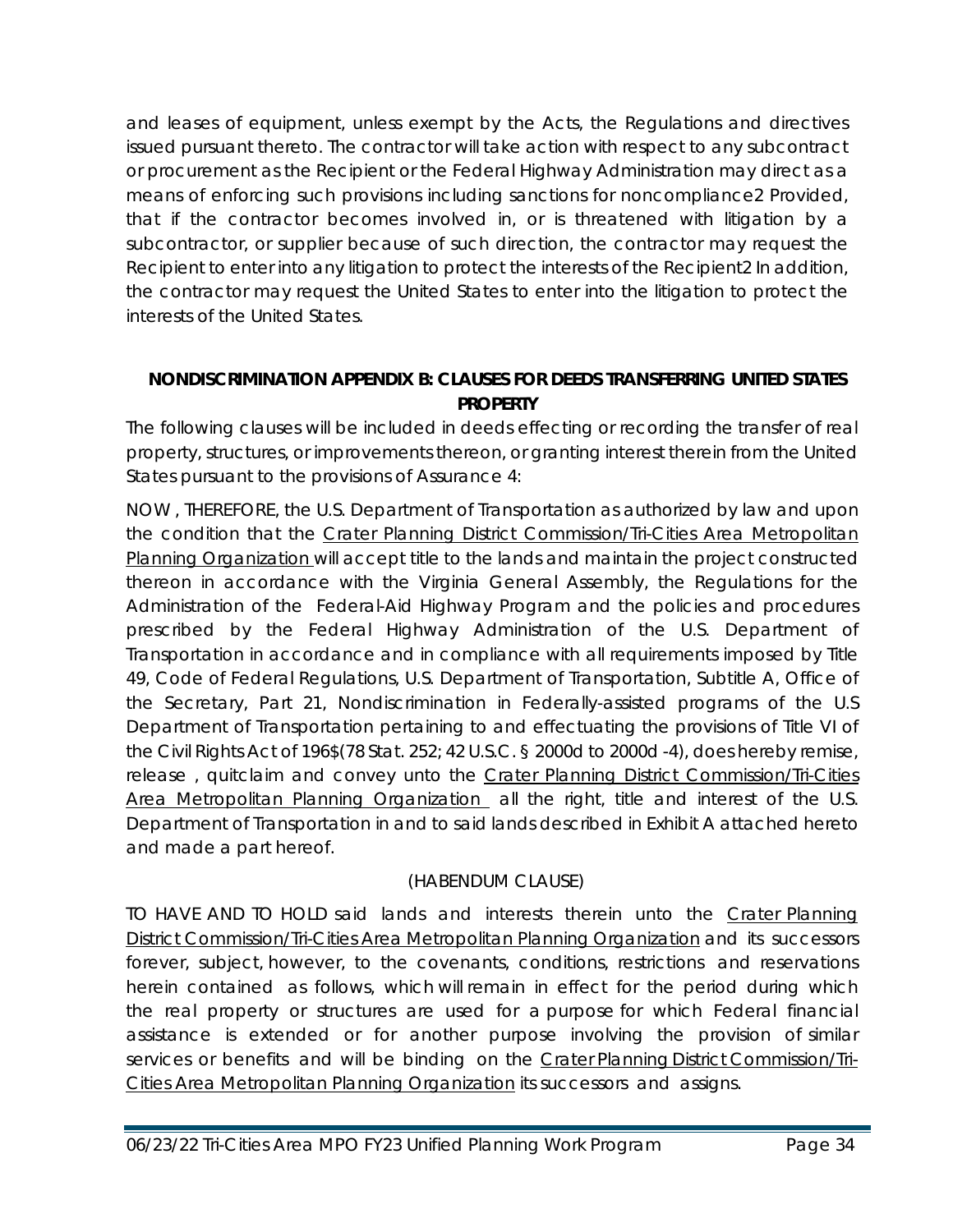The Crater Planning District Commission/Tri-Cities Area Metropolitan Planning Organization in consideration of the conveyance of said lands and interests in lands, does hereby covenant and agree as a covenant running with the land for itself, its successors and assigns, that (1) no person will on the grounds of race, color, or national origin, be excluded from participation in, be denied the benefits of, or be otherwise subjected to discrimination with regard to any facility located wholly or in part on, over, or under such lands hereby conveyed[,] [and]<sup>\*</sup> (2) that the Crater Planning District Commission/Tri-Cities Area Metropolitan Planning Organization will use the lands and interests in lands and interests in lands so conveyed, in compliance with all requirements imposed by or pursuant to Title 49, Code of Federal Regulations, U.S. Department of Transportation, Subtitle A, Office of the Secretary, Part 21, Nondiscrimination in Federally-assisted programs of the U.S. Department of Transportation, Effectuation of Title VI of the Civil Rights Act of 1964, and as said Regulations and Acts may be amended[, and (3) that in the event of breach of any of the above-mentioned non-discrimination conditions , the Department will have a right to enter or re-enter said lands and facilities on said land, and that above described land and facilities will thereon revert to and vest in and become the absolute property of the U.S. Department of Transportation and its assigns as such interest existed prior to this instruction].\*

(\*Reverter clause and related language to be used only when it is determined that such a clause is necessary to make clear the purpose of Title VI.)

## <span id="page-35-0"></span>**NONDISCRIMINATION APPENDIX C: CLAUSES FOR TRANSFER OF REAL PROPERTY ACQUIRED OR IMPROVED UNDER THE ACTIVITY, FACILITY, OR PROGRAM**

The following clauses will be included in deeds, licenses, leases, permits, or similar instruments entered by the Crater Planning District Commission/Tri-Cities Area Metropolitan Planning Organization pursuant to the provisions of Assurance 7(a):

- A. The (grantee, lessee, permittee, etc. as appropriate) for himself/herself, his/her heirs, personal representatives, successors in interest, and assigns, as a part of the consideration hereof, does hereby covenant and agree [in the case of deeds and leases add "as a covenant running with the land"] that:
	- 1. In the event facilities are constructed , maintained, or otherwise operated on the property described in this (deed, license, lease, permit , etc.) for a purpose for which a U.S. Department of Transportation activity , facility, or program is extended or for another purpose involving the provision of similar services or benefits, the (grantee, licensee, lessee, permittee, etc.) will maintain and operate such facilities and services in compliance with all requirements imposed by the Acts and Regulations (as may be amended) such that no person on the grounds of race, color, or national origin, will be excluded from participation in, denied the benefits of, or be otherwise subjected to discrimination in the use of said facilities .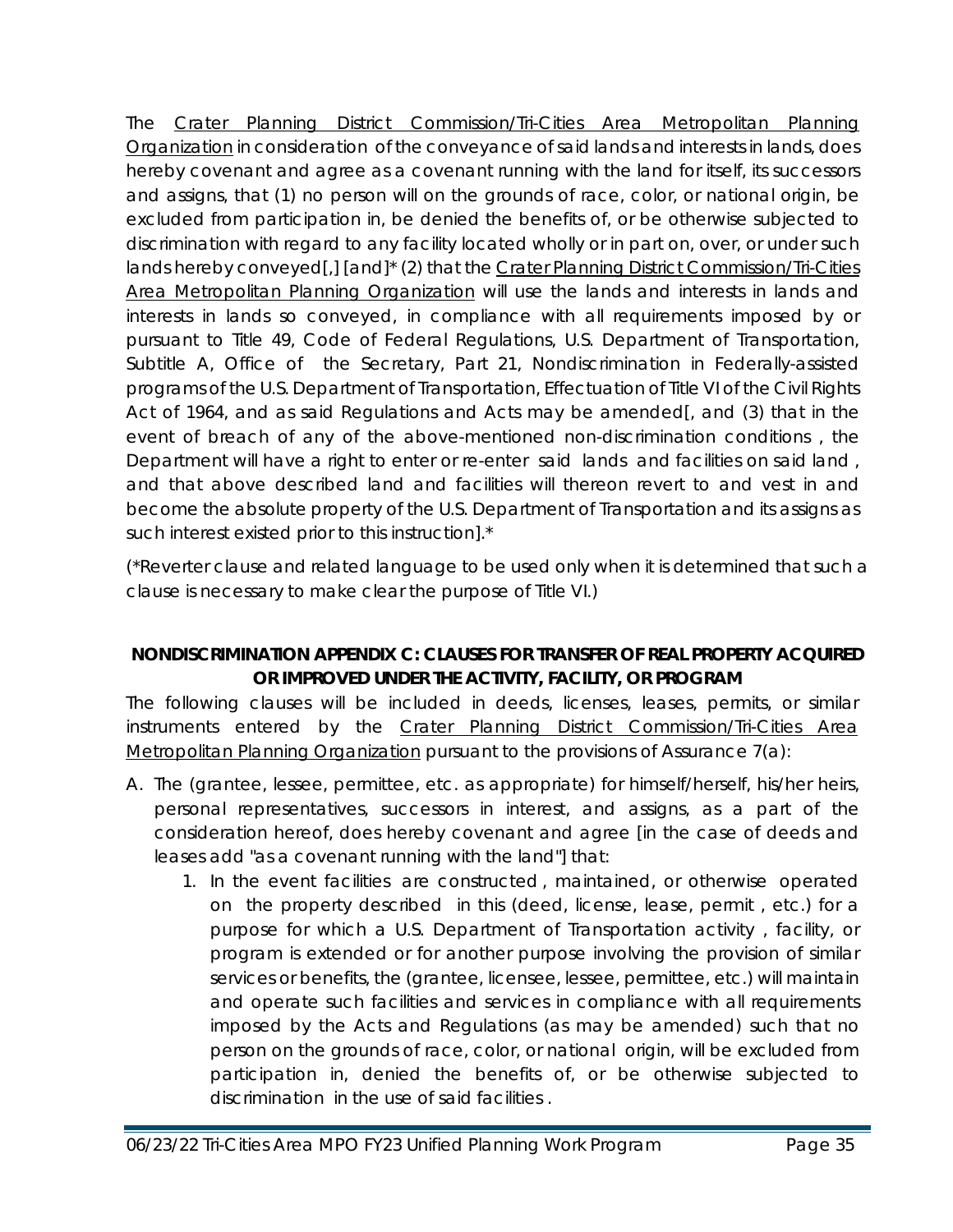B. With respect to licenses, leases, permits, *etc.*, in the event of breach of any of the above Nondiscrimination covenants, the Crater Planning District Commission/Tri-Cities Area Metropolitan Planning Organization will have the right to terminate the (lease, license, permit, etc.) and to enter, re-enter, and repossess said lands and facilities thereon, and hold the same as if the (lease, license, permit, etc.) had never been made or issued.\*

C. With respect to a deed, in the event of breach of any of the above Nondiscrimination covenants, the Crater Planning District Commission/Tri-Cities Area Metropolitan Planning will have the right to enter or re-enter the lands and facilities thereon , and the above described lands and facilities will there upon revert to and vest in and become the absolute property of the Crater Planning District Commission/Tri-Cities Area Metropolitan Planning and its assigns.\*

(\*Reverter clause and related language to be used only when it is determined that such a clause is necessary to make clear the purpose of Title VI.)

## <span id="page-36-0"></span>**NONDISCRIMINATION APPENDIX D: CLAUSES FOR CONSTRUCTION/USE/ACCESS TO REAL PROPERTY ACQUIRED UNDER THE ACTIVITY, FACILITY OR PROGRAM**

The following clauses will be included in deeds, licenses, permits, or similar instruments/agreements entered by the Crater Planning District Commission/Tri-Cities Area Metropolitan Planning Organization pursuant to the provisions of Assurance 7(b):

- A. The (grantee, licensee, permittee, *etc.*, as appropriate) for himself/herself, his/her heirs, personal representatives, successors in interest, and assigns, as a part of the consideration hereof, does hereby covenant and agree (in the case of deeds and leases add, "as a covenant running with the land") that (1) no person on the ground of race, color, or national origin, will be excluded from participation in, denied the benefits of, or be otherwise subjected to discrimination in the use of said facilities, (2) that in the construction of any improvements on, over, or under such land, and the furnishing of services thereon, no person on the ground of race, color, or national origin, will be excluded from participation in, denied the benefits of, or otherwise be subjected to discrimination, (3) that the (grantee, licensee, lessee, permittee, etc.) will use the premises in compliance with all other requirements imposed by or pursuant to the Acts and Regulations, as amended, set forth in this Assurance.
- B. With respect to (licenses, leases, permits, *etc*.), in the event of breach of any of the above Nondiscrimination covenants, the Crater Planning District Commission/Tri-Cities Area Metropolitan Planning Organization will have the right to terminate the (license, permit, etc., as appropriate) and to enter or re-enter and repossess said land and the facilities thereon, and hold the same as if said (license, permit, etc., as appropriate) had never been made or issued.\*
- C. With respect to deeds, in the event of breach of any of the above Non-discrimination covenants, the Crater Planning District Commission/Tri-Cities Area Metropolitan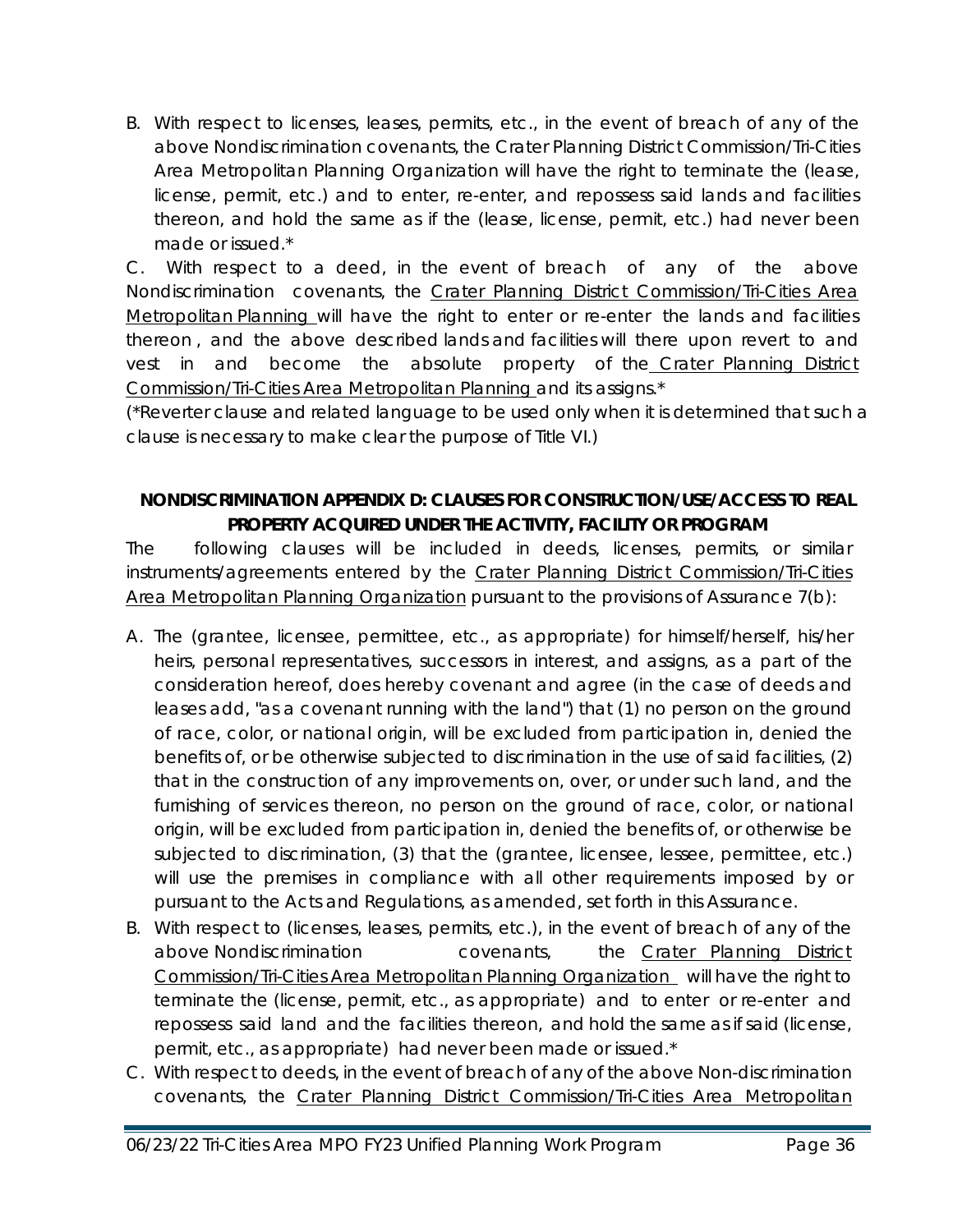Planning Organization will there upon revert to and vest in and become the absolute property of the Crater Planning District Commission/Tri-Cities Area Metropolitan Planning Organization and its assigns. \*

(\*Reverter clause and related language to be used only when it is determined that such a clause is necessary to make clear the purpose of Title VI.)

## <span id="page-37-0"></span>**NONDISCRIMINATION APPENDIX E: Contractor/Consultant/Supplier Agreements: U.S. DOT 1050.2A --Appendix E**

During the performance of this contract, the contractor, for itself, its assignees, and successors in interest (hereinafter referred to as the "contractor") agrees to comply with the following non-discrimination statutes and authorities; including but not limited to:

## Pertinent Nondiscrimination Authorities:

- Title VI of the Civil Rights Act of 196\$(42 U.S.C. § 2000d *et seq.,* 78 stat. 252), (prohibits discrimination based on race, color, national origin); and 49 CFR Part 21;
- The Uniform Relocation Assistance and Real Property Acquisition Policies Act of 1970, (42
- U.S.C2 § 4601), (prohibits unfair treatment of persons displaced or whose property has been acquired because of Federal or Federal-aid programs and projects);
- Federal-Aid Highway Act of 1973, (23 U.S.C. § 32\$*et seq.),* (prohibits discrimination based on sex);
- Section 50\$of the Rehabilitation Act of 1973, (29 U.S.C. § 79\$*et seq.),* as amended, (prohibits discrimination based on disability); and 49 CFR Part 27;
- The Age Discrimination Act of 1975, as amended, (42 U.S.C. § 6101 *et seq.),* (prohibits discrimination based on age);
- Airport and Airway Improvement Act of 1982, (49 USC § 471, Section 47123), as amended, (prohibits discrimination based on race, creed, color, national origin, or sex);
- The Civil Rights Restoration Act of 1987, (PL 100-209), (Broadened the scope, coverage and applicability of Title VI of the Civil Rights Act of 1964, The Age Discrimination Act of 1975 and Section 50\$of the Rehabilitation Act of 1973, by expanding the definition of the terms "programs or activities" to include all of the programs or activities of the Federal-aid recipients, sub-recipients and contractors, whether such programs or activities are Federally funded or not);
- Titles II and III of the Americans with Disabilities Act, which prohibit discrimination based on disability in the operation of public entities, public and private transportation systems, places of public accommodation, and certain testing entities (42 U.S.C. §§ 12131 -- 12189) as implemented by Department of Transportation regulations at 49 C.F.R. parts 37 and 38;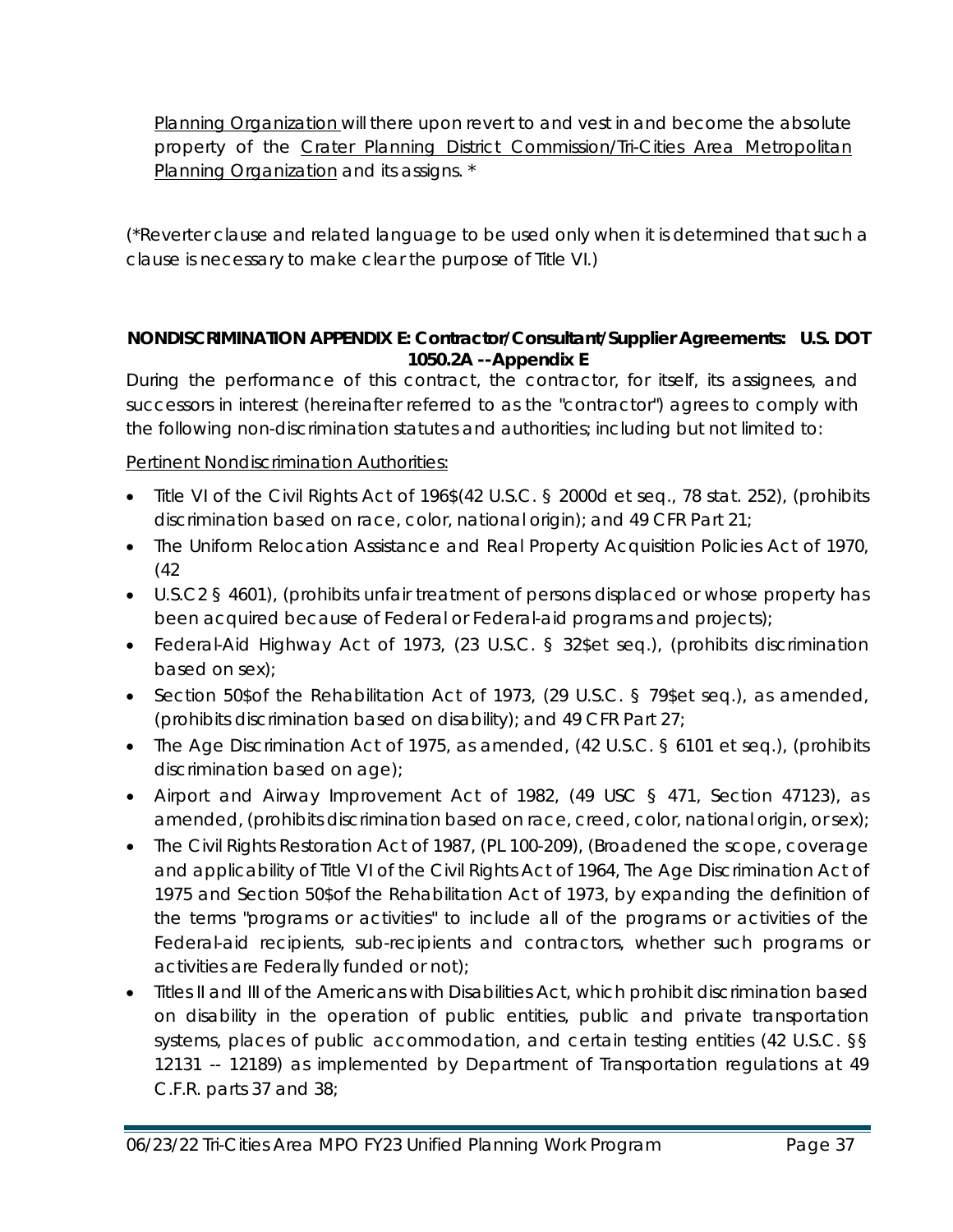- The Federal Aviation Administration's Non-discrimination statute (49 U.S.C2 § 47123) (prohibits discrimination based on race, color, national origin, and sex);
- Executive Order 12898, Federal Actions to Address Environmental Justice in Minority Populations and Low-Income Populations, which ensures non-discrimination against minority populations by discouraging programs, policies, and activities with disproportionately high and adverse human health or environmental effects on minority and low-income populations;
- Executive Order 13166, Improving Access to Services for Persons with Limited English Proficiency, and resulting agency guidance, national origin discrimination includes discrimination because of limited English proficiency (LEP)2 To ensure compliance with Title VI, you must take reasonable steps to ensure that LEP persons have meaningful access to your programs (70 Fed. Reg. at 74087 to 74100);
- Title IX of the Education Amendments of 1972, as amended, which prohibits you from discriminating because of sex in education programs or activities (20 U.S.C. 1681 *et seq*).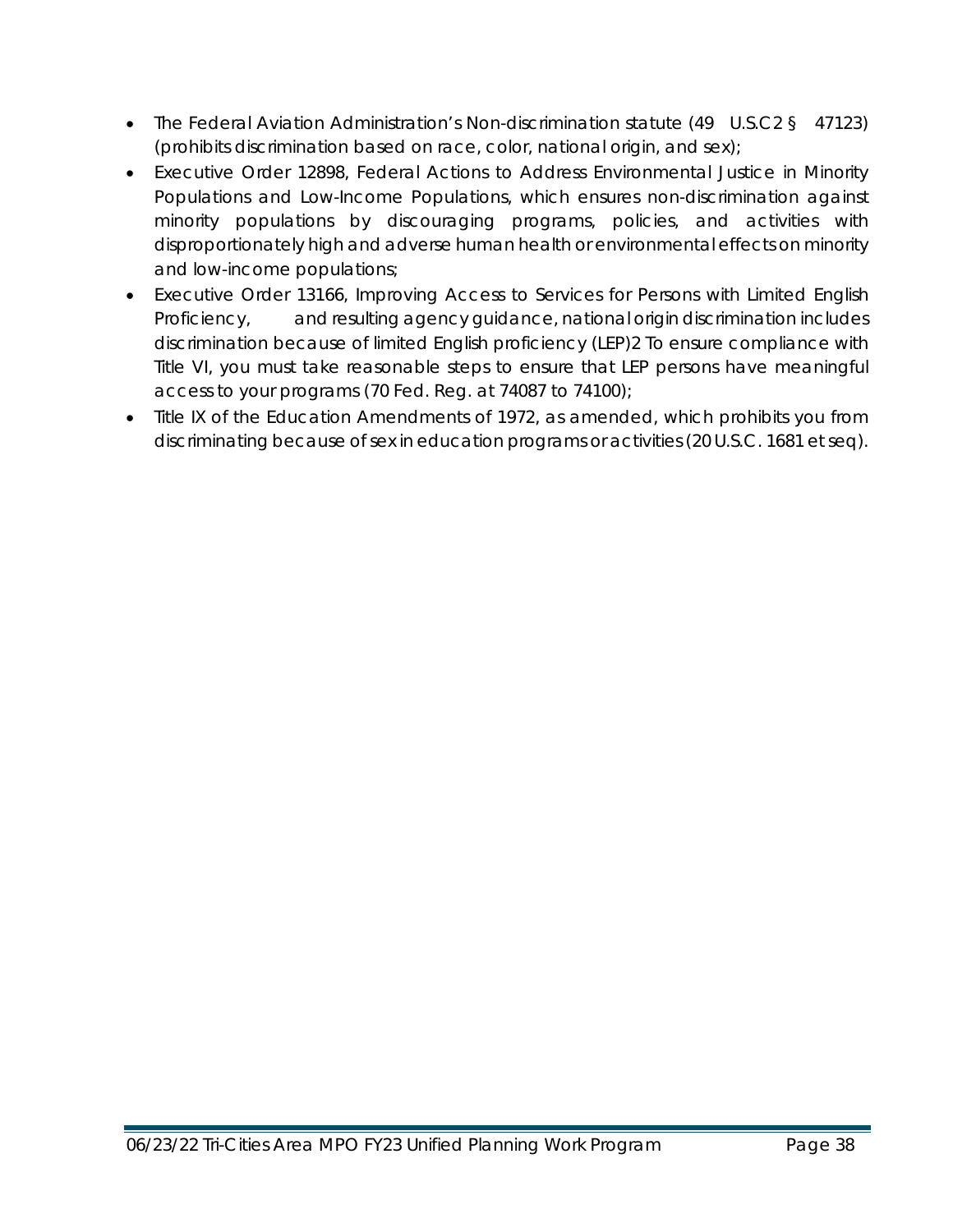## <span id="page-39-0"></span>**APPENDIX B: PL Authorization Letter**

To be added upon receipt.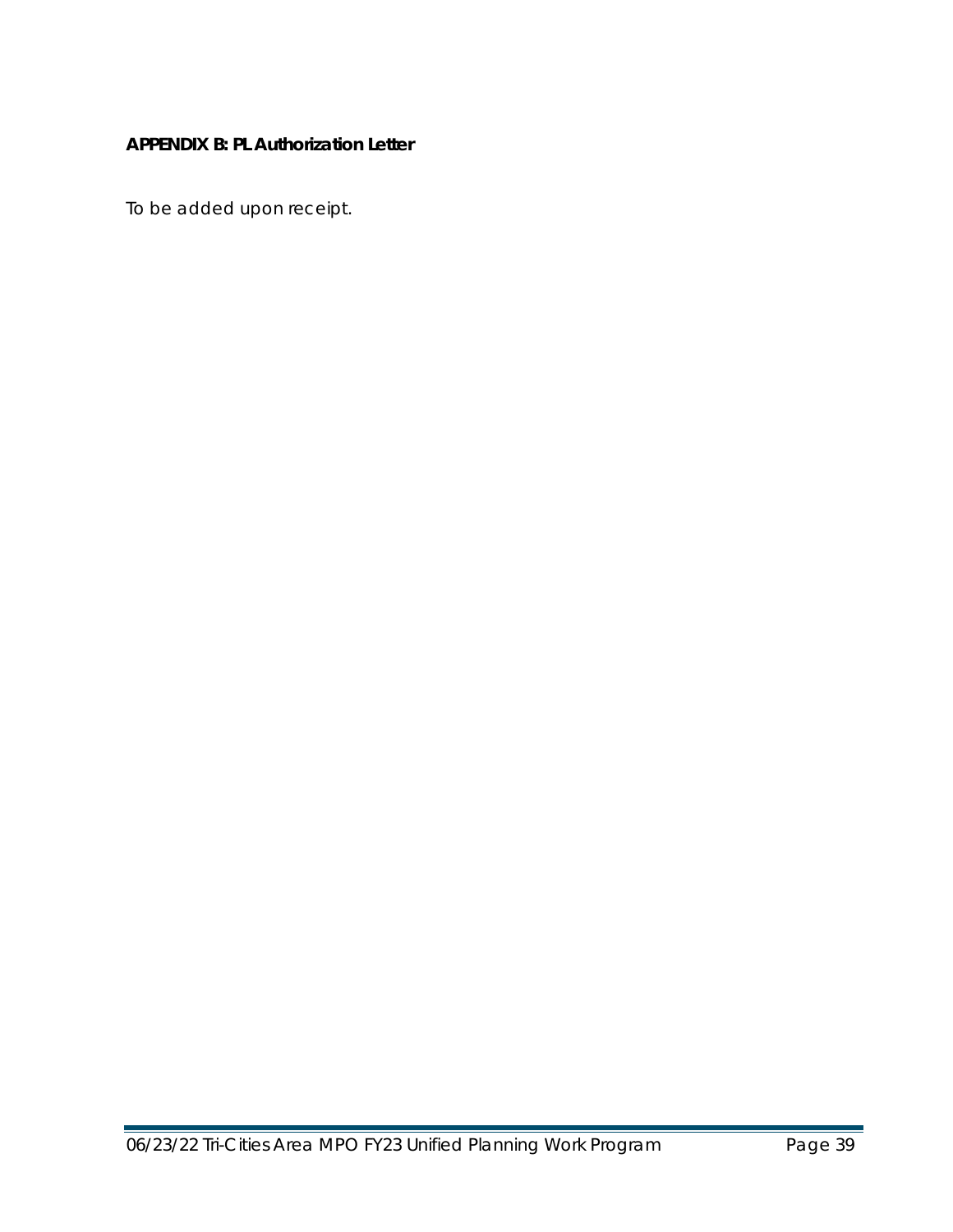# <span id="page-40-0"></span>**APPENDIX C: Letter of Agreement**

To be added upon receipt.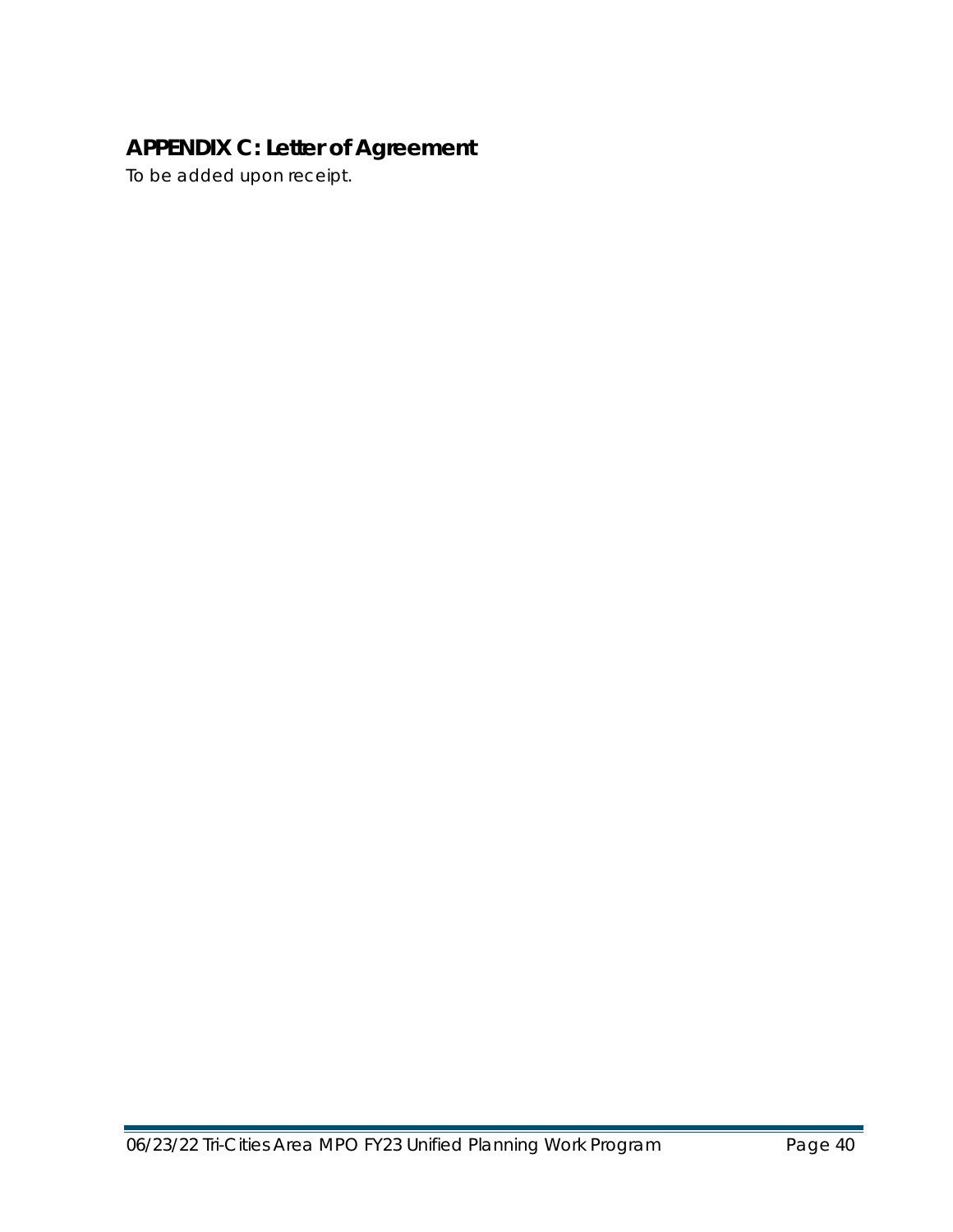| <b>AADT</b>               | Average Annual Daily Traffic                                                     |
|---------------------------|----------------------------------------------------------------------------------|
| <b>AASHTO</b>             | American Association of State Highway and Transportation                         |
|                           | <b>Officials</b>                                                                 |
| AC                        | Advanced construction funding (fund type TBD)                                    |
| <b>ADA</b>                | The Americans with Disabilities Act                                              |
| <b>ARRA</b>               | The American Recovery and Reinvestment Act (Economic                             |
|                           | Stimulus Act) Signed on February 17, 2009.                                       |
| <b>BAU</b>                | <b>Business as Usual</b>                                                         |
| <b>BOM</b>                | State bond match                                                                 |
| <b>BR</b>                 | Bridge funds (BR/BROS)                                                           |
| <b>BRAC</b>               | <b>Base Realignment and Closing Commission</b>                                   |
| <b>BROS</b>               | Off-system bridge                                                                |
| <b>BST</b>                | State bonds                                                                      |
| <b>BTP</b>                | Bicycle Transit Pedestrian Plan                                                  |
| <b>BTU</b>                | The British thermal unit (Btu or BTU) is a traditional unit of work              |
|                           | equal to about 1055 joules. It is the amount of work needed                      |
|                           | to raise the temperature of one pound of water by one-                           |
|                           | degree Fahrenheit.                                                               |
| <b>BUILD GRANT</b>        | Better Utilizing Investments to Leverage Development                             |
| CAFÉ                      | Corporate Average Fuel Economy Standards                                         |
| <b>CENTERLINE MILE(S)</b> | A centerline mile is a measure of the total length (in miles) of                 |
|                           | highway facility in-place or proposed, as measured along                         |
|                           | the highway centerline                                                           |
| <b>CCALS</b>              | Commonwealth Center for Advanced Logistics Systems                               |
| <b>CCAM</b>               | Commonwealth Center for Advanced Manufacturing                                   |
| CH <sub>4</sub>           | Methane                                                                          |
| <b>CLASS I RAILROAD</b>   | A railroad with annual operating revenue greater than<br>\$250,000,000           |
| <b>CLASS II RAILROAD</b>  | A railroad with revenues between those of a Class I and a<br>Class III Railroad. |
| <b>CLASS III RAILROAD</b> | A railroad with annual operating revenue less than<br>\$20,000,000               |
| CM                        | CMAQ funds                                                                       |
| CM AC CONVERSION          | CMAQ planned to be converted                                                     |
| <b>CMAQ</b>               | <b>Congestion Mitigation Air Quality</b>                                         |
| <b>CMP</b>                | <b>Congestion Management Process</b>                                             |
| CNG                       | <b>Compressed Natural Gas</b>                                                    |
| CPDC                      | <b>Crater Planning District Commission</b>                                       |
| <b>CSX</b>                | CSX Transportation a Class I Railroad serving the TriCities                      |
|                           | Area                                                                             |

## <span id="page-41-0"></span>**APPENDIX D: Glossary of Terms Acronym Definition**

CTB COMMONDED COMMONDED COMMONDED COMMONS COMMONS COMMONS DEMO<br>
COMMONS DEMONDED COMMONS DEMONSTRATION Project Funds

Demonstration Project Funds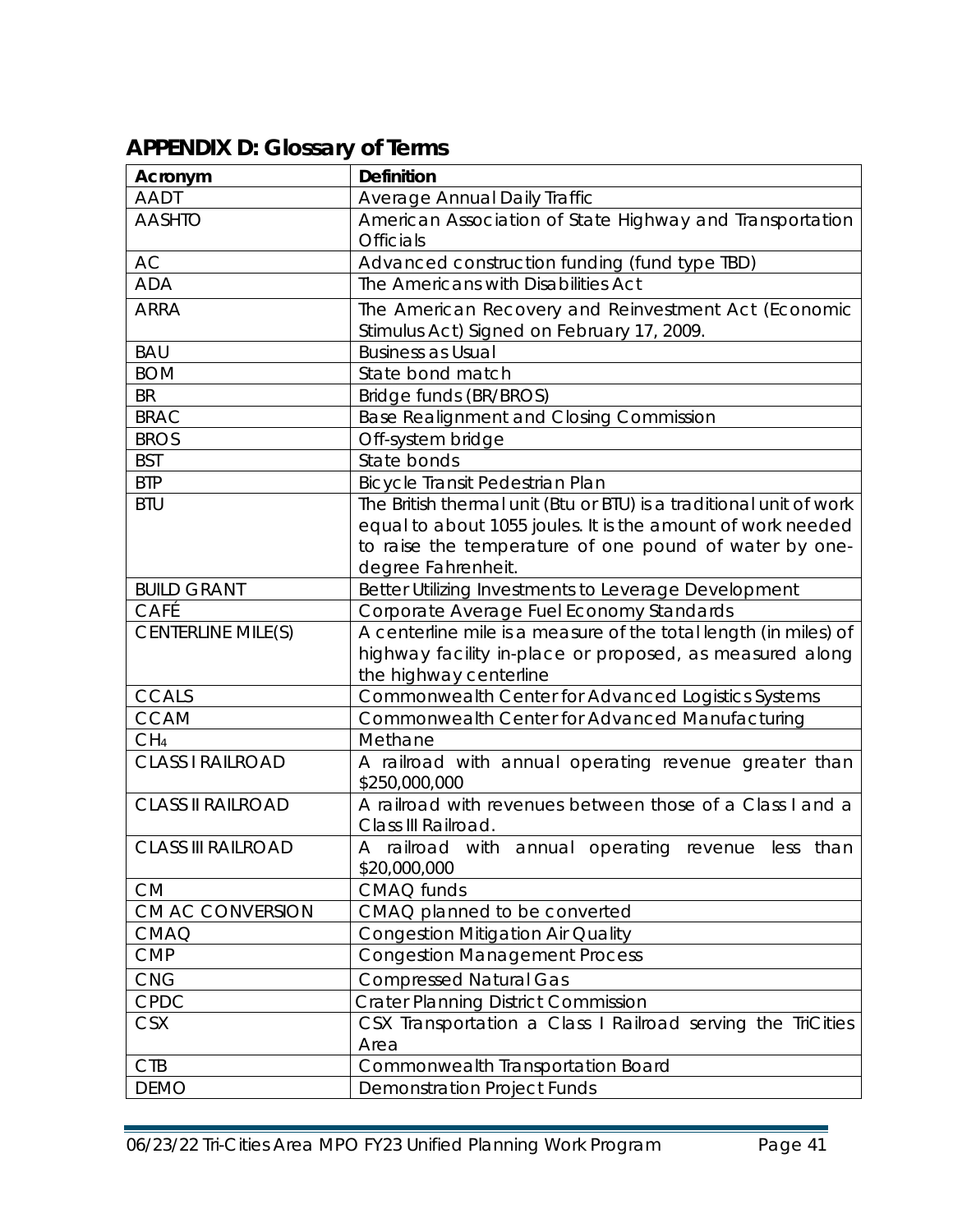| Acronym                 | <b>Definition</b>                                             |
|-------------------------|---------------------------------------------------------------|
| <b>DRPT</b>             | The Virginia Department of Rail and Public Transportation     |
| EB                      | Equity Bonus (Minimum Guarantee) Funds                        |
| EIA                     | Energy Information Administration                             |
| EJ.                     | Environmental Justice as described in Executive Order 12898   |
|                         | and federal guidance derived from that executive order        |
| EN                      | Enhancement                                                   |
| EPA                     | The US Environmental Protection Agency                        |
| <b>EQMG</b>             | Equity Bonus (Minimum Guarantee)                              |
| EV                      | <b>Electric Vehicle</b>                                       |
| <b>FALL LINE</b>        | The edge of the Piedmont/Coastal Plain, where various rivers  |
|                         | cross from hard bedrock to soft sediments, is marked by a     |
|                         | line of rapids and waterfalls called the Fall Line            |
| <b>FARE</b>             | The money a passenger on public transportation must pay       |
| <b>FARE BOX</b>         | The total revenue derived from passenger fares                |
| <b>FAST ACT</b>         | America's Surface<br>Transportation<br>Act-<br>The<br>Fixing  |
|                         | Transportation Authorization Bill signed into<br>law<br>on    |
|                         | December 4, 2015                                              |
| <b>FEMA</b>             | Federal Emergency Management Administration                   |
| <b>FHWA</b>             | Federal Highway Administration                                |
| <b>FOLAR</b>            | Friends of the Lower Appomattox River                         |
| <b>FRA</b>              | <b>Federal Rail Administration</b>                            |
| <b>FSM</b>              | <b>GARVEE Soft Match</b>                                      |
| <b>FTA</b>              | <b>Federal Transit Administration</b>                         |
| <b>FY</b>               | <b>Fiscal Year</b>                                            |
| <b>GARVEE</b>           | Grant Anticipation Revenue Vehicle - Bonds secured by the     |
|                         | expected federal transportation funds in future years.        |
| <b>GHG</b>              | Greenhouse Gas                                                |
| <b>GRV</b>              | <b>GARVEE Bonds- Grant Anticipation Revenue Vehicle Bonds</b> |
|                         | secured with future federal aid revenues.                     |
| <b>GTRC</b>             | Greater Richmond Transit System                               |
| <b>HABITAT BUFFER</b>   |                                                               |
| <b>HPD</b>              | <b>High Priority Demo funds</b>                               |
| <b>HPMS</b>             | Highway Performance Monitoring System                         |
| <b>HSIP</b>             | Highway Safety Improvement Program                            |
| ICG                     | <b>Interagency Consultation Group</b>                         |
| IM                      | Interstate Maintenance                                        |
| <b>IM AC CONVERSION</b> | Interstate Maintenance planned to be converted                |
| INT                     | Interest Income                                               |
| <b>ISTEA</b>            | The Intermodal Surface Transportation Efficiency Act of 1991. |
|                         | The Federal Transportation Authorization Bill signed on       |
|                         | December 18, 1991.                                            |
| <b>ITS</b>              | Transportation<br>Intelligent<br>Systems-Transportation       |
|                         | Management System and Technologies intended to                |
|                         | improve the performance of the transportation system.         |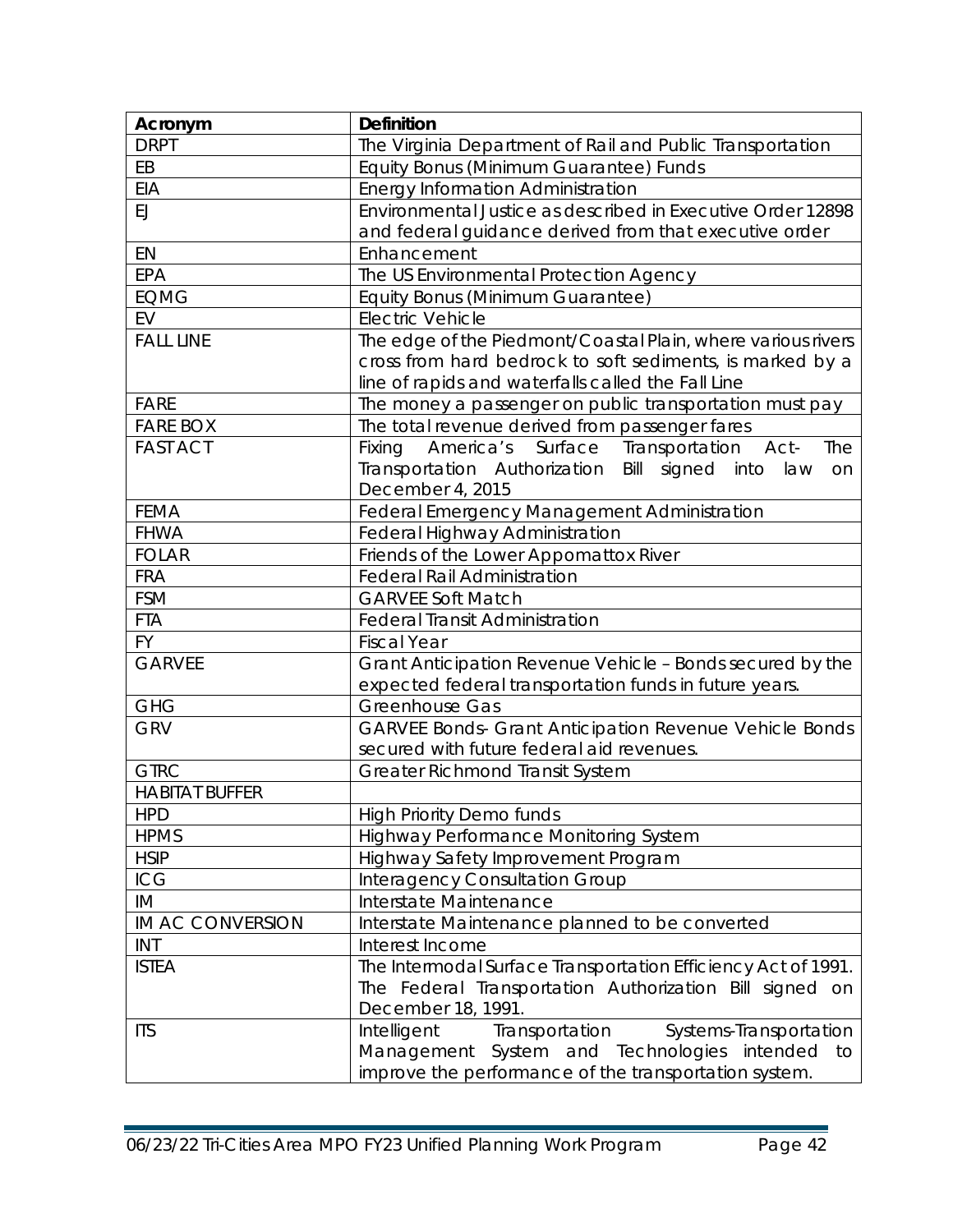| Acronym             | <b>Definition</b>                                                    |
|---------------------|----------------------------------------------------------------------|
| LANE MILE(S)        | Lane-mile is a measure of the total length of traveled               |
|                     | pavement surface. Lane-miles is the centerline length (in            |
|                     | miles) multiplied by the number of lanes.                            |
| <b>LCB</b>          | Lower Control Bound - In statistical process control the upper       |
|                     | control bound represents a highest level of variance from            |
|                     | the average that is expected. 99% of measured values                 |
|                     | should be below the UCB. (See UCB)                                   |
| <b>LEP</b>          | <b>Limited English Proficiency</b>                                   |
| <b>LOAD FACTOR</b>  | The number of passengers divided by the number of seats              |
| <b>LOC</b>          | Local funds                                                          |
| <b>LOM</b>          | Local match                                                          |
| LOS                 | Level of Service: A qualitative measure of service                   |
| PAT                 | Petersburg Area Transit                                              |
| <b>LPG</b>          | <b>Liquefied Propane Gas</b>                                         |
| <b>LPO</b>          | Lead Planning Organization                                           |
| <b>LRP</b>          | Long Range Plan                                                      |
| <b>LTO</b>          | Landing/Take Off Operations                                          |
| <b>MAP 21</b>       | Moving Ahead for Progress in the j21st Century. The Federal          |
|                     | Transportation Authorization Bill signed on June 29, 2012            |
| MG/EB AC CONVERSION | Equity Bonus (Minimum Guarantee) planned to<br>be                    |
|                     | converted                                                            |
| <b>MGEB</b>         | Equity Bonus (Minimum Guarantee)                                     |
| <b>MIX</b>          | Mix of federal (STP/MG/BR/BROS) and state funds                      |
| MM                  | Mile Marker                                                          |
| <b>MPO</b>          | Metropolitan Planning Organization                                   |
| <b>MRAQC</b>        | Metropolitan Richmond Air Quality Committee                          |
| <b>NEPA</b>         | The National Environmental Policy Act of 1970.                       |
| <b>NH</b>           | National Highway funds                                               |
| NH AC CONVERSION    | National Highway planned to be converted                             |
| <b>NHPP</b>         | The NHPP provides support for the condition and                      |
|                     | performance of the National Highway System (NHS), for the            |
|                     | construction of new facilities on the NHS, and to ensure that        |
|                     | investments of Federal-aid funds in highway construction are         |
|                     | directed to support progress toward the achievement of               |
|                     | performance targets established<br>in<br>a a<br>State's<br>asset     |
|                     | management plan for the NHS.                                         |
| <b>NHS</b>          | The National Highway System                                          |
| <b>NHTS</b>         | National Household Travel Survey                                     |
| <b>NOVA</b>         | Northern Virginia                                                    |
| NOx                 | Oxides of Nitrogen - a chemical compound that contributes            |
|                     | to the formation of ground level ozone. NO <sub>x</sub> is usually a |
|                     | product of high temperature high pressure combustion (for            |
|                     | example jet engines or diesel engines)                               |
| <b>NPS</b>          | National Park Service                                                |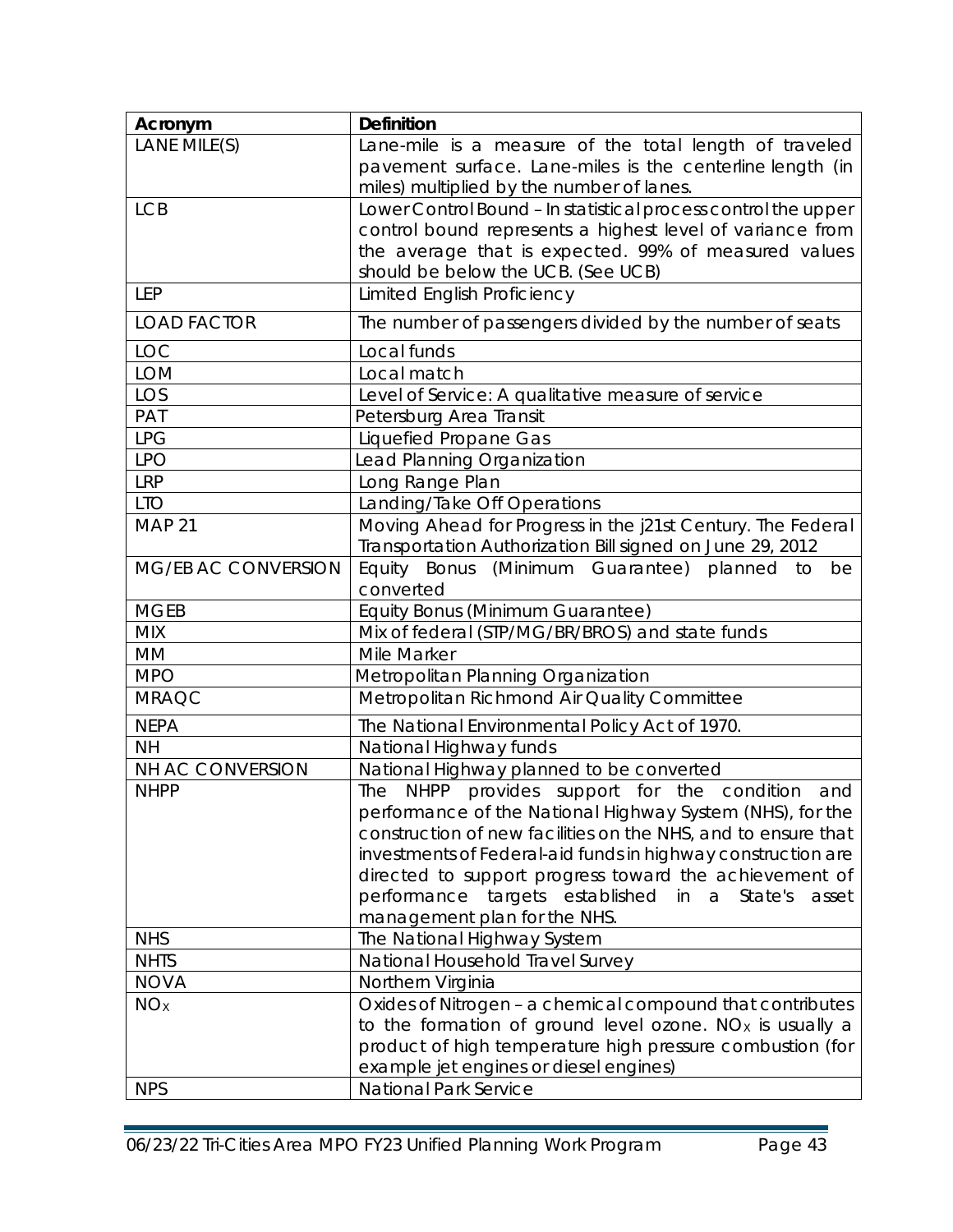| Acronym            | <b>Definition</b>                                                                                                                                                                                                                                                                                                                                                                                                                                                                                                                                                                                                                                                     |
|--------------------|-----------------------------------------------------------------------------------------------------------------------------------------------------------------------------------------------------------------------------------------------------------------------------------------------------------------------------------------------------------------------------------------------------------------------------------------------------------------------------------------------------------------------------------------------------------------------------------------------------------------------------------------------------------------------|
| <b>OC</b>          | Open Container                                                                                                                                                                                                                                                                                                                                                                                                                                                                                                                                                                                                                                                        |
| <b>OPR</b>         | <b>Operating Revenue</b>                                                                                                                                                                                                                                                                                                                                                                                                                                                                                                                                                                                                                                              |
| <b>OTHER</b>       | Other funds (state, local, etc.)                                                                                                                                                                                                                                                                                                                                                                                                                                                                                                                                                                                                                                      |
| <b>PE</b>          | Preliminary Engineering - Preliminary engineering is the<br>location, design, and related work needed to advance a<br>project to physical construction. Preliminary engineering<br>includes preliminary and final design; both defined in 23 CFR<br>636. 103, and other project-related work leading to physical<br>construction. This includes costs to perform studies needed<br>to address requirements of the National Environmental<br>Policy Act (NEPA) and other environmental laws. It may<br>include advertising and other pre-award work such as bid<br>analysis, although it is also acceptable to include this work<br>as construction engineering costs. |
| PPT                | TIFIA (Public/Private Partnership)                                                                                                                                                                                                                                                                                                                                                                                                                                                                                                                                                                                                                                    |
| <b>RSTP</b>        | The portion of STP funds allocated to urban areas over<br>200,000 in population See STP                                                                                                                                                                                                                                                                                                                                                                                                                                                                                                                                                                               |
| RSTP AC CONVERSION | Regional STP planned to be converted                                                                                                                                                                                                                                                                                                                                                                                                                                                                                                                                                                                                                                  |
| RTE.               | Route                                                                                                                                                                                                                                                                                                                                                                                                                                                                                                                                                                                                                                                                 |
| SAFETEA-LU         | Safe, Accountable, Flexible, and Efficient Transportation<br>Equity Act: A Legacy for Users: The Federal Transportation<br>Authorization Bill Signed into law on August 10, 2005. In some<br>contexts, it indicates Congressionally earmarked funding.                                                                                                                                                                                                                                                                                                                                                                                                                |
| <b>SEHSR</b>       | Southeast High-Speed Rail                                                                                                                                                                                                                                                                                                                                                                                                                                                                                                                                                                                                                                             |
| <b>SRS</b>         | Safe Routes to School funds                                                                                                                                                                                                                                                                                                                                                                                                                                                                                                                                                                                                                                           |
| <b>STF</b>         | State funds                                                                                                                                                                                                                                                                                                                                                                                                                                                                                                                                                                                                                                                           |
| <b>STM</b>         | State match                                                                                                                                                                                                                                                                                                                                                                                                                                                                                                                                                                                                                                                           |
| <b>STP</b>         | The Surface Transportation Program (STP) provides flexible<br>funding that may be used by States and localities for<br>projects to preserve and improve the conditions and<br>performance on any Federal-aid highway, bridge and<br>tunnel projects on any public road, pedestrian and bicycle<br>infrastructure, and transit capital projects, including intercity<br>bus terminals.                                                                                                                                                                                                                                                                                 |
| STP AC CONVERSION  | STP planned to be converted                                                                                                                                                                                                                                                                                                                                                                                                                                                                                                                                                                                                                                           |
| STP/EN             | <b>Enhancement funds</b>                                                                                                                                                                                                                                                                                                                                                                                                                                                                                                                                                                                                                                              |
| STP/HES            | <b>Highway Safety funds</b>                                                                                                                                                                                                                                                                                                                                                                                                                                                                                                                                                                                                                                           |
| STP/RR             | Rail Safety funds                                                                                                                                                                                                                                                                                                                                                                                                                                                                                                                                                                                                                                                     |
| STP/SRS            | Safe Routes to School funds                                                                                                                                                                                                                                                                                                                                                                                                                                                                                                                                                                                                                                           |
| <b>TBD</b>         | Fund source to be determined                                                                                                                                                                                                                                                                                                                                                                                                                                                                                                                                                                                                                                          |
| <b>TEA 21</b>      | Transportation Equity Act for the 21 <sup>st</sup> Century the Federal<br>Transportation Authorization Bill Enacted on June 9, 1998.                                                                                                                                                                                                                                                                                                                                                                                                                                                                                                                                  |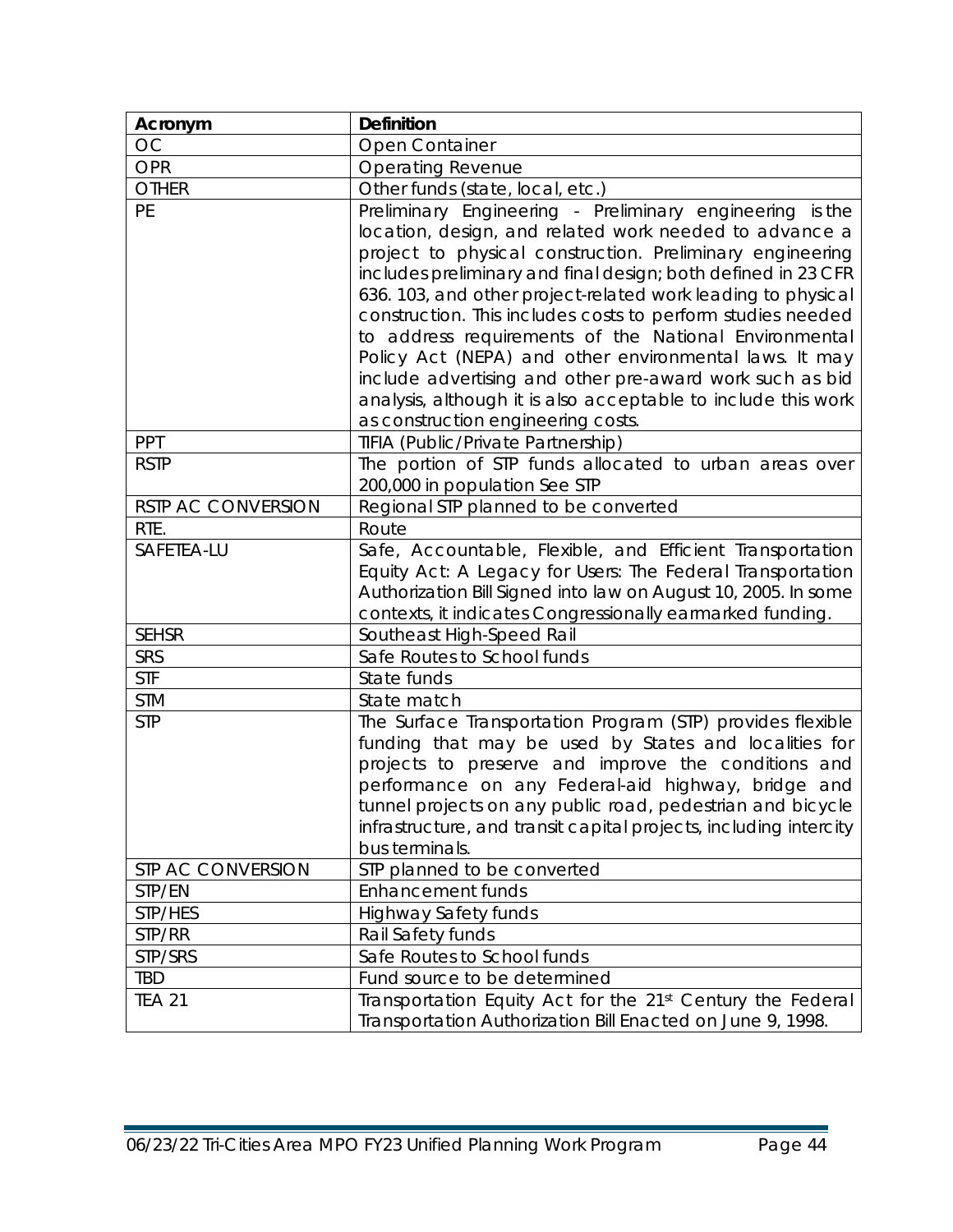| Acronym            | <b>Definition</b>                                               |
|--------------------|-----------------------------------------------------------------|
| <b>TEU</b>         | Twenty Foot Equivalent Unit (the basic measure of shipping      |
|                    | containers) is an inexact unit of cargo capacity describing     |
|                    | the capacity of container ships and container terminals. It is  |
|                    | based on the volume of a 20-foot-long (6. 1 m) intermodal       |
|                    | container, a standard-sized metal box which can be easily       |
|                    | transferred between different modes of transportation, such     |
|                    | as ships, trains and trucks.                                    |
|                    | The container is defined by its length though the height can    |
|                    | be between \$feet 3 inches (1. 30 m) and 9 feet 6 inches (2.    |
|                    | 90 m), with the most common height being 8 feet 6 inches        |
|                    | (2.59 m). By volume a TEU is approximately 1,360 cubic feet     |
|                    | or 39 cubic meters.                                             |
| <b>TIGER GRANT</b> | Transportation<br>Investment<br>Economic<br>Generating          |
|                    | Recovery (TIGER) discretionary grant program                    |
| <b>TIP</b>         | Transportation Improvement Program                              |
| <b>TITLE VI</b>    | Title VI of the Civil Rights Act of 1964                        |
| TOL                | Tolls                                                           |
| <b>TOLL</b>        | Tolls                                                           |
| <b>TON</b>         | Long - 2240 pounds                                              |
|                    | Metric or tonne-1000 kilograms/2200 pounds                      |
|                    | Short - 2000 pounds                                             |
|                    | Approximately 60 cubic feet by volume                           |
| <b>TRAN</b>        | <b>DRPT Equity Bonus</b>                                        |
| <b>TSM</b>         | <b>Transportation Systems Management</b>                        |
| <b>UCB</b>         | Upper Control Bound - In statistical process control the upper  |
|                    | control bound represents a highest level of variance from       |
|                    | the average that is expected. 99% of measured values            |
|                    | should be below the UCB. (See LCB)                              |
| <b>UPWP</b>        | Unified Planning Work Program- The Metropolitan Planning        |
|                    | Organization's Annual Work Plan                                 |
| <b>USC</b>         | <b>United States Code</b>                                       |
| <b>VDEQ</b>        | The Virginia Department of Environmental Quality                |
| <b>VDOT</b>        | The Virginia Department of Transportation                       |
| <b>VDRPT</b>       | See DRPT                                                        |
| <b>VMT</b>         | Vehicle Miles of Travel (1 car driving 1 mile is 1 VMT. 20 cars |
|                    | driving 10 miles each is 200 VMT.                               |
| VOC                | Volatile Organic Compound - a chemical compound that            |
|                    | contributes to the formation of ground level ozone. These       |
|                    | may be naturally occurring or the result of industrial          |
|                    | processes.                                                      |
| <b>WTP</b>         | Well to Pump                                                    |
| <b>WTW</b>         | Well to Wheel                                                   |